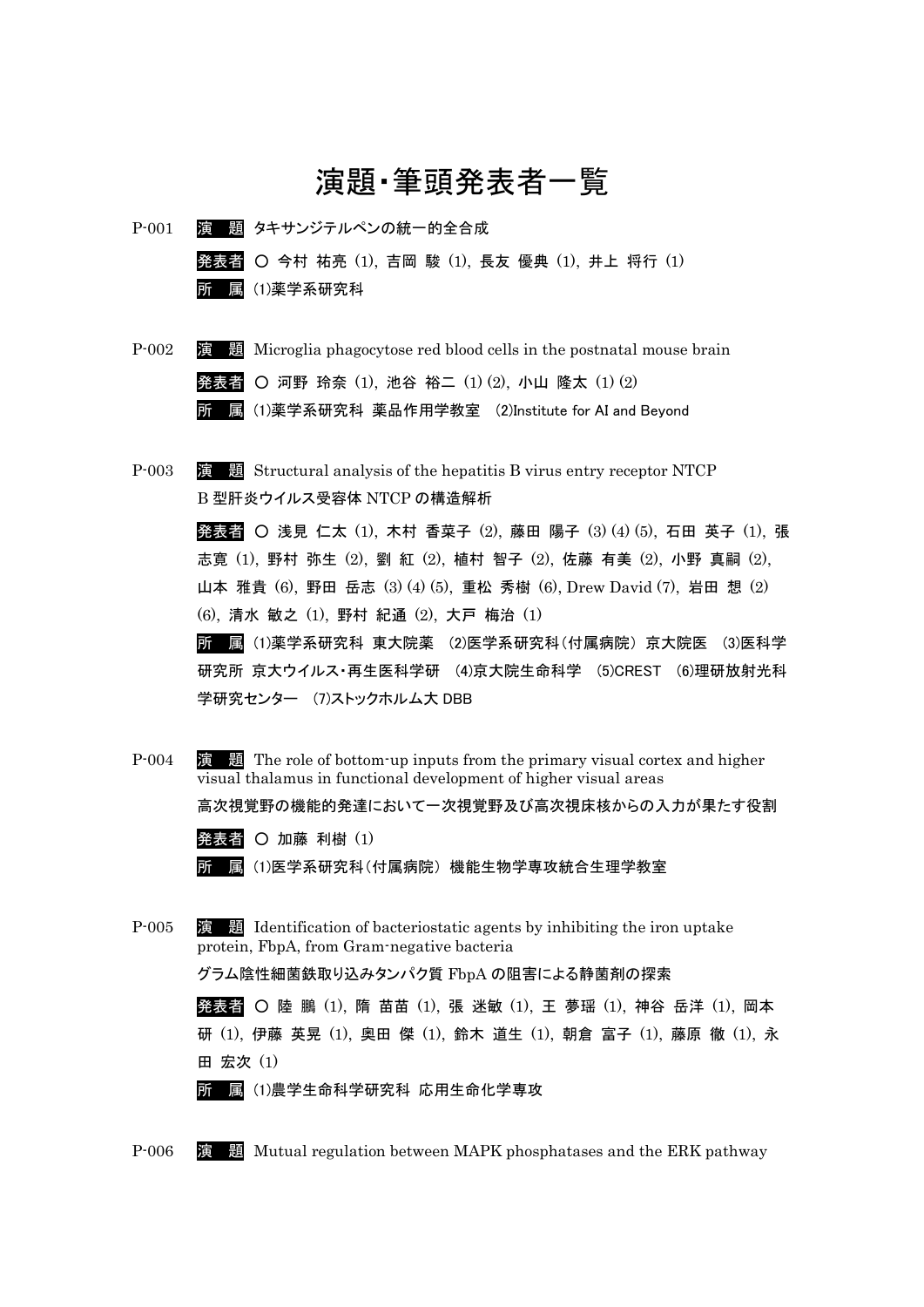## 腫瘍抑制因子 MKP4 と ERK 経路の相互調節機構の解明



P-007 演 題 Rigid real-time prospective motion-corrected three-dimensional multiparametric mapping of the human brain

> 発表者 ○ 藤田 翔平 (1), Naoyuki Takei (2), Akifumi Hagiwara (3), Issei Fukunaga (3), Dan Rettmann (4), Suchandrima Banerjee (5), Ken-Pin Hwang (6), Shigeki Aoki (3), Osamu Abe (1)

> 所 属 (1)医学系研究科(付属病院) 生体物理医学専攻 (2)MR Applications and Workflow, GE Healthcare, Tokyo, Japan (3)Department of Radiology, Juntendo University, Tokyo, Japan (4)MR Applications and Workflow, GE Healthcare, Rochester, MN (5)MR Applications and Workflow, GE Healthcare, Menlo Park, CA (6)Department of Radiology, MD Anderson Cancer Center, Houston, TX

- P-008 演 題 Development of Alternative Exam Method for Exfoliative Cytology Using Convolutional Neural Network
	- 発表者 〇 野田 明里 (1)

所 属 (1)医学系研究科(付属病院) 外科学専攻

P-009 演 題 Sodium ion regulates liquidity of biomolecular condensates in hyperosmotic stress response

> 発表者 ○ 森下 和浩 (1), 渡邊 謙吾 (2), 名黒 功 (1), 一條 秀憲 (1) 所 属 (1)薬学系研究科 細胞情報学教室 (2)システムバイオロジー研究所

- P-010 演 題 採蜜時期が異なる国産蜂蜜の成分組成と蜜源植物の関係 発表者 ○ 本田 裕佳 (1), 住田 喬哉 (1), 伊藤 光洋 (1), 陸 鵬 (1), 岡本 研 (1), 伊 藤 秀晃 (1), 奥田 傑 (1), 鈴木 道生 (1), 降旗 一夫 (1), 永田 宏次 (1) 所 属 (1)農学生命科学研究科
- P-011 演 題 Oral Bacteria Combined with an Intranasal Vaccine Protect from Influenza A Virus and SARS-CoV-2 Infection 上気道常在菌がウイルス特異的な免疫応答に与える影響の解析 発表者 ○ 一戸 猛志 (1), 長井 みなみ (2) 所 属 (1)医科学研究所 (2)新領域創成科学研究科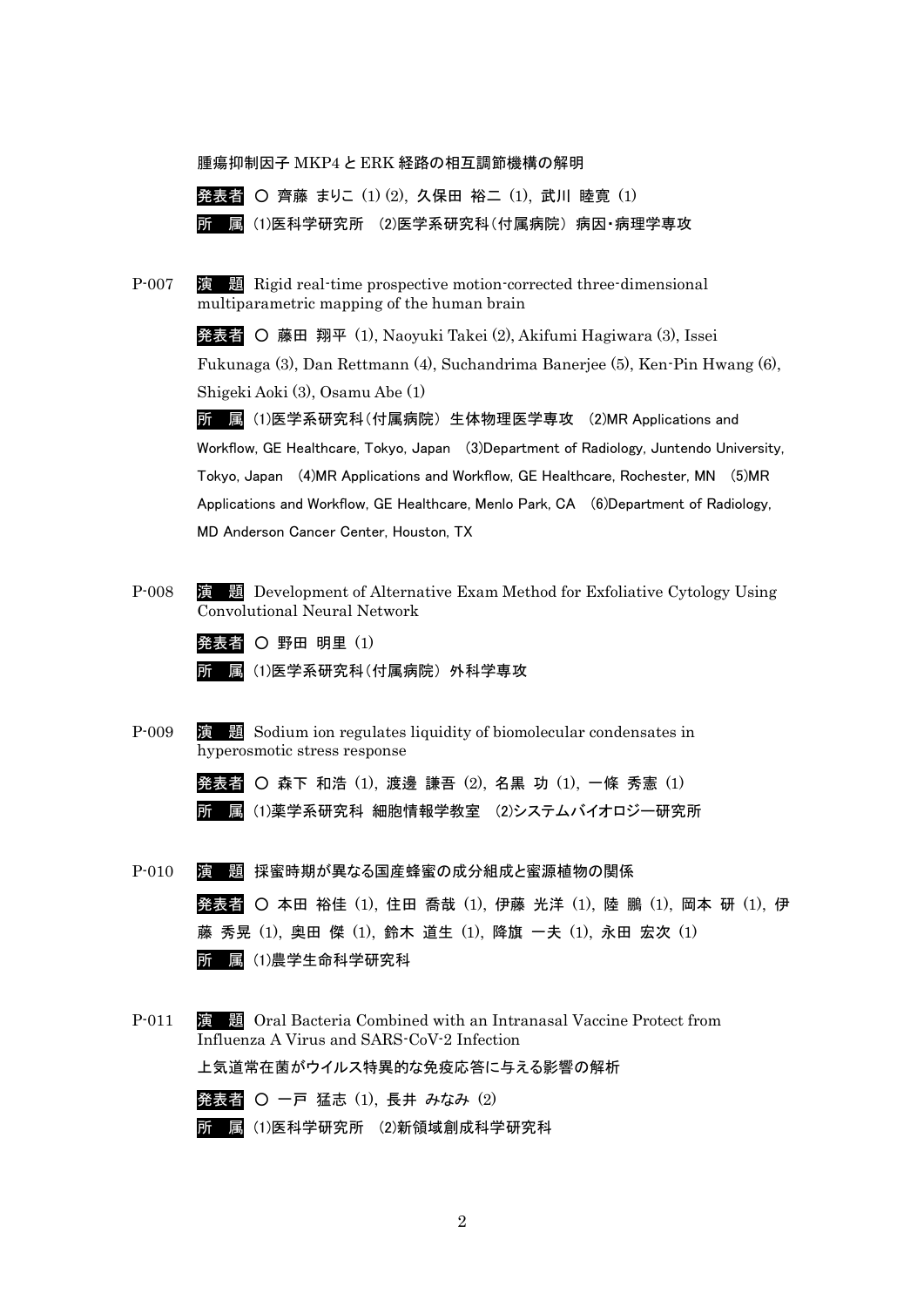P-012 演 題 千葉県遺跡出土の古人骨 DNA から見る縄文後晩期の婚姻システム 発表者 ○ 脇山 由基 (1), 和久 大介 (2), 小金渕 佳江 (1), 大橋 順 (1), 米田 穣 (3) (4), 藤田 尚 (5), 長岡 朋人 (6), 平田 和明 (7), 高橋 龍三郎 (8), 太田 博樹 (1) 所 属 (1)理学系研究科 生物科学専攻 (2)東京農業大学 国際食料情報学部 (3)総合 研究博物館 (4)新領域創成科学研究科 先端生命科学専攻 (5)同志社大学 研究開発 推進機構 (6)青森公立大学 経営経済学部 (7)聖マリアンナ医科大学 医学部 (8)早稲 田大学 文学学術院

- P-013 演 題 胸腺髄質上皮細胞の多様化メカニズムの解明 発表者 ○ 美野 名波 (1), 室 龍之介 (1), 新田 剛 (1), 藤尾 圭志 (1), 高柳 広 (1) 所 属 (1)医学系研究科(付属病院)
- P-014 演 題 Developmental reprogramming of differentiated plant cells 発表者 ○ 坂本 優希 (1) (2), 杉本 慶子 (1) (2) 所 属 (1)理学系研究科 生物科学専攻 (2)理化学研究所 CSRS
- P-015 演 題 Strain promoted alkyne-azide cycloaddition (SPAAC) clickable alginate microcapsule culture system 歪み促進型アジド-アルキン付加環化クリック反応可能なアルギン酸マイクロカプセル培養シ ステムの開発 発表者 ○ 大木 悠一朗 (1), 太田 誠一 (1), 北條 宏徳 (2), 伊藤 大知 (1) (2) 所 属 (1)工学系研究科 (2)医学系研究科(付属病院)
- P-016 演 題 裸子植物ソテツの動く精子:生殖組織トランスクリプトーム解析から探る種子植物の 普遍的受精機構

発表者 ○ 外山 侑穂 (1), 奥田 哲弘 (1), 東山 哲也 (1) 所 属 (1)理学系研究科 生物科学専攻

P-017 演 題 Establishment of adult neural stem cells and ependymal cells during brain development

発表者 ○ 大宮 英恵 (1), 山口 詩真 (1), 國屋 敬章 (1), 原田 雄仁 (1), 川口 大地 (1), 後藤 由季子 (1)

所 属 (1)薬学系研究科

P-018 演 題 CRISPR-Cas3 による核酸検出法の開発と診断への応用 発表者 ○ 浅野 宏冶 (1) (2), 吉見 一人 (1), 竹下 浩平 (3), 渋村 里美 (4), 山内 祐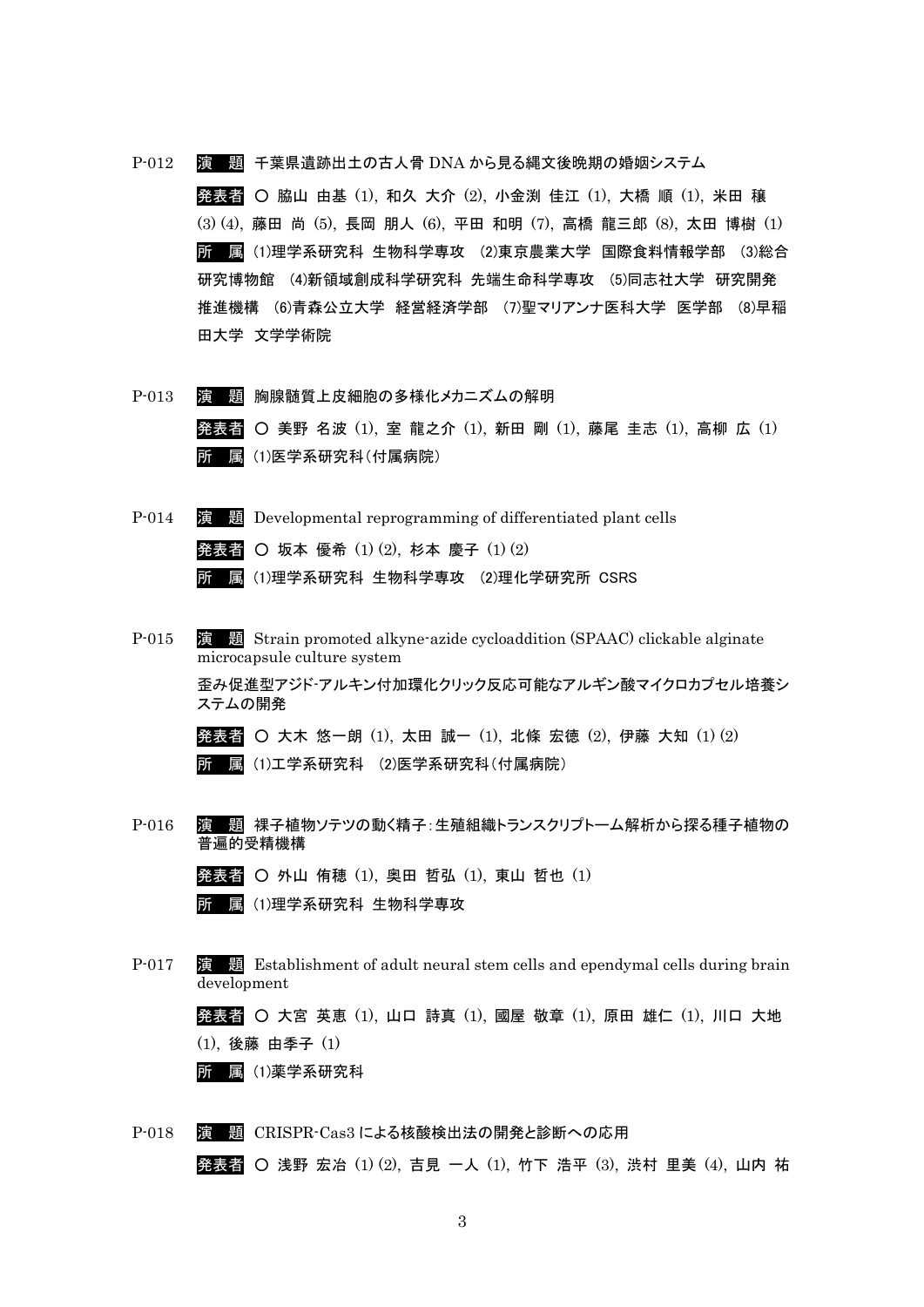子 (1), 山本 雅貴 (3), 真下 知士 (1)

所 属 (1)医科学研究所 先進動物ゲノム研究分野 (2)新領域創成科学研究科 (3)理化 学研究所、放射光科学研究センター (4)C4U 株式会社

P-019 演 題 Decoding hepatocyte plasticity in aging with human induced pluripotent stem cells

発表者 〇 NIE Yun-Zhong (1), Taniguchi Hideki (1)

所 属 (1)医科学研究所 幹細胞治療研究センター 再生医学分野

P-020 演 題 Immunoglobulin superfamily member 8 maintains myeloid leukemia stem cells through inhibition of  $\beta$ -catenin degradation

> イムノグロブリンスーパーファミリーメンバー8 はβ-カテニンの分解を抑制することで骨髄性 白血病幹細胞を維持する

> 発表者 ○ 神保 光児 (1) (2) (3), 中島 やえ子 (3), 伊藤 貴浩 (4), 小出 周平 (3), 南 谷 泰仁 (1) (5), 岩間 厚志 (3), 東條 有伸 (2) (5), 小沼 貴晶 (1) (5)

> 所 属 (1)医科学研究所 造血病態制御学分野 (2)医科学研究所 分子療法分野 (3)医 科学研究所 幹細胞分子医学分野 (4)京都大学 ウイルス・再生医科学研究所 がん・幹細 胞シグナル分野 (5)医科学研究所 血液腫瘍内科

P-021 演 題 Screening of cancer–stromal interactions through the immunoglobulin superfamily molecules involved in lung metastasis of mouse melanoma cells

発表者 〇 郭 悦 (1)

所 属 (1)医科学研究所 人癌病因遺伝子分野

P-022 演 題 Neoadjuvant Use of Oncolytic Herpes Virus G47Δ Prevents Stage Advancement of Tongue Cancer

> 発表者 ○ 井上 公介 (1) (2), 伊藤 博崇 (1), 岩井 美和子 (1), 田中 実 (1), 森 良之 (2), 藤堂 具紀 (1)

> 所 属 (1)医科学研究所 東京大学医科学研究所 先端がん治療分野 (2)医学系研究科 (付属病院) 自治医科大学附属病院 歯科口腔外科

P-023 演 題 In vivo visualization of senescence-associated gene expression during cancer development

発表者 〇 中宿 文絵 (1)

所 属 (1)医科学研究所 先進病態モデル研究分野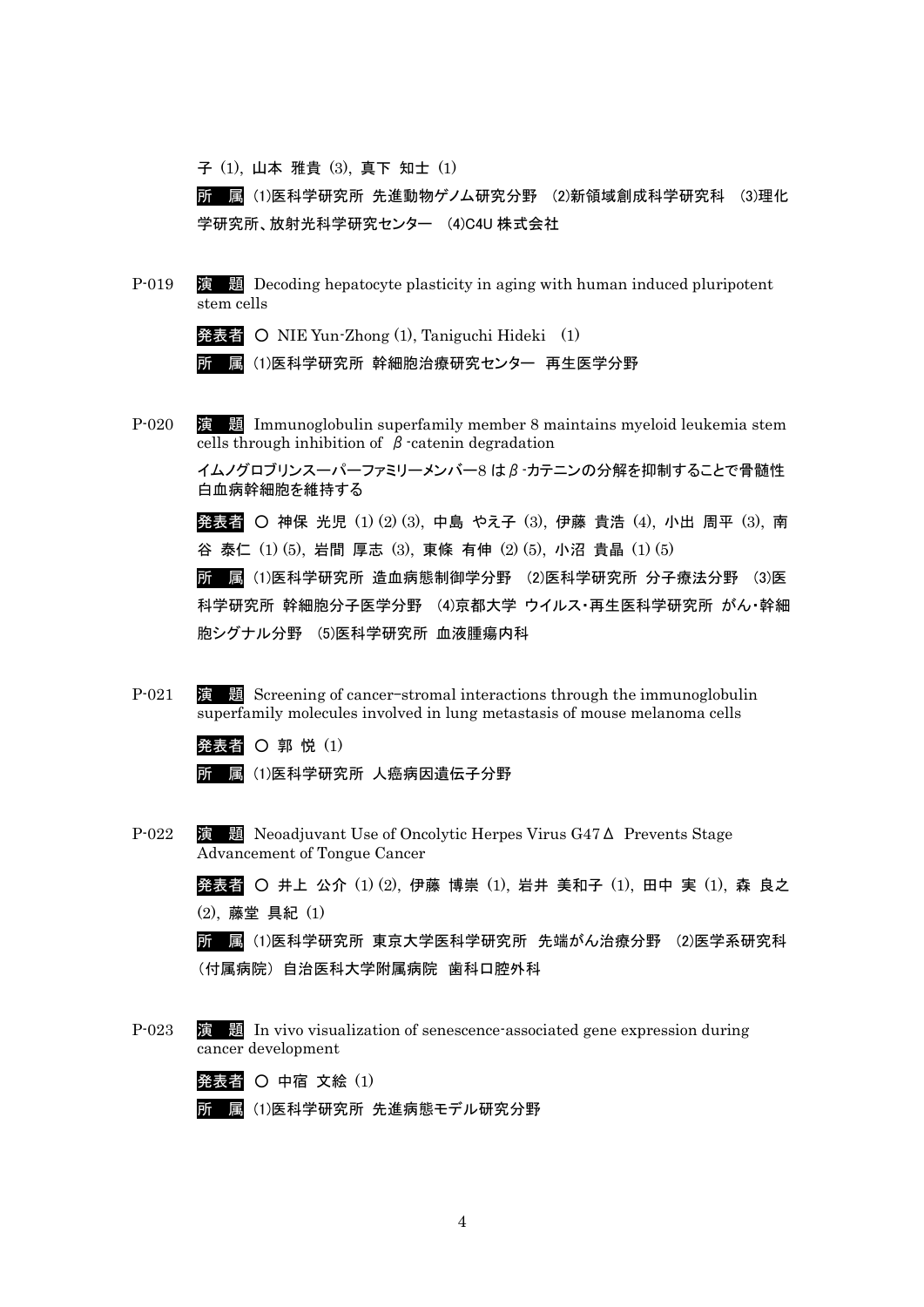P-024  $\overline{3}$  **题** Development of amyloid-β photooxygenation catalysts with an intracerebral transferability 脳内移行性を有するアミロイドβ光酸素化触媒の開発 発表者 ○ 古田 将大 (1), 永島 臨 (1), 小澤 柊太 (2), 大井 未来 (1), 三ツ沼 治信 (1), 堀 由起子 (2), 富田 泰輔 (2), 相馬 洋平 (3), 金井 求 (1) 所 属 (1)薬学系研究科 有機合成化学教室 (2)薬学系研究科 機能病態学教室 (3)和 歌山県立医科大学薬学部

P-025 演 題 Identification of protein markers for skeletal muscle-derived extracellular vesicles (SkM-EVs) to explore their in vivo functions

> 骨格筋由来細胞外小胞の生体内における機能解明を目指した特異的マーカータンパクの 同定とその活用

発表者 ○ 渡辺 祥 (1), 須藤 優里 (1), 櫻井 英俊 (2), 佐藤 隆一郎 (1), 山内 祥生 (1)

所 属 (1)農学生命科学研究科 応用生命化学専攻食品生化学研究室 (2)京都大学 iPS 細胞研究所

P-026 演 題 Elucidating the molecular mechanism of No-Go Decay No-Go Decay の分子機構の解明

> 発表者 ○ 友松 翔太 (1) (2), 渡邊 敦也 (3), 橋本 怜史 (3), 池内 健 (3), 李 思涵 (3), 松尾 芳隆 (1), 稲田 利文 (1)

所 属 (1)医科学研究所 RNA 制御学分野 (2)薬学系研究科 蛋白質代謝学教室 (3)東 北大学大学院薬学研究科遺伝子制御薬学分野

P-027 演 題 Privacy-Preserving Methods for Transmission Disequilibrium Tests 伝達不平衡試験のためのプライバシー保護手法

発表者 ○ 山本 章人 (1) (2), 渋谷 哲朗 (1)

所 属 (1)医科学研究所 医療データ情報学分野 (2)情報理工学系研究科 コンピュータ 科学専攻

P-028 演 題 Alternative Splice Site Prediction Using BERT Pre-trained for DNA Sequences

DNA 配列用に事前学習された BERT を用いた選択的スプライスサイトの予測

発表者 〇 宮地 佑奈  $(1)$  $(2)$ 

所 属 (1)医科学研究所 ヒトゲノム解析センター (2)情報理工学系研究科 コンピュータ 科学専攻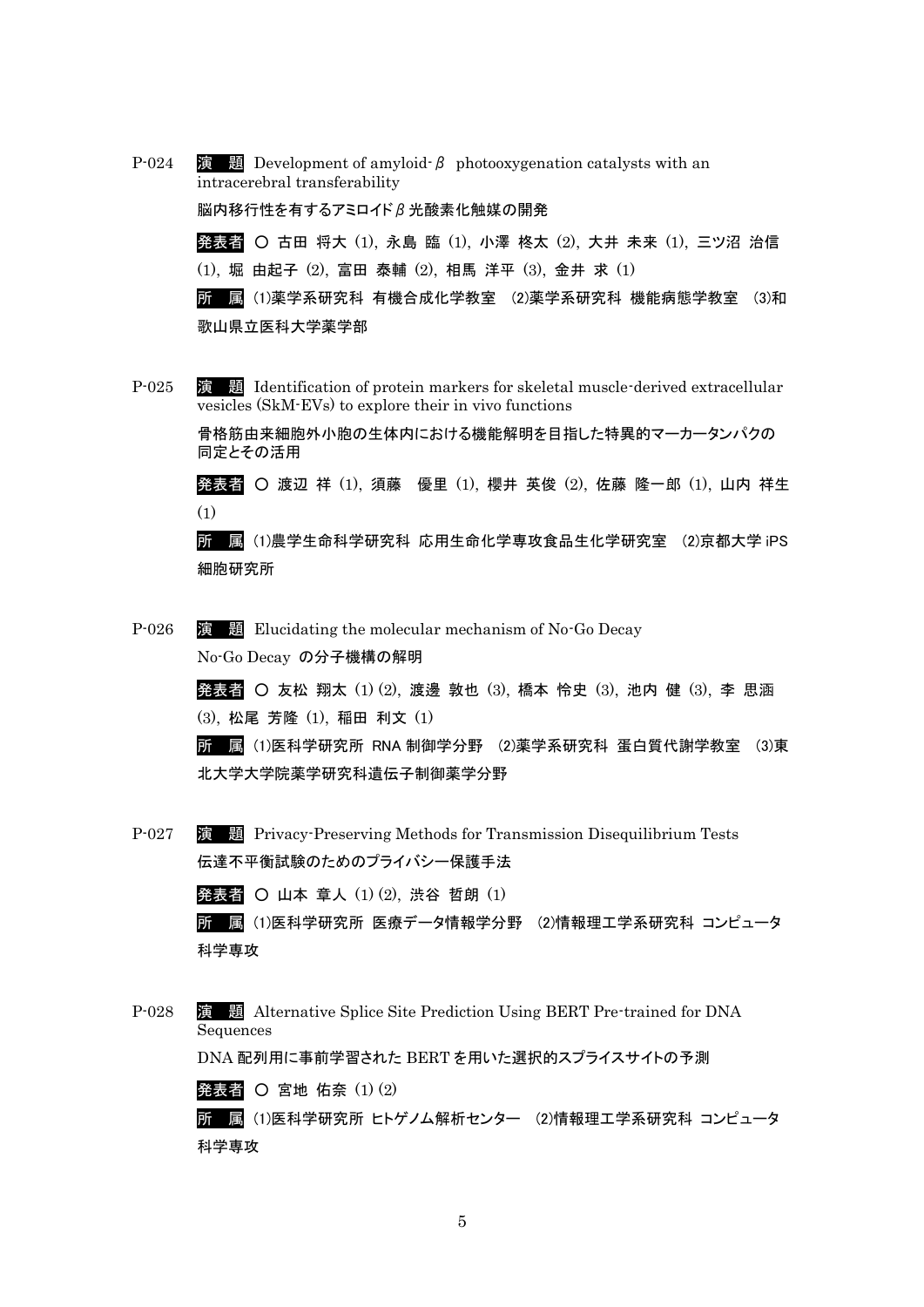- P-029 演 題 Development of highly crosslinked and biodegradable polyethylene glycol membrane for controlling drug permeation 薬物透過量制御のための高架橋密度生分解性ポリエチレングリコール膜の開発 発表者 ○ 三橋 健斗 (1), 太田 誠一 (2), 伊藤 大知 (1) 所 属 (1)医学系研究科(付属病院) 疾患生命工学センター (2)工学系研究科 総合研 究機構
- P-030 演 題 Culture-independent screening of agarolytic microbial cells by a deformability-based microfluidic microdroplet sorting device 発表者 ○ 牟田 幹悠 (1), 斉藤 開 (1), 飯塚 怜 (2), 川久保 渉 (3), 尹 棟鉉 (4), 関 口 哲志 (4), 庄子 習一 (3), 伊藤 芽 (5), 秦田 勇二 (5), 船津 高志 (1) 所 属 (1)薬学系研究科 (2)理学系研究科 (3)早大・理工 (4)早大・ナノ・ライフ (5)埼 玉工業大・工
- P-031 演 題 Ab accumulation impairs glymphatic clearance of extracellular tau Ab 蓄積はグリアリンパ系によるタウのクリアランスを阻害する
	- 発表者 西山 里瑳 (1), 山田 薫 (1), 石田 和久 (1), 岩坪 威 (1) 所 属 (1)医学系研究科(付属病院) 神経病理学分野
- P-032 演 題 The role of brain insulin signaling in Alzheimer's disease pathogenesis 発表者 ○ 長山 建 (1), 佐野 俊春 (1), 落合 敏平 (1), 若林 朋子 (1), 岩坪 威 (1) 所 属 (1)医学系研究科(付属病院) 医学系研究科脳神経医学専攻神経病理学分野
- P-033 演 題 Understanding the fate commitment process of dental mesenchymal cells in the developing tooth germ through single-cell transcriptome

NA

発表者 O Eldeeb Dahlia (1)

所 属 (1)医学系研究科(付属病院) Department of internal medicine, laboratory of clinical biotechnology

P-034 演 題 マウス騒音性難聴モデル及び加齢性難聴モデルにおけるピロロキノリンキノン (PQQ)の保護効果

発表者 〇 鴨頭 輝 (1), 藤本 千里 (1), 岩﨑 真一 (1), 山岨 達也 (1) 所 属 (1)医学系研究科(付属病院) 耳鼻咽喉科頭頸部外科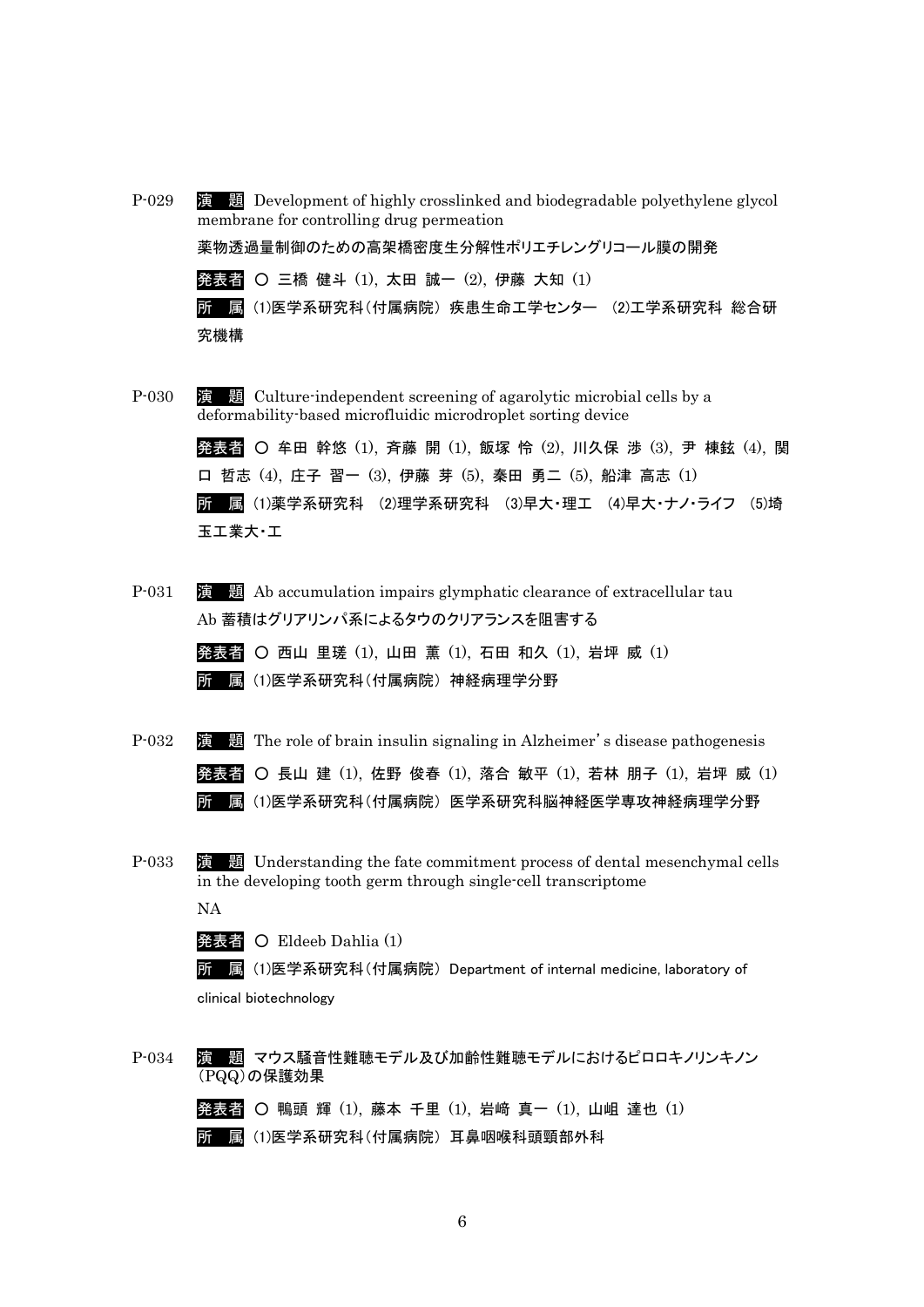P-035 演 題 Identification of survival factors of microglia as a therapeutic target for Alzheimer disease

アルツハイマー病治療標的としてのミクログリア生存性回復因子の探索

発表者 ○ 加藤 由真 (1), 高鳥 翔 (1), 富田 泰輔 (1) 所 属 (1)薬学系研究科 機能病態学教室

P-036 演 題 Brain immune system against abiogenic substances 生体外物質に対する脳内免疫システム

> 発表者 ○ 大柿 安里 (1), 池谷 裕二 (1) (2), 小山 隆太 (1) (2) 所 属 (1)薬学系研究科 薬品作用学教室 (2)Beyond AI 研究推進機構

- P-037 演 題 Analyisis of the genomic regions that affect stability of the ribosomal RNA gene cluster. リボソーム RNA 反復遺伝子群の安定性に影響を与えるゲノム領域の解析 発表者 〇 村井 太一 (1), 柳 秀一 (1), 小林 武彦 (1) 所 属 (1)理学系研究科 生物科学専攻 ゲノム再生研究分野
- P-038 演 題 扁桃体 Axo-axonic cell 特異的標識と情動記憶学習における役割の解明 発表者 ○ 中嶋 美紀 (1), 池谷 裕二 (1) (2) (3), 森川 勝太 (1) (2) 所 属 (1)薬学系研究科 薬品作用学教室 (2)Beyond AI (3)脳報通信融合研究センタ ー

P-039 演 題 Molecular Mechanisms of Cardiac Stress Response in Non-canonical Translation Initiation Deficient Mice

> 発表者 ○ 浅井 健宏 (1), 栃内 亮太 (2), 南 篤 (3), 水流 功春 (4), 関口 茉莉恵 (5), 藤井 渉 (6), 葛山 智久 (3), 久和 茂 (5) (7), 小川 哲弘 (3), 角田 茂 (5) 所 属 (1)農学生命科学研究科 応用動物科学専攻実験動物学 (2)農学生命科学研究 科 獣医学専攻獣医衛生学 (3)農学生命科学研究科 応用生命工学専攻分子育種学 (4) プライムテック株式会社 (5)農学生命科学研究科 獣医学専攻実験動物学 (6)農学生命 科学研究科 応用動物科学専攻応用遺伝学 (7)農学生命科学研究科 食の安全研究セン ター

P-040 演 題 Fear conditioning induces spine formation in Arc-expressing neurons revealed by in vivo two-photon imaging

発表者 〇 湊原 圭一郎 (1), 岡部 繁男 (1), 尾藤 晴彦 (2), 奥野 浩行 (3)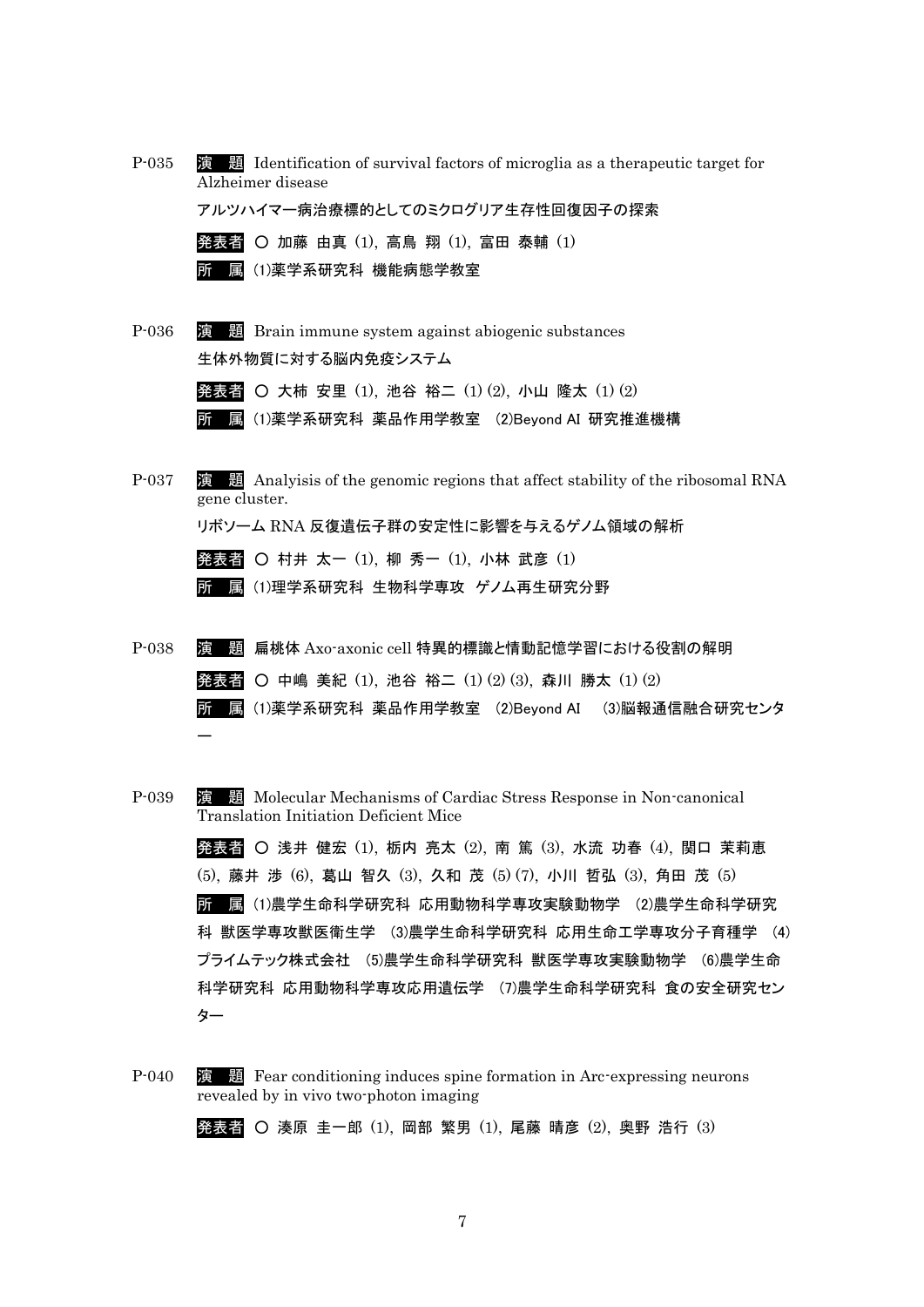所 属 (1)医学系研究科(付属病院) 神経細胞生物学 (2)医学系研究科(付属病院) 神 経生化学 (3)鹿児島大学大学院医歯学総合研究科生化学・分子生物学

P-041 **演 題 INPP5D** modulates microglial clustering and neuroprotective role in a Trem2-loss-of-function mouse model of Alzheimer disease

> 発表者 ○ 井口 明優 (1), 高鳥 翔 (1), 木村 新伍 (1), 宗藤 大樹 (1), 王 愷 (1), 堀 由起子 (1), 佐々木 純子 (2), 斉藤 貴志 (3) (4), 西道 隆臣 (3), Ikezu Tsuneya (5), 高井 俊行 (6), 佐々木 雄彦 (2), 富田 泰輔 (1)

> 所 属 (1)薬学系研究科 機能病態学教室 (2)東京医科歯科大学 大学院医歯学総合研 究科 医歯学専攻 生体環境応答学講座 脂質生物学分野 (3)理研 CBS (4)名古屋市立 大学医学研究科認知症科学分野 (5)Department of Neuroscience, Mayo Clinic Florida (6)東北大学 加齢医学研究所 加齢制御研究部門 遺伝子導入研究分野

- P-042 **演 題** A simple and efficient method for endogenous gene tagging in human nontransformed diploid cells ヒト正常二倍体細胞に対する簡便かつ高効率な内在性タギング手法の開発 発表者 ○ 馬渕 陽 (1), 畠 星治 (1), 北川 大樹 (1) 所 属 (1)薬学系研究科 生理化学教室
- P-043 演 題 Development of DNA-based artificial growth factors that can regulate cell signaling precisely 細胞シグナルの精密制御を実現する DNA 型人工細胞増殖因子の開発 発表者 ○ 秋山 桃子 (1), 柳川 正隆 (2), 阿部 充宏 (2), 廣島 通夫 (2), 佐甲 靖志

(2), 植木 亮介 (1), 山東 信介 (1)

所 属 (1)工学系研究科 化学生命工学専攻 (2)理化学研究所 開拓研究本部

P-044 演 題 Effect of the intracellular temperature on the liquid-liquid phase separation of TDP-43

細胞内温度勾配が TDP-43 の液液相分離に及ぼす影響の解析

発表者 〇 山根 大典 (1)

- 所 属 (1)薬学系研究科 薬科学専攻博士後期課程
- P-045 演 題 Roles of synaptonemal complex protein SYCE3 in mitosis. 発表者 ○ KRAUSE CLAUDIA J (1), 細谷 紀子 (1), 宮川 清 (1)

所 属 (1)医学系研究科(付属病院) 放射線分子医学部門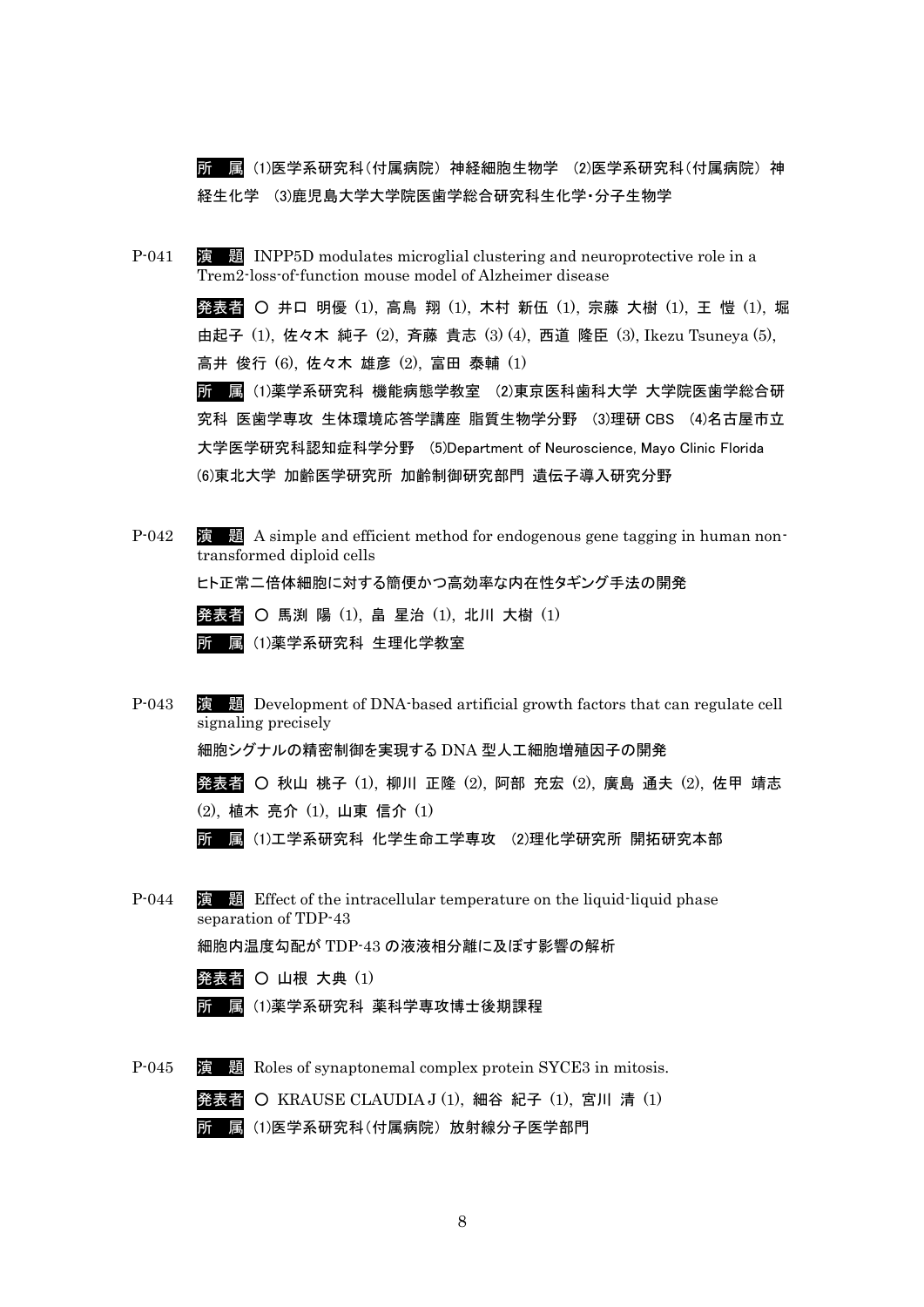- P-046 演 題 小腸内分泌 L 細胞における L-フェニルアラニン投与時の GLP-1 分泌調節機構 発表者 ○ 大須賀 佑里 (1), 原田 一貴 (1), 坪井 貴司 (1) 所 属 (1)総合文化研究科 広域科学専攻 生命環境科学系
- P-047 演 題 三次元培養モデルにおけるオリゴデンドロサイト前駆細胞の機能評価 発表者 ○ 中野 静香 (1) (2) (3), 植田 尭子 (3), 松永 行子 (1) (2), 村松 里衣子 (3) 所 属 (1)生産技術研究所 機械・生体部門 (2)工学系研究科 バイオエンジニアリング専 攻 (3)国立精神・神経医療研究センター 神経研究所
- P-048 演 題 光遺伝学を応用したレム睡眠制御に関与するニューロンの活動計測 発表者 ○ 荒井 佳史 (1) (2), 柏木 光昭 (2), 鹿糠 実香 (2), 菅沼 貴也 (2), 田中 可 恵子 (2), 上田 壮志 (2), 坂口 昌徳 (2), 柳沢 正史 (2), 小山 純正 (3), 林 悠 (1)  $(2)$   $(4)$

所 属 (1)理学系研究科 生物科学専攻 (2)筑波大学国際統合睡眠医科学研究機構 (3)福島大学大学院共生システム理工学研究科 (4)京都大学大学院医学研究科

P-049 演 題 The regulatory mechanism of Parkinson's disease kinase LRRK2 by phosphoinositide metabolism

> 発表者 ○ 吉井 元 (1), 桑原 知樹 (1), 櫻井 まりあ (1), 小森 禎之 (1), 岩坪 威 (1) 所 属 (1)医学系研究科(付属病院) 神経病理学分野

- P-050 演 題 Dual FRET ライブイメージングによる細胞内局所的カスパーゼ活性の解析 発表者 ○ 平 雄介 (1), 篠田 夏樹 (1), 三浦 正幸 (1) 所 属 (1)薬学系研究科 遺伝学教室
- P-051 演 題 生体模倣システムのための視覚フィードバック制御型液体分注操作システムの開 発 発表者 ○ 高橋 幹徳 (1), 篠原 満利恵 (1), 笠間 敏博 (2), 三宅 亮 (2), 松永 行子 (1) 所 属 (1)生産技術研究所 (2)工学系研究科 バイオエンジニアリング専攻
- P-052 演 題 Ovary aging affects mating-induced metabolic shifts in Trp/Kyn pathway and oxidative responses in offspring

発表者 ○ 樋川 直人 (1), 樫尾 宗志朗 (1), 三浦 正幸 (1) 所 属 (1)薬学系研究科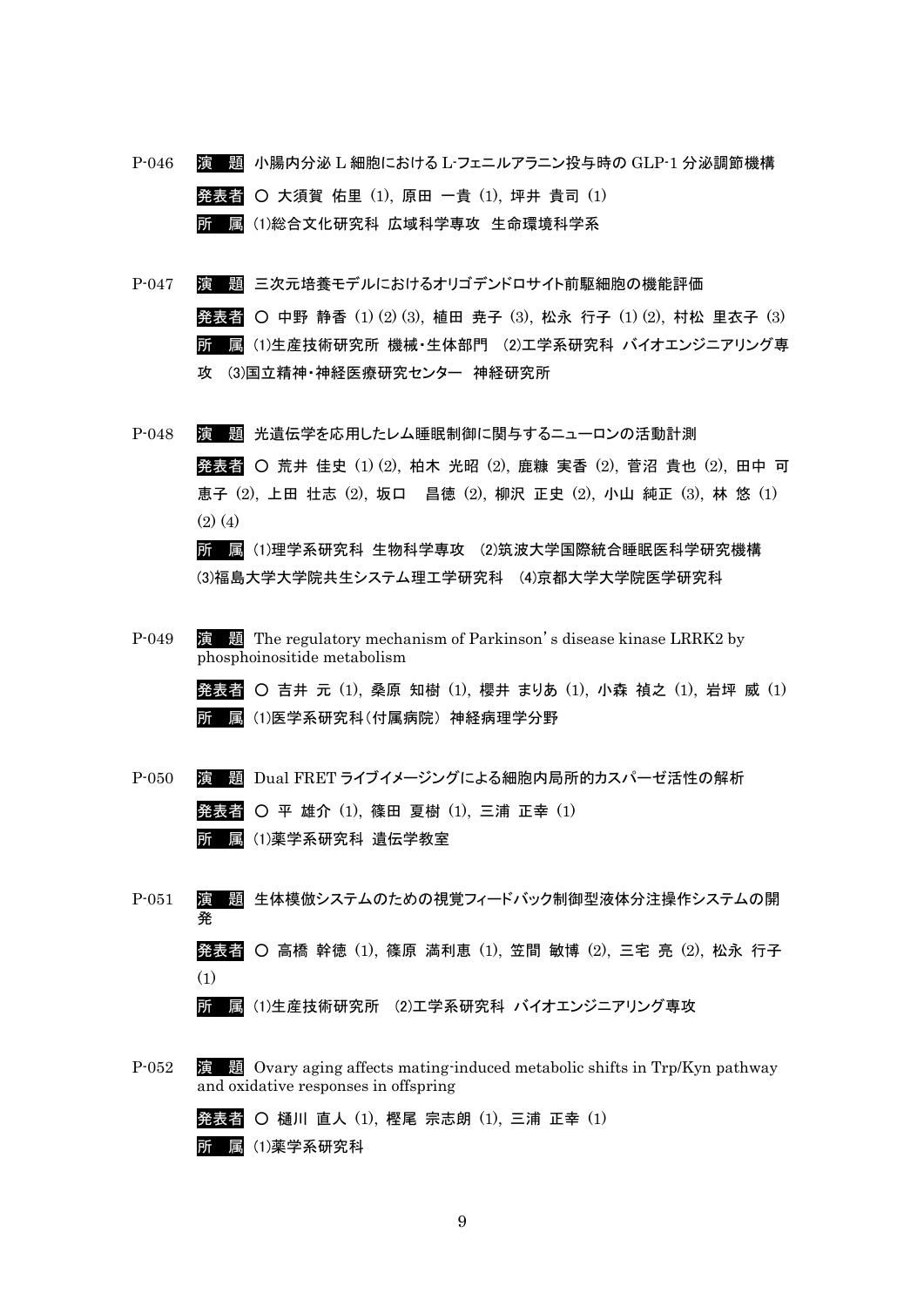- P-053 演 題 Single-Cell Transcriptome Analyses of Human Normal and Intestinal Metaplastic Gastric Mucosa ヒト正常及び腸上皮化生粘膜におけるシングルセルトランスクリプトーム解析 発表者 〇 坪坂 歩 (1), 河村 大輔 (1), 加藤 洋人 (1), 垣内 美和子 (1), 牛久 哲男 (2), 石川 俊平 (1) 所 属 (1)医学系研究科(付属病院) 衛生学 (2)医学系研究科(付属病院) 人体病理学
- P-054 演 題 Identification of a transcription factor that drives polarization toward tissue-destructive fibroblasts in arthritis

発表者 〇 YAN Minglu (1)

所 属 (1)医学系研究科(付属病院) Department of Immunology, Graduate School of Medicine and Faculty of Medicine

P-055 演 題 自律移動型バイオセンサに向けたワイヤレスセンシングシステムの構築 発表者 〇 檜森 匠吾 (1) 所 属 (1)工学系研究科

P-056 演 題 Sensing of Individual Ribosome Stalling for Non-functional rRNA Turnover

翻訳中に単独に停滞した機能欠失リボソームの認識・分解機構の解析

発表者 ○ 李 思涵 (1) (2), 池内 健 (3), 加藤 海輝 (2), 杉山 誉人 (2), 足達 俊吾 (4), 草野 秀夫 (4), 夏目 徹 (4), 松尾 芳隆 (1), Thomas Becker (3), Roland Beckmann (3), 稲田 利文 (1)

所 属 (1)医科学研究所 RNA 制御学分野 (2)東北大・院薬 (3)Gene Center LMU (4) 産総研

P-057 演 題 動画を用いた食物アレルギーモデルマウスのうつ様行動の評価 発表者 ○ 宮崎 優介 (1), 小林 幸司 (1), 村田 幸久 (1) 所 属 (1)農学生命科学研究科 放射線動物科学研究室

P-058 演 題 mGluR5 is substitutable for mGluR1 in cerebellar Purkinje cells for motor coordination, developmental synapse pruning, and motor learning 発表者 ○ ハーベス まりあ (1), 中尾 晴美 (1), 渡邉 貴樹 (2), 岸本 泰司 (3), 狩野 方伸 (2), 饗場 篤 (1)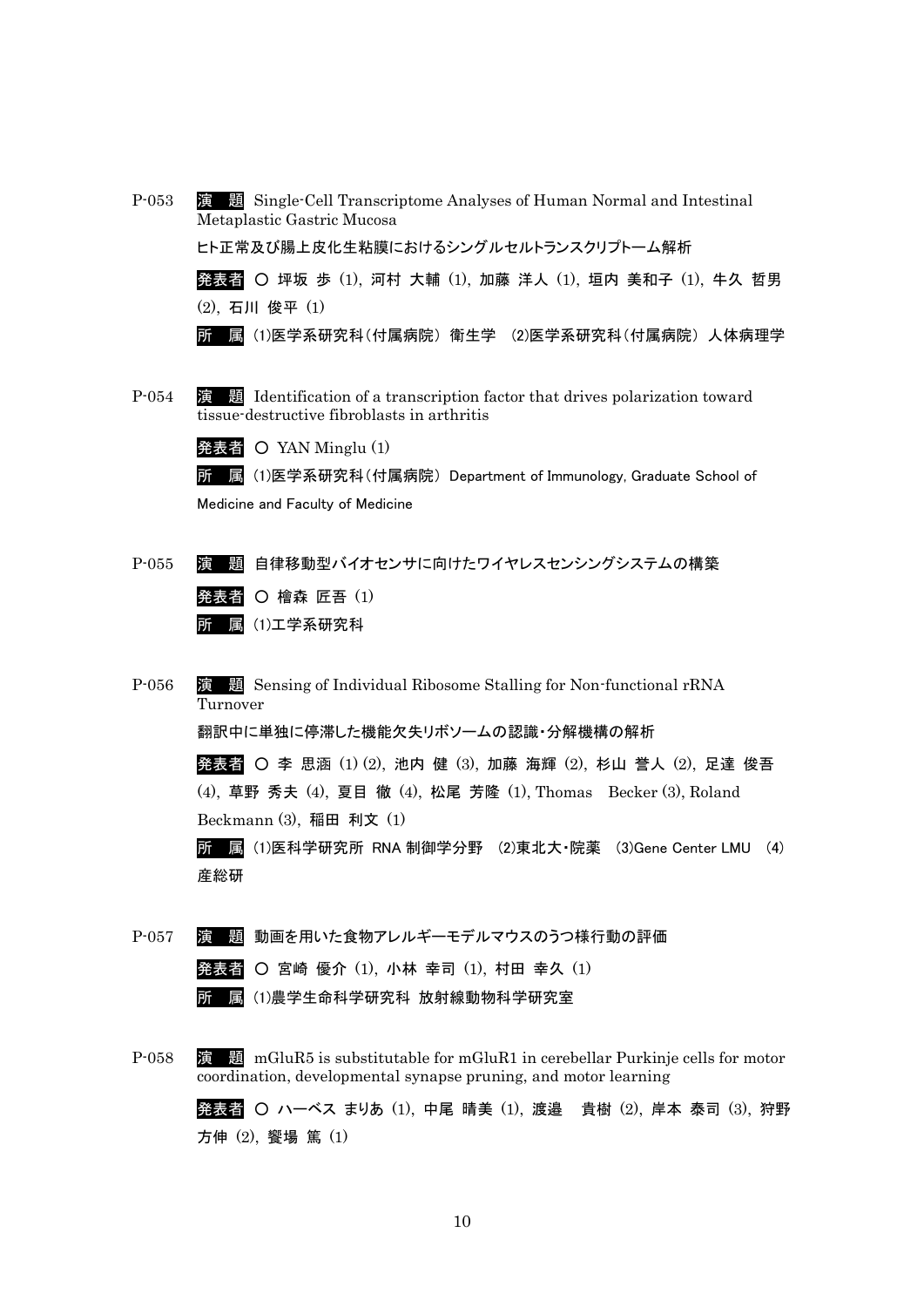所 属 (1)医学系研究科(付属病院) 附属疾患生命工学センター 動物資源学部門 (2) 医学系研究科(付属病院) 神経生理学分野 (3)帝京大学 薬学部 医薬化学講座

- P-059 演 題 live-cell imaging analysis of lactate metabolism in hepatocytes 発表者 ○ 堀越 美菜 (1), 角 沙樹 (2) (3), 原田 一貴 (2), 坪井 貴司 (2) (1) 所 属 (1)理学系研究科 生物科学専攻 (2)総合文化研究科 広域科学専攻生命環境科 学系 (3)協同乳業(株)研究所技術開発グループ
- P-060 演 題 Peripheral lymphocyte patterns in flow cytometry predict progressive nonalcoholic fatty liver disease and the autoimmunity

フローサイトメトリーを用いた末梢血リンパ球パターンは進行性の非アルコール性脂肪肝疾 患及びその自己免疫性を予測する

発表者 ○ 門 輝 (1), 堤 武也 (2), 池内 和彦 (2), 奥新 和也 (3), 藤永 秀剛 (1), 森 屋 恭爾 (4), 四柳 宏 (2), 小池 和彦 (5), 藤城 光弘 (1)

所 属 (1)医学系研究科(付属病院) 消化器内科 (2)医科学研究所 先端医療研究セン ター感染症分野 (3)医学系研究科(付属病院) 感染制御部 (4)東京大学保健・健康推進 本部 (5)関東中央病院消化器内科

P-061 演 題 Damage-sensing mediated by extracellular serine proteases activates Toll pathway in apoptosis-deficient Drosophila

> 発表者 ○ 中野 翔太郎 (1), 樫尾 宗志朗 (1), 三浦 正幸 (1) 所 属 (1)薬学系研究科 遺伝学教室

P-062 演 題 Development of output-specific microcolumns guided by radial glial fibers in the embryonic neocortex

胎生期大脳新皮質における放射状グリア線維により導かれる出力マイクロカラムの発生

|  | 発表者 〇 Zhang Min $(1)$ |  |
|--|-----------------------|--|
|--|-----------------------|--|

所 属 (1)医学系研究科(付属病院) 分子細胞生物学専攻・神経細胞生物学

P-063 演 題 パーキンソン病原因遺伝子 LRRK2 が引き起こすリソソーム局在変化 発表者 ○ 伊藤 恭平 (1), 荒木 美保 (1), 片井 悠太 (2), 西村 佑紀 (2), 井上 晴幾 (2), 伊藤 弦太 (3) (4), 富田 泰輔 (1) (4) 所 属 (1)薬学系研究科 機能病態学教室 (2)株式会社 HACARUS (3)帝京大学薬学部

生体分子化学研究室 (4)薬学系研究科 脳神経疾患治療学社会連携講座

P-064 演 題 マウス顆粒層細胞による細胞外小胞の取り込み動態の解明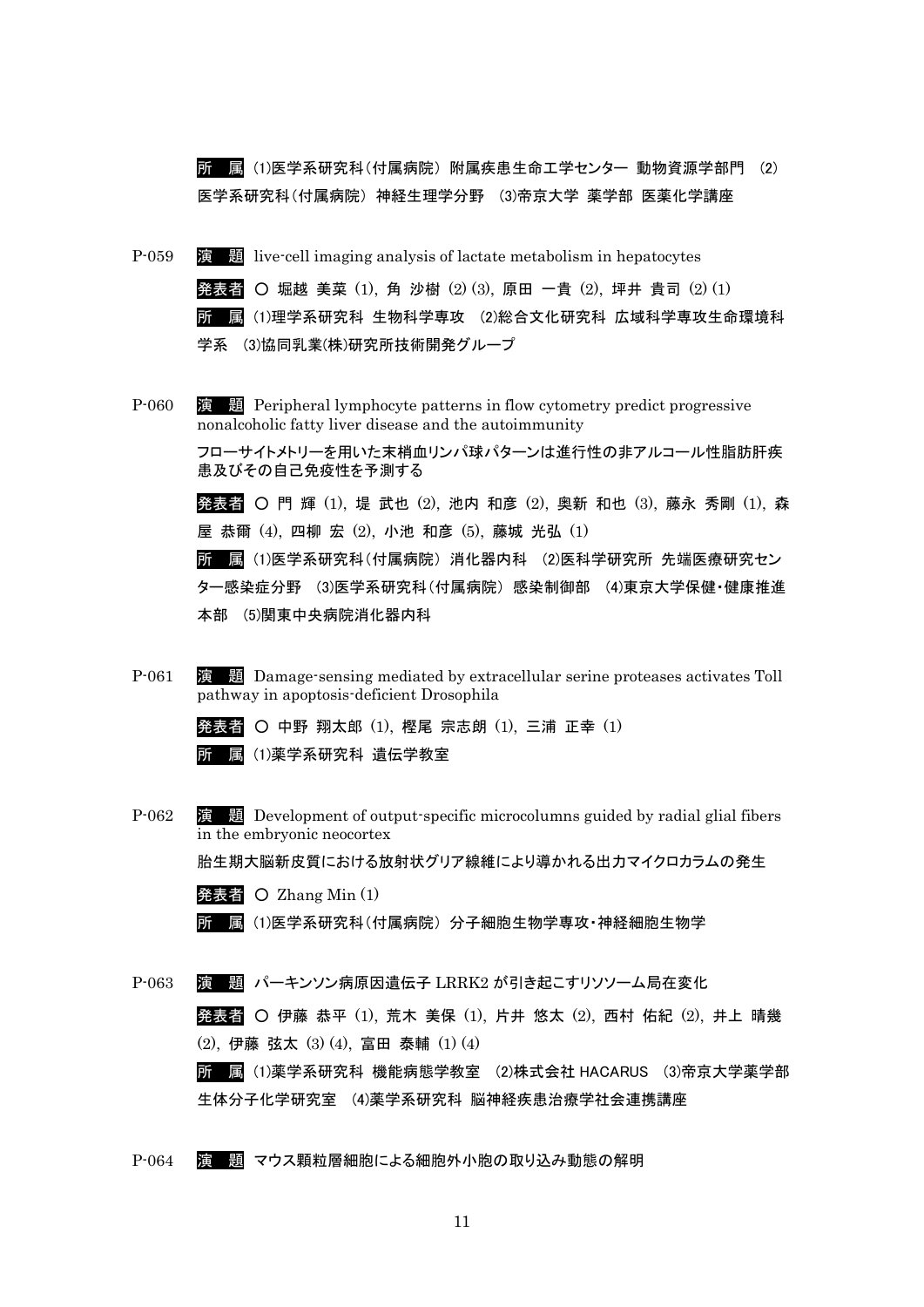発表者 ○ 江連 泰知 (1), 松野 雄太 (1), 寺田 祐太 (1), 藤井 渉 (1), 内藤 邦彦 (1), 杉浦 幸二 (1)

所 属 (1)農学生命科学研究科 応用動物科学専攻応用遺伝学研究室

P-065 演 題 FMRFamide-like neuropeptide FLP-2 may modulate salt chemotaxis of C. elegans by mediating food signals

> FMRFamide 様神経ペプチド FLP-2 は餌のシグナルを仲介して C.エレガンスの塩走性を 調節する

> 発表者 ○ 謝 宇騁 (1), 山田 康嗣 (1), 安達 健 (1), 國友 博文 (1), 飯野 雄一 (1) 所 属 (1)理学系研究科 生物科学専攻飯野研究室

P-066 演 題 Novel binding factors of SOD1 under zinc deficiency provide insights into the pathological mechanism of ALS

亜鉛欠乏刺激下における SOD1 の新規結合因子から ALS の病態分子機構に迫る



- P-067 演 題 Immune checkpoint inhibitor treatment for peritoneal metastasis of gastric cancer in immune competent mouse model 免疫能を有するマウスモデルにおける胃癌腹膜播種の免疫チェックポイント阻害剤治療 発表者 〇 Du Wanying (1), 増田 寛喜 (2), 長岡 孝治 (3), 保田 智彦 (2), 久下 恒 明 (2), 瀬戸 泰之 (1), 垣見 和宏 (3), 野村 幸世 (1) 所 属 (1)医学系研究科(付属病院) Department of Gastrointestinal Surgery (2)Department of Gastrointestinal Surgery,Nippon Medical School (3)医学系研究科(付属 病院) Department of Immunotherapeutics
- P-068 演 題 顆粒層細胞内の SMAD2/3 シグナルによる卵発達制御機構の解明 発表者 ○ 秋本 祐輝 (1), 藤井 渉 (1), 内藤 邦彦 (1), 杉浦 幸二 (1) 所 属 (1)農学生命科学研究科 応用動物科学専攻
- P-069 演 題 A functional analysis of FGF13 on muscle regeneration 筋損傷応答性の繊維芽細胞増殖因子 FGF13 の骨格筋における機能解析 発表者 ○ 野口 惇 (1), 清水 誠 (1), 山内 祥生 (1) (2), 佐藤 隆一郎 (1) (2) 所 属 (1)農学生命科学研究科 応用生命化学専攻 「栄養・生命科学」社会連携講座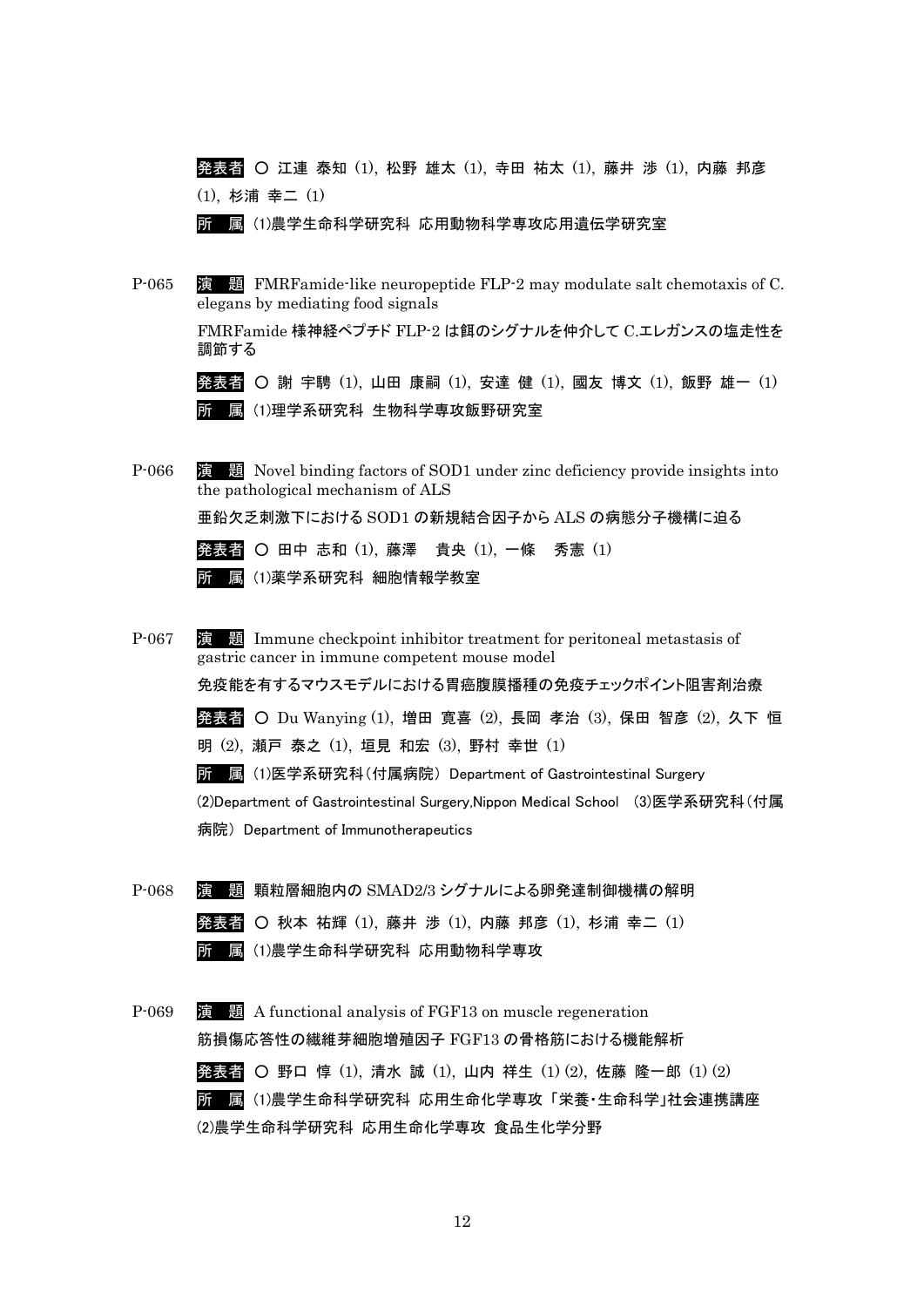P-070 演 題 Microfabrication process of polymer/metal materials for bioabsorbable electronics 生体吸収性エレクトロニクスに向けた高分子/金属材料の微細加工プロセス 発表者 ○ 島田 一輝 (1), 竹原 宏明 (1) (2), 一木 隆範 (1) (2) 所 属 (1)工学系研究科 マテリアル工学専攻 (2)ナノ医療イノベーションセンター (iCONM)

- P-071 演 題 無痛刺入の実現に向けたポリマー製マイクロニードル形状の検討 発表者 ○ 稲田 瑞樹 (1), 神田 循大 (1), 竹原 宏明 (1)(2), 一木 隆範 (1)(2) 所 属 (1)工学系研究科 マテリアル工学専攻 (2)ナノ医療イノベーションセンター (iCONM)
- P-072 演題 Analysis of the molecular mechanism of FLOWERING LOCUS T transport in Arabidopsis thaliana シロイヌナズナ茎頂における FT タンパク質輸送制御機構の解析 発表者 〇 村田 裕介 (1), 阿部 光知 (2)
	- 所 属 (1)総合文化研究科 広域科学専攻 (2)総合文化研究科 広域科学専攻
- P-073 演 題 Impacts of SARS-CoV-2 on the olfactory neurocircuit 発表者 ○ 浦田 真次 (1), 岸本 めぐみ (1), 近藤 健二 (1), 山岨 達也 (1) 所 属 (1)医学系研究科(付属病院) 耳鼻咽喉科・頭頸部外科
- P-074 演 題 Bioabsorbable microneedles for minimally invasive access to blood vessels 血管への低侵襲なアクセスを目指した生体吸収性マイクロニードル
	- 発表者 神田 循大 (1), 竹原 宏明 (1), 一木 隆範 (1) 所 属 (1)工学系研究科 マテリアル工学専攻
- P-075 演 題 Modulation of sphingolipids and glycero-phospholipids in type 2 diabetes patients

発表者 ○ 滝沢 秀幸 (1) (2), 蔵野 信 (1) (2), 矢冨 裕 (1) (2)

所 属 (1)医学系研究科(付属病院) 東京大学医学部付属病院 検査部 (2)医学系研究 科(付属病院) 内科学専攻病態診断医学講座臨床病態検査医学

P-076 演 題 パーキンソン病リスク遺伝子 Rab29 近傍タンパク質の網羅的同定と機能解析 発表者 〇 徐 楽佳 (1)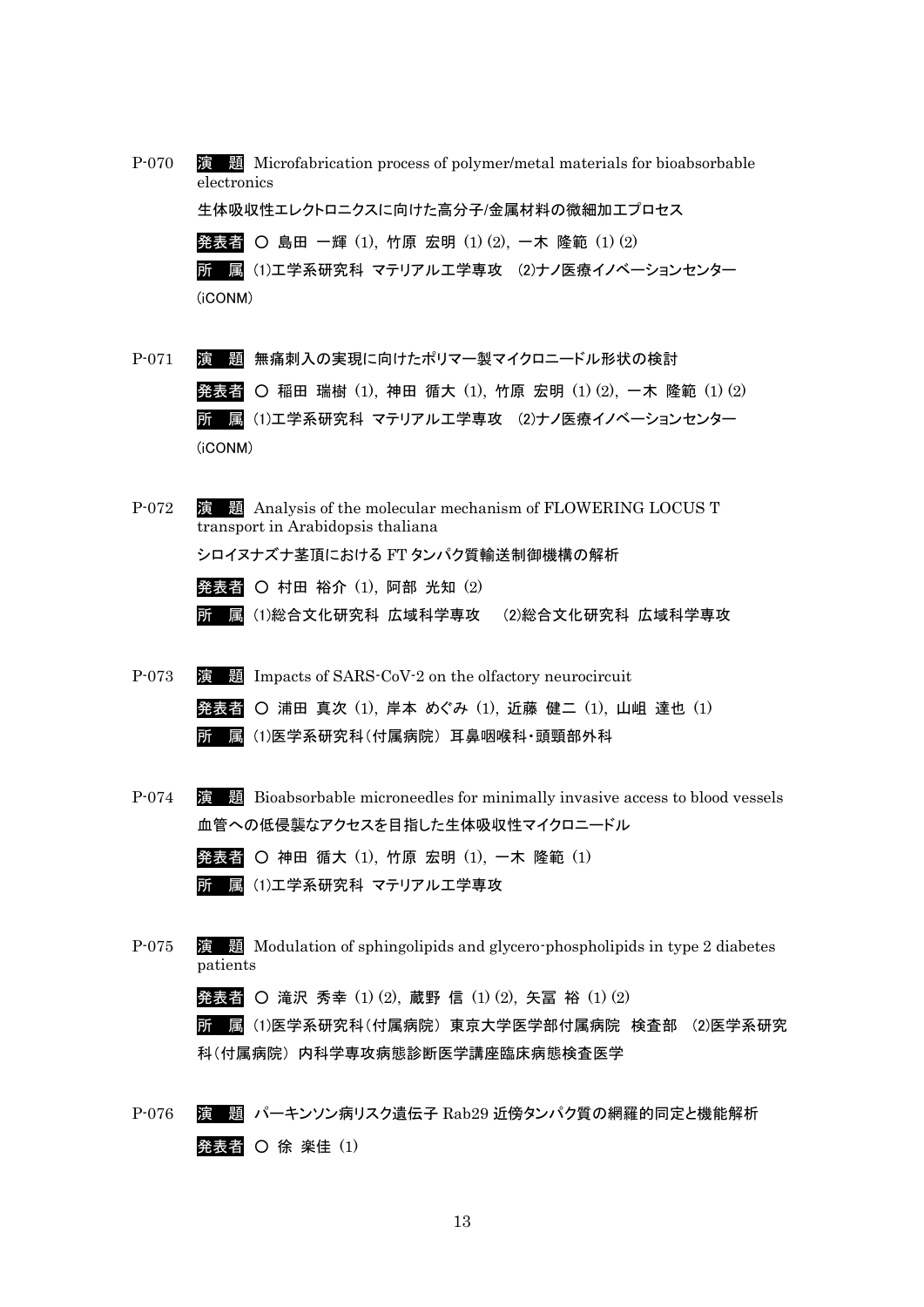P-077 演 題 癌細胞由来細胞外小胞の特異的解析による膵癌患者における癌悪液質の病態生 理解明 発表者 ○ 柴田 智華子 (1), 大塚 基之 (1), 藤城 光弘 (1) 所 属 (1)医学系研究科(付属病院) 消化器内科 P-078 **演 題** Development of new ECM-mimicking injectable hemostat with shear thinning property Shear thinning 性を有する新規 ECM 模倣インジェクタブル止血材の開発 発表者 ○ 亀谷 桃子 (1), 大川 将志 (2), Arvind Chandel (3), 伊藤 大知 (2) (1) (3) 所 属 (1)工学系研究科 化学システム工学専攻 (2)工学系研究科 バイオエンジニアリ ング専攻 (3)医学系研究科(付属病院) 附属疾患生命工学センター P-079 演 題 The genomic variant feature of malignant pleural mesothelioma revealed by long-read sequencing ロングリードシーケンシングによる明らかにしたヒト中皮腫ゲノム変異の特徴 発表者 ○ 陳 昱安 (1), 永江 玄太 (2), 上田 宏生 (3), 辰野 健二 (2), 森下 真一 (4), 関戸 好孝 (5), 油谷 浩幸 (2) 所 属 (1)工学系研究科 先端学際工学専攻 (2)先端科学技術研究センター ゲノムサイ エンス (3)先端科学技術研究センター 生命データサイエンス (4)新領域創成科学研究科

バイオデータベース (5)愛知県がんセ・研・分子腫瘍

所 属 (1)薬学系研究科 機能病態学教室

P-080 演 題 The role of thermosensitive receptor TRPV4 in microglial phagocytosis マイクログリアの貪食における温度受容体 TRPV4 の関与 発表者 ○ 妹尾 賢治 (1), 小野寺 純也 (1), 村上 光 (2), 岡部 弘基 (2), 柴崎 貢志 (3), 船津 高志 (2), 池谷 裕二 (1) (4) (5), 小山 隆太 (1) (4) 所 属 (1)薬学系研究科 薬品作用学教室 (2)薬学系研究科 生体分析化学教室 (3)長 崎県立大学大学院 人間健康科学研究科 細胞生化学研究室 (4)Beyond AI 研究推進 機構 (5)脳情報通信融合研究センター

P-081 演 題 FOS transcriptionally regulates PVRL4, a receptor for measles virus. AP-1 ファミリー転写因子 FOS はポリオウイルス受容体 PVRL4 を転写制御する。 発表者 ○ 七宮 知之 (1), 高根 希世子 (1), 山口 貴世志 (1), 池上 恒雄 (1), 藤幸 知子 (2), 米田 美佐子 (2), 甲斐 知惠子 (2), 古川 洋一 (1)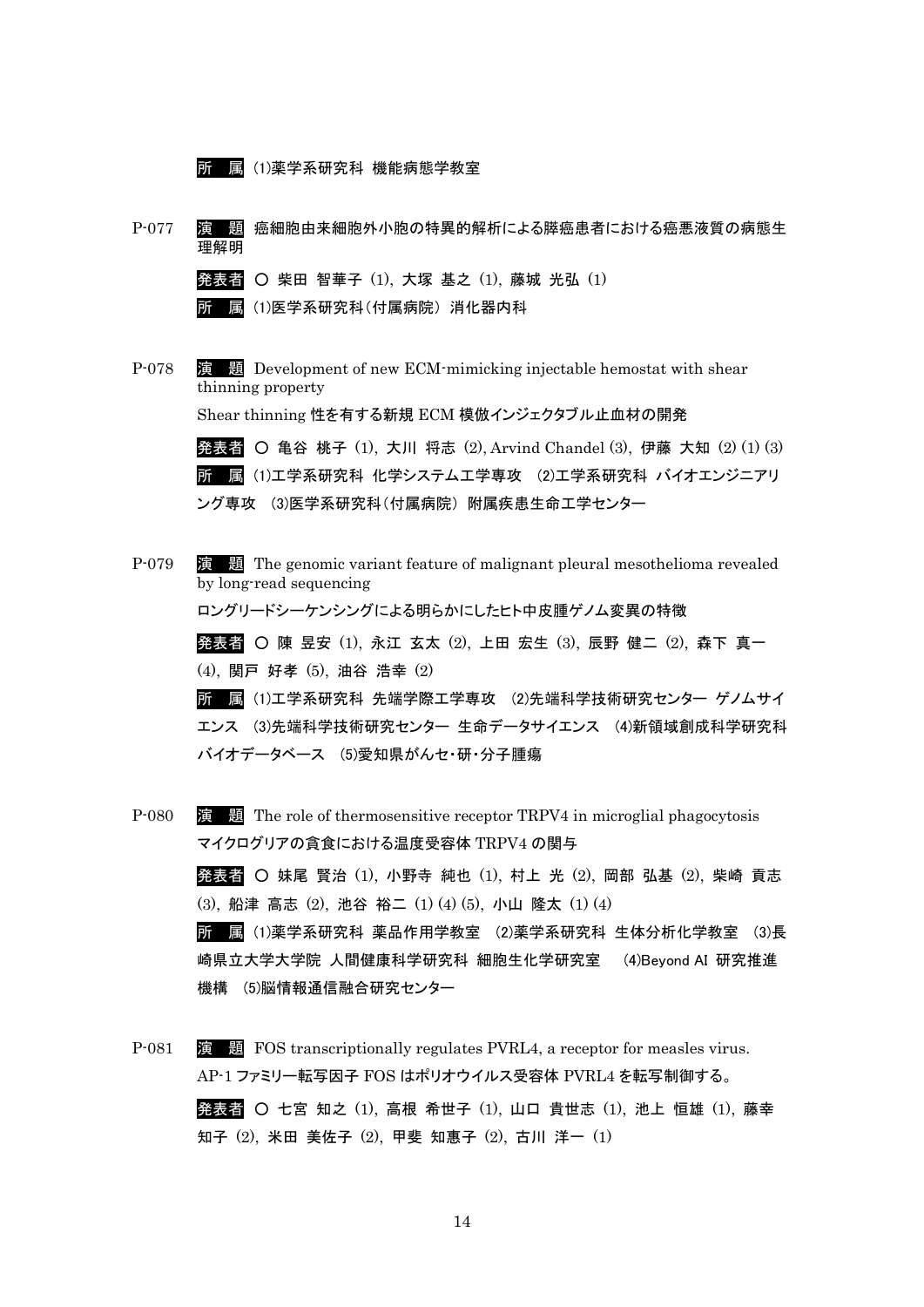所 属 (1)医科学研究所 臨床ゲノム腫瘍学分野 (2)生産技術研究所 感染症制御学部 門

P-082 **演 題** Contribution of mesenchymal stem cell attachment to changes in vascular morphology

発表者 ○ Zeng Hedele (1) (2), 佐野 貴則 (1), 松永 行子 (1) (2)

所 属 (1)生産技術研究所 機械・生体系部門 (2)工学系研究科 バイオエンジニアリング 専攻

P-083 演 題 シロイヌナズナ TFL1 遺伝子の機能に着目した茎頂分裂組織維持機構の理解 発表者 〇 前野 桃香  $(1)$ , 阿部 光知  $(2)$ 所 属 (1)総合文化研究科 広域科学専攻 (2)総合文化研究科

P-084 演 題 Discovery of a novel APP-dependent tau secretion 発表者 ○ 佐藤 玄謙 (1), 春日 健作 (2), 磯尾 紀子 (3), 林 俊宏 (3), 堀 由起子 (1), 池内 健 (2), 富田 泰輔 (1) 所 属 (1)薬学系研究科 機能病態学教室 (2)新潟大学脳研究所遺伝子機能解析分野 (3)帝京大学医学部生理学教室

P-085 演 題 クロマチン転写におけるヒストンバリアントの影響についての生化学的解析 発表者 ○ 赤津 綜隆 (1) (2), 鯨井 智也 (1) (3), 滝沢 由政 (1), 平野 里奈 (1), 江原 晴彦 (3), 関根 俊一 (3), 胡桃坂 仁志 (1) (2) (3) 所 属 (1)定量生命科学研究所 (2)理学系研究科 生物科学専攻 (3)理化学研究所 生 命機能科学研究センター

- P-086 演 題 エダアシクラゲ触手の伸長と再生における異なる幹細胞集団の存在 発表者 ○ 冨士田 壮佑 (1), 倉永 英里奈 (1), 三浦 正幸 (2), 中嶋 悠一朗 (2) 所 属 (1)東北大学大学院 生命科学研究科 生態発生適応科学専攻 組織形成分野 (2)薬学系研究科 遺伝学教室
- P-087 演 題 葉の配列パターンに残された「真の謎」:コスツス型葉序の数理的解析 発表者 〇 米倉 崇晃 (1), 杉山 宗隆 (1) 所 属 (1)理学系研究科 生物科学専攻 生体制御研究室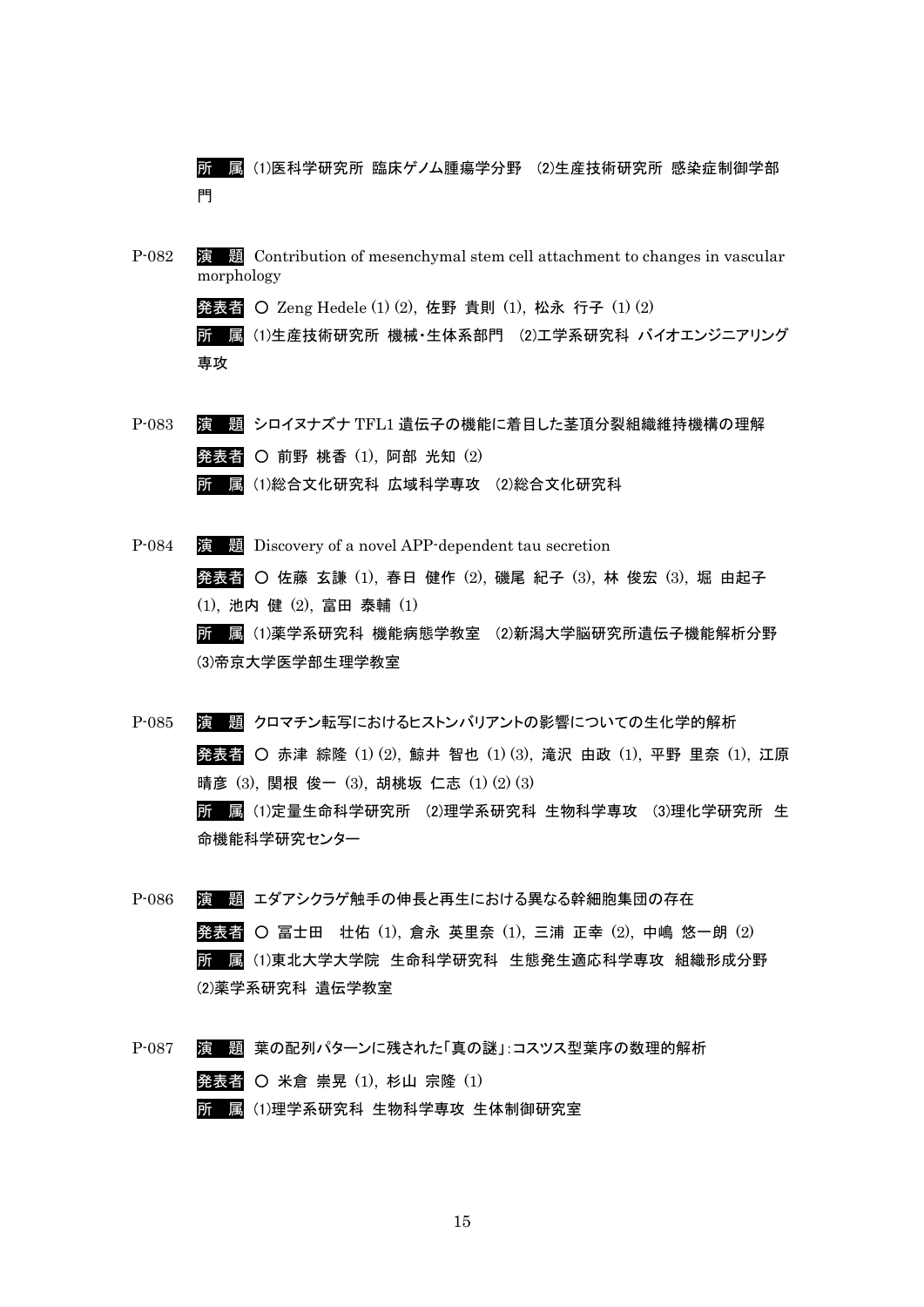P-088 演 題 Autocorrelation of blood glucose indicates glycemic disability that cannot be captured by other CGM-derived indices

> 発表者 ○ 杉本 光 (1), 廣中 謙一 (2), 山田 倫子 (3), 坂口 一彦 (3), 小川 渉 (3), 黒田 真也 (2) (1)

> 所 属 (1)医学系研究科(付属病院) 分子生物学 (2)理学系研究科 生物科学 (3)神戸 大学医学部附属病院

P-089 演 題 The effects of anserine treatment on tau-mediated neurodegeneration in a mouse model of tauopathy

> タウオパチーモデルマウスにおけるタウを介する神経変性に対するアンセリンの効果に関す る研究

発表者 ○ 雷 晨旭 (1), 久恒 辰博 (1)

所 属 (1)新領域創成科学研究科 先端生命科学専攻 細胞応答化学分野

P-090 演 題 A novel post-translational modification of the tumor suppressor protein p53 and its role in transcriptional regulation

がん抑制タンパク質 p53 の新規翻訳後修飾の同定及びその機能解析

発表者 ○ 野崎 啓史 (1), 岡崎 朋彦 (2), 後藤 由季子 (1)

所 属 (1)薬学系研究科 分子生物学教室 (2)北海道大学 遺伝子病制御研究所 分子 細胞生物研究室

- P-091 演 題 Trans-omics analysis with the DNA methylation layer to identify the regulatory mechanisms of functional protein expression in liver and muscle
	- 発表者 〇 前原 秀紀 (1)
	- 所 属 (1)理学系研究科 生物科学専攻
- P-092 演 題 水草ミズハコベが水中で気孔を減らす仕組みの解明 発表者 ○ ドル 有生 (1), 古賀 皓之 (1), 塚谷 裕一 (1) 所 属 (1)理学系研究科 生物科学専攻
- P-093 演 題 マウス個体の加齢に伴う卵巣間質へのセネッセンス細胞蓄積 発表者 ○ 丸山 夏海 (1), 福長 一鈴 (1), 向後 智明 (1), 藤井 渉 (1), 内藤 邦彦 (1), 杉浦 幸二 (1) 所 属 (1)農学生命科学研究科 応用動物科学専攻
- P-094 演 題 Identification of a novel lysosomal release pathway regulated by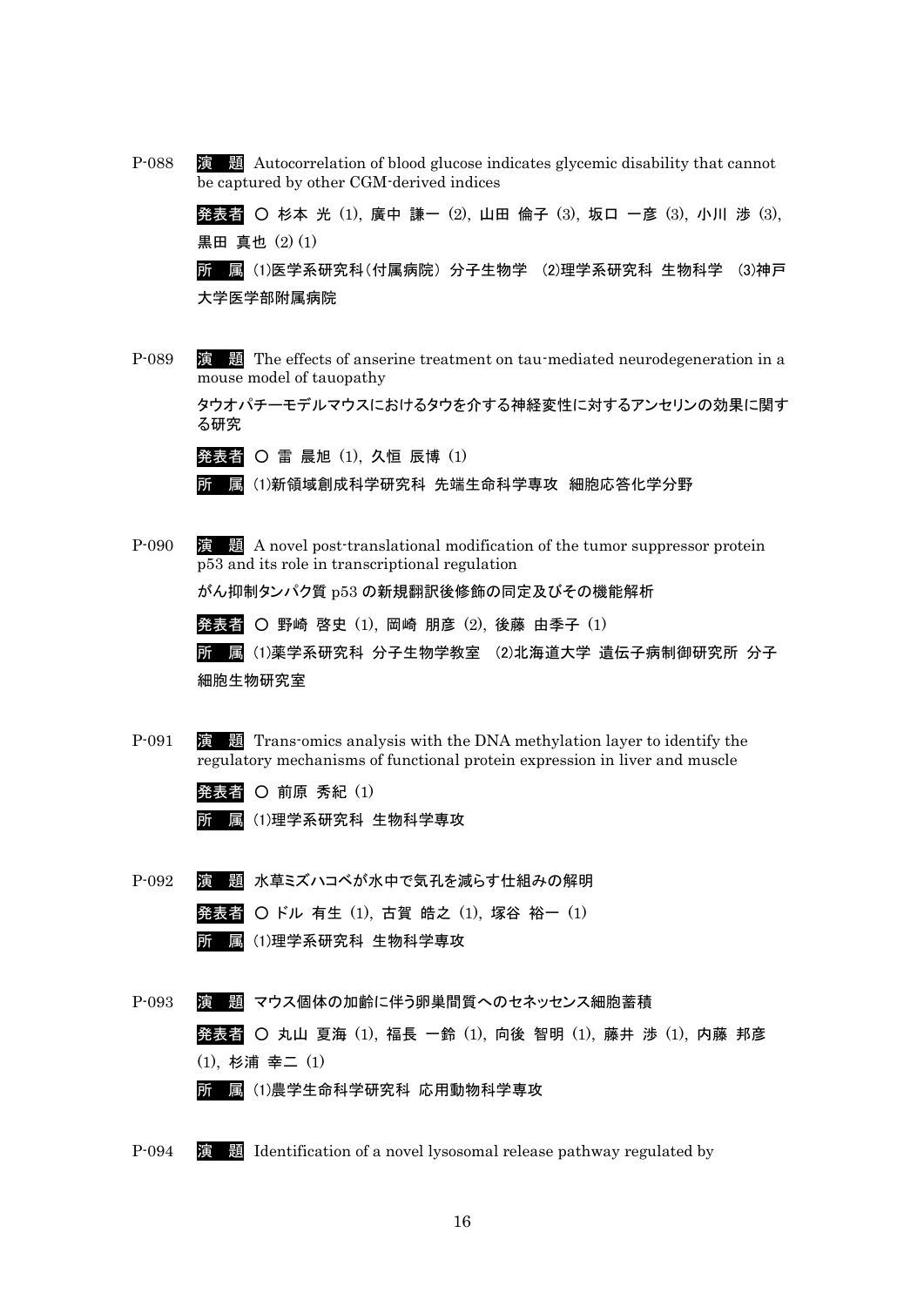Parkinson's disease kinase LRRK2

発表者 ○ 櫻井 まりあ (1), 桑原 知樹 (1), 岩坪 威 (1) 所 属 (1)医学系研究科(付属病院) 神経病理学分野

P-095 演 題 Development of high-level production host of heterologous natural products by multigene metabolic engineering in the filamentous fungus Aspergillus oryzae

> 麹菌におけるゲノム編集を利用した多重代謝遺伝子改変による異種天然物高生産宿主の 開発

発表者 ○ 齋藤 直也 (1), 片山 琢也 (1) (2), 南 篤志 (3), 及川 英秋 (3), 丸山 潤一  $(1)$  $(2)$ 

所 属 (1)農学生命科学研究科 応用生命工学専攻 (2)微生物科学イノベーション連携研 究機構 (3)北海道大学大学院理学研究院

P-096 演 題 Revealing the epitranscriptomic landscape of m6A in cancers using deep neural networks

> 発表者 ○ 余 柏毅 (1), 永江 玄太 (2), 緑川 泰 (2) (3), 辰野 健二 (2), 太田 聡 (2), 油谷 浩幸 (2), 上田 宏生 (1)

所 属 (1)先端科学技術研究センター 生命データサイエンス (2)先端科学技術研究セン ター ゲノムサイエンス&メディシン (3)日本大学医学部 消化器外科

P-097 演 題 同期発火は神経細胞間の結合形成を促進する

発表者 ○ 鹿島 哲彦 (1), 池谷 裕二 (1) (2) (3)

所 属 (1)薬学系研究科 薬品作用学教室 (2)Beyond AI 研究推進機構 (3)脳情報通信 融合研究センター

P-098 演 題 制御性 T 細胞の組織選択的なクローン欠損が自己免疫疾患の組織選択性を 規 定しうる

発表者 〇 星谷 圭徹 (1), 村上 龍一 (1), 堀 昌平 (1)

- 所 属 (1)薬学系研究科 免疫・微生物学教室
- P-099 演 題 Characterization of the regulatory system of multi-specific interactions of a novel tumor suppressor PRELP through the hydrophobicity-driven dimerization

発表者 ○ 小菅 啓史 (1), 中木戸 誠 (2), 長門石 曉 (3), 福田 哲也 (4), 板東 泰彦 (4), 大沼 信一 (5), 津本 浩平 (1) (2) (3)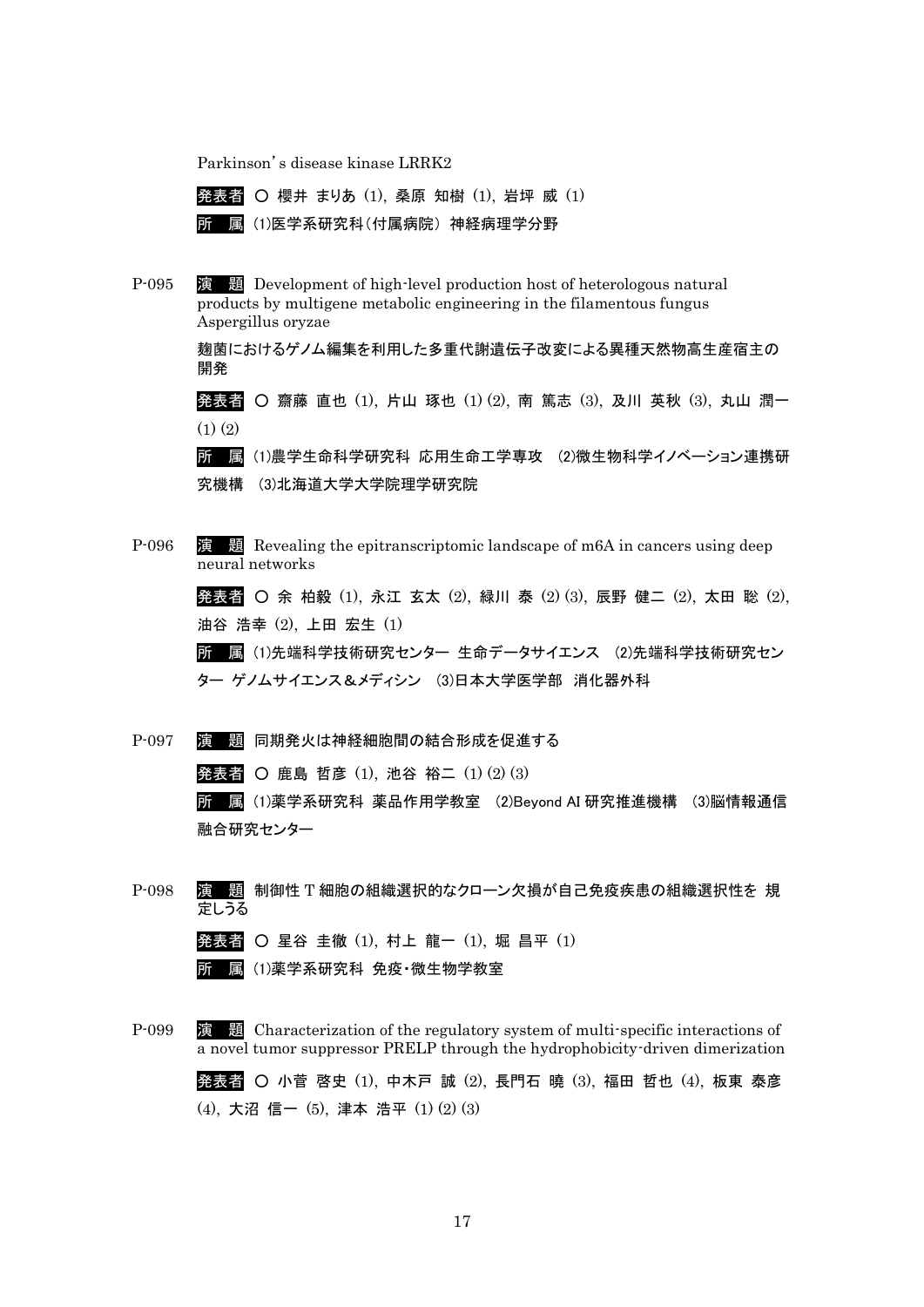所 属 (1)工学系研究科 化学生命工学専攻 (2)工学系研究科 バイオエンジニアリング 専攻 (3)医科学研究所 (4)Biosys Technologies (5)The Institute of Ophthalmology, University College London

P-100 演 題 Prevalence of asymptomatic infections with enteric pathogens and the association with gut microbiome in rural residents of Northern Laos ラオス北部における腸管病原体の不顕性感染と腸内細菌叢との関連 発表者 ○ 関家 紗愛 (1), 増岡 弘晃 (2), 高安 伶奈 (1), 柳生 文宏 (3), 水野 佑紀 (1), 木部 未帆子 (1), 小坂 理子 (1), 夏原 和美 (4), 須田 亙 (2), 平山 和宏 (5), Inthavong Nouhak (6), Kounnavong Sengchanh (6), 富田 晋介 (7), 梅崎 昌裕 (1) 所 属 (1)医学系研究科(付属病院) (2)理化学研究所 生命医科学研究センター (3)吉 備国際大学大学院 連合国際協力研究科 (4)東邦大学 看護学部 (5)農学生命科学研 究科 (6)Ministry of Health, Lao Tropical and Public Health Institute, Vientiane, Laos (7)

名古屋大学 環境学研究科

- P-101 演 題 Impacts of beta 2-adrenergic receptor gene polymorphisms on human brown adipose tissues and physiological responses to cold exposure ADRB2 遺伝子多型がヒト褐色脂肪組織と寒冷曝露下での生理反応に及ぼす影響 発表者 ○ 石田 悠華 (1), 松下 真美 (2), 米代 武司 (3), 斉藤 昌之 (4), 布施 沙由 理 (5), 浜岡 隆文 (5), 西村 貴孝 (6), 本井 碧 (7), 前田 享史 (6), 中山 一大 (1) 所 属 (1)新領域創成科学研究科 先端生命科学専攻 (2)天使大学看護栄養学部 (3) 先端科学技術研究センター (4)北海道大学獣医学研究員 (5)東京医科大学健康増進ス ポーツ医分野 (6)九州大学芸術工学院 (7)精華女子短期大学生活科学科
- P-102 演 題 Photoactivatable fluorophores for durable labelling of individual cells 単一細胞標識を目指した新規細胞内滞留性ケージド蛍光団の開発 発表者 ○ 鹿島 大幹 (1), 神谷 真子 (2), 浦野 泰照 (3) (1)

所 属 (1)医学系研究科(付属病院) 生体物理医学専攻 生体情報学教室 (2)東京工業 大学 生命理工学院 (3)薬学系研究科 薬品代謝化学教室

P-103 演 題 Control of Peptide Structure with Cyclized Tryptophan 発表者 ○ 笠原 彰友 (1), 尾谷 優子 (1), 澄本 慎平 (2), 岡田 正弘 (2), 大和田 智 彦 (1) 所 属 (1)薬学系研究科 (2)神奈川大学工学部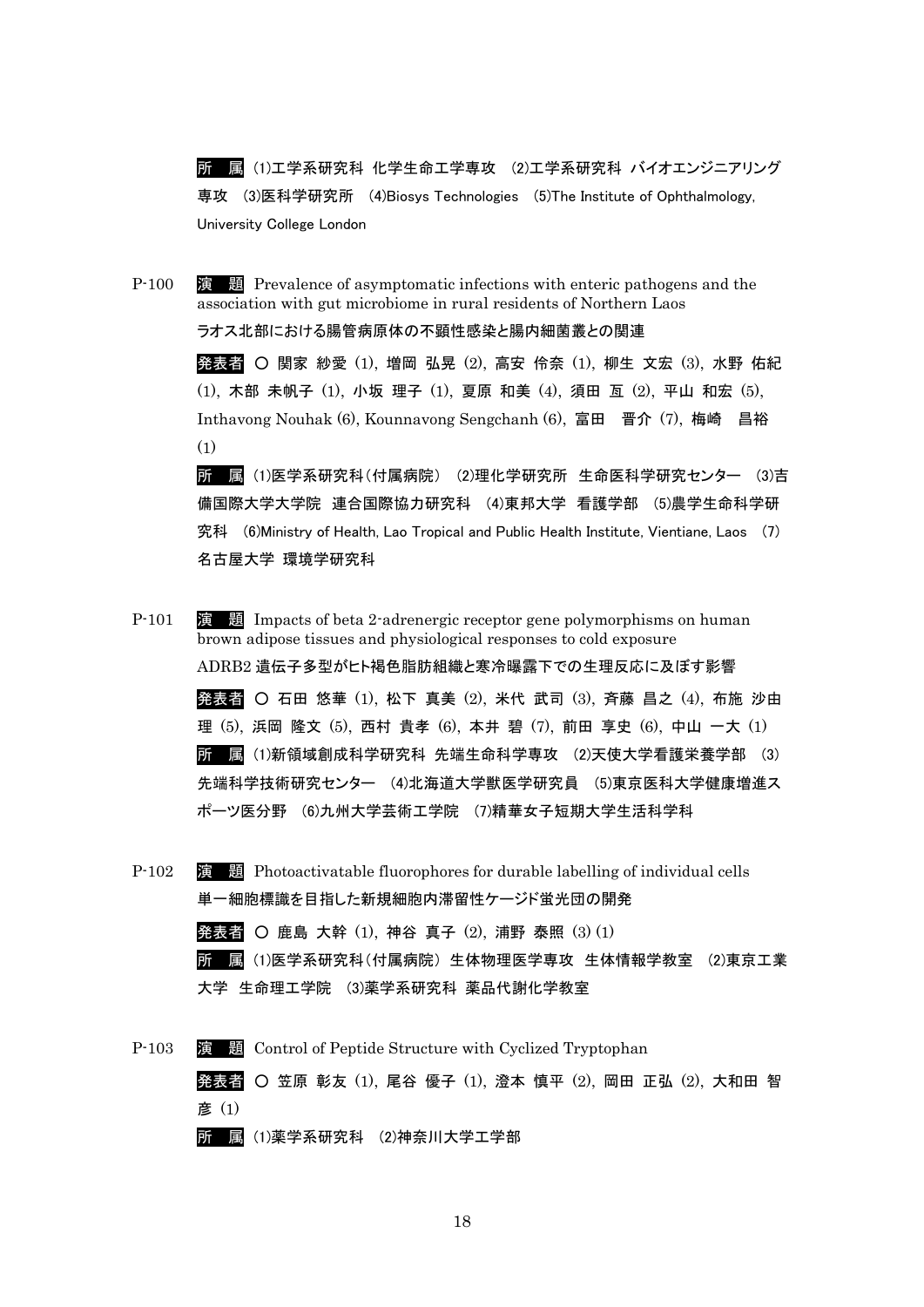- P-104 演 題 Distinct synovial macrophage and fibroblast subsets drive cartilage degeneration in disuse-induced arthritis 廃用関節では滑膜マクロファージおよび滑膜線維芽細胞の特異的クラスターが軟骨変性に 寄与する 発表者 ○ 石倉 久年 (1), 千々松 良太 (2), 鈴木 穣 (3), 岡田 寛之 (4), 矢野 文子 (5), 田中 栄 (1), 齋藤 琢 (1) 所 属 (1)医学系研究科(付属病院) 東京大学医学部附属病院 整形外科・脊椎外科 (2)岡山大学病院 ゲノム医療総合推進センター (3)新領域創成科学研究科 メディカル情 報生命専攻 (4)医学系研究科(付属病院) 大学院医学系研究科附属疾患生命工学センタ
- P-105 演 題 N-terminal region of Drosophila Argonaute2 can form amyloid-like aggregates. ショウジョウバエアルゴノート 2 の N 末端領域はアミロイド様凝集体を形成する 発表者 ○ 成田 晴香 (1), 島 知弘 (1), 飯塚 怜 (1), 塩見 美喜子 (1), 上村 想太郎 (1)

所 属 (1)理学系研究科 生物科学専攻

P-106 演 題 GWAS による組織再生を制御する責任遺伝子の探索 発表者 ○ 益田 周 (1), 樫尾 宗志朗 (1), 三浦 正幸 (1) 所 属 (1)薬学系研究科 遺伝学教室

ー臨床医工学 (5)昭和大学歯学部口腔生化学講座

P-107 演 題 Epstein-Barr ウイルスによる Hit-and-Run 型の胃発癌機構の実証 発表者 ○ 近藤 篤史 (1), 牛久 綾 (1) (2), 六反 啓文 (1), 国田 朱子 (1) (3), 池村 雅子 (1) (4), 牛久 哲男 (1) 所 属 (1)医学系研究科(付属病院) 人体病理学・病理診断学分野 (2)医学系研究科 (付属病院) 統合ゲノム学 (3)医学系研究科(付属病院) 次世代プレシジョンメディシン開 発講座 (4)医学系研究科(付属病院) 総合医学のための CPC 教育推進室

P-108 演 題 High resolution single molecular sensing using solid-state nanopores with photothermal heating

発表者 ○ 山崎 洋人 (1), 上村 想太郎 (1)

所 属 (1)理学系研究科 生物科学専攻 上村研究室

P-109 演 題 全脳の自発活動パターンが確率論的感覚応答(stochastic resonance)を制御す るメカニズムの解明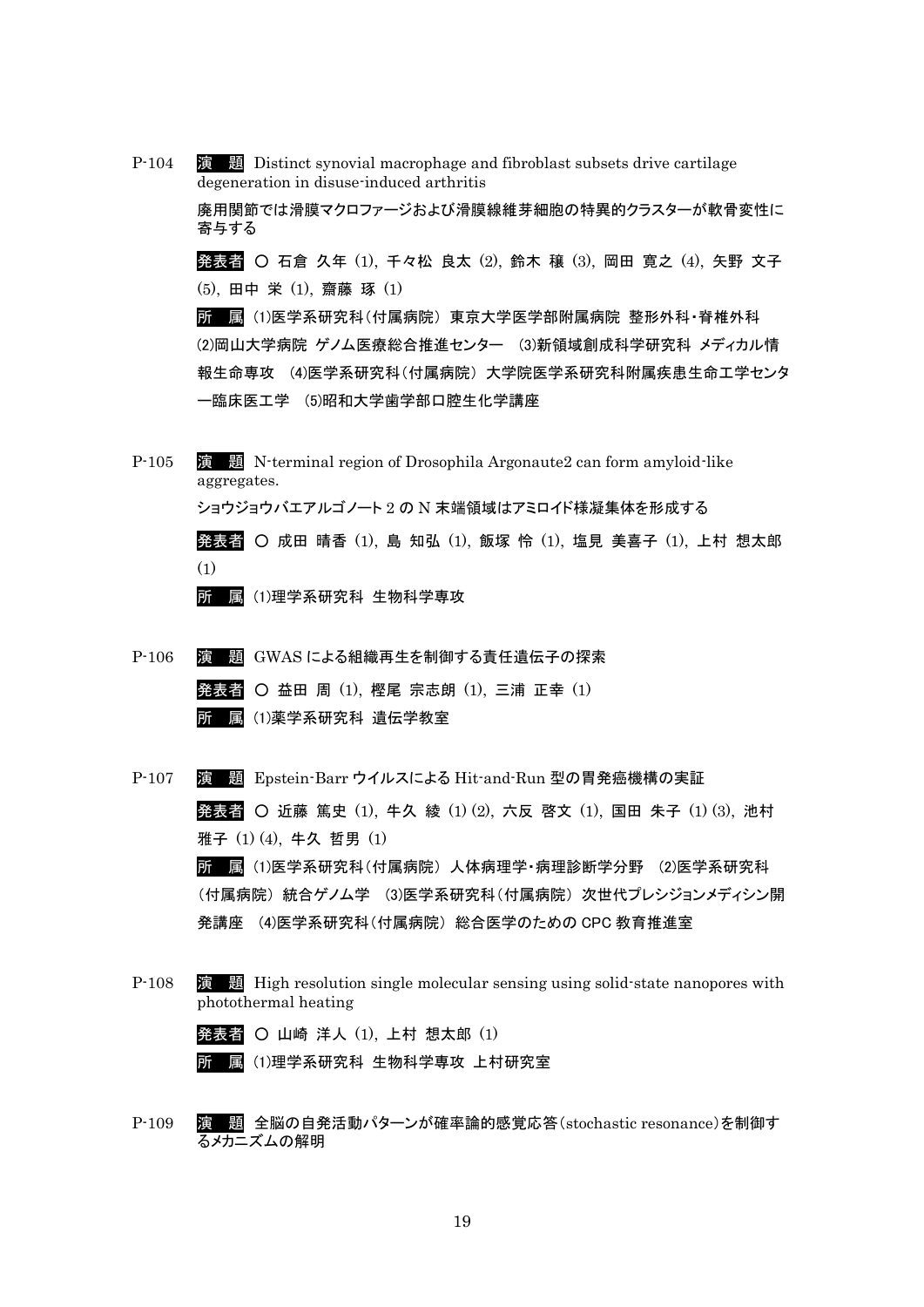発表者 ○ 植村 友貴 (1), 辻 真人 (1), 榎本 和生 (1) (2) 所 属 (1)理学系研究科 生物科学専攻 脳機能学研究室 (2)東京大学国際高等研究所 ニューロインテリジェンス国際研究機構

P-110 演 題 近傍タンパク質によるカスパーゼ非細胞死性機能の制御機構の解析 発表者 ○ 村本 雅哉 (1), 花輪 望未 (1), 篠田 夏樹 (1), 三浦 正幸 (1) 所 属 (1)薬学系研究科 遺伝学教室

P-111 **演 題** Presynaptic PTPδ counteracts synapse elimination in the developing cerebellum 発達期の小脳においてプレシナプス上の PTPδはシナプス刈り込みを抑制する

> 発表者 ○ 奥野 優人 (1), 渡邉 貴樹 (1), 狩野 方伸 (1) 所 属 (1)医学系研究科(付属病院)

P-112 **演 題** Construction of a peptide library containing cyclic γ-amino acids for discovery of SARS-CoV-2 main protease inhibitors

> 環状γ-アミノ酸含有ペプチドライブラリの構築および SARS-CoV-2 メインプロテアーゼ阻害 剤のスクリーニング

> 発表者 ○ 三浦 敬 (1), Malla Tika (2), Owen David (3) (4), Tumber Anthony (2), Brewitz Lennart (2), McDonough Michael (2), Salah Eidarus (2), 寺坂 尚紘 (1), 加 藤 敬行 (1), Lukacik Petra (3) (4), Strain-Damerell Claire (3) (4), Mikolajek Halina (3) (4), Walsh Martin (3) (4), Kawamura Akane (2) (5), Schofield Christopher (2), 菅 裕明 (1)

所 属 (1)理学系研究科 化学専攻 (2)Department of Chemistry, University of Oxford (3)Diamond Light Source, Harwell Science & Innovation Campus (4)Research Complex at Harwell, Harwell Science & Innovation Campus (5)Chemistry – School of Natural and Environmental Sciences, Newcastle University

- P-113 演 題 分泌性タンパク質ラベリングによる組織再生時の臓器間コミュニケーション探索 発表者 〇 吉田 豊 (1) 所 属 (1)薬学系研究科 薬科学専攻遺伝学教室
- P-114 演 題 Genome-wide analysis of DNA methylation identifies molecular mechanism of anti-apoptotic ability in renal cancer cells

発表者 〇 宮國 昂介 (1) (2), 西田 純 (3) (2), 鯉沼 代造 (2), 永江 玄太 (4), 油谷 浩幸 (4), 江幡 正悟 (5) (2), 宮園 浩平 (1) (2)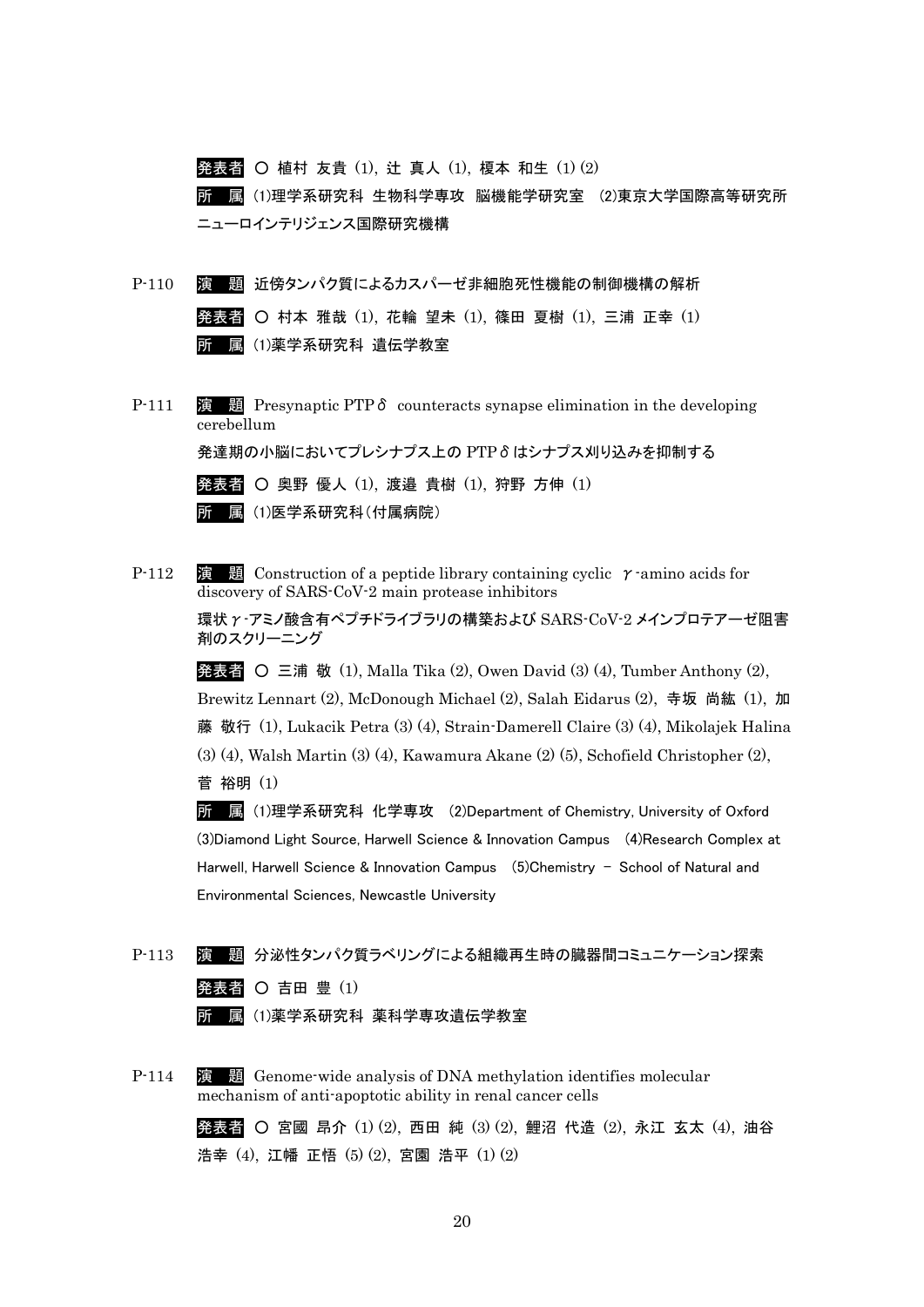所 属 (1)医学系研究科(付属病院) 病因・病理学専攻 応用病理学分野 (2)医学系研 究科(付属病院) 病因・病理学専攻 分子病理学分野 (3)ハーバード大学 ダナ・ファーバ ー癌研究所 (4)先端科学技術研究センター ゲノムサイエンス & メディシン 分野 (5)和 歌山県立医科大学 医学部 病理学講座

- P-115 演 題 小麦依存性運動誘発性アナフィラキシーの主要アレルゲンω-5 グリアジンを分解 するプロテアーゼの探索 発表者 ○ 大小田 直史 (1), 平野 真衣 (1), 川端 真由 (1), 鈴木 友璃葉 (1), 奥田 傑 (1), 永田 宏次 (1) 所 属 (1)農学生命科学研究科 応用生命化学専攻食品生物構造学研究室
- P-116 演 題 Neural representation of multifaceted behavioral states during observational fear in the medial prefrontal cortex 観察恐怖タスクにおける、内側前頭前野での多面的な行動情報の神経表象 発表者 ○ 黄 子彦 (1) (2), ジョン ミョン (1) (2), 田尾 賢太郎 (1), 度会 晃行 (1), 王 牧芸 (1), 伊藤 広朗 (1) (3), 奥山 輝大 (1) 所 属 (1)定量生命科学研究所 行動神経科学研究分野 (2)医学系研究科(付属病院) 分子細胞生物学専攻 (3)医学系研究科(付属病院) 医科学専攻
- P-117 演 題 Deregulated translation in ALS patient-derived human motor nerve organoids

ALS 患者 iPS 細胞由来運動神経オルガノイドの翻訳異常

発表者  $O$  新垣 生真 $(1)$ 

所 属 (1)生産技術研究所 池内研究室 修士課程二年

P-118 演 題 A mathematical simulation model for unraveling the mechanism of the anti-tumor immune response in the tumor-microenvironment がん微小環境における抗腫瘍免疫応答を解明するための数理シミュレーションモデル

> 発表者 ○ 河西 碩紀 (1), 長岡 孝治 (2), 鎌谷 高志 (3) (4) (5) (6), 垣見 和宏 (2), 角田 達彦 (1) (3) (7)

> 所 属 (1)新領域創成科学研究科 メディカル情報生命専攻 (2)医学系研究科(付属病 院) 免疫細胞治療学講座 (3)理学系研究科 生物科学専攻 (4)慶應義塾大学医学部呼 吸器内科 (5)東京医科歯科大学 M&D データ科学センター (6)東京医科歯科大学附属病 院がんゲノム診療科 (7)理化学研究所生命医科学研究センター

P-119 演 題 A role for a methyltransferase in regulating lipid droplets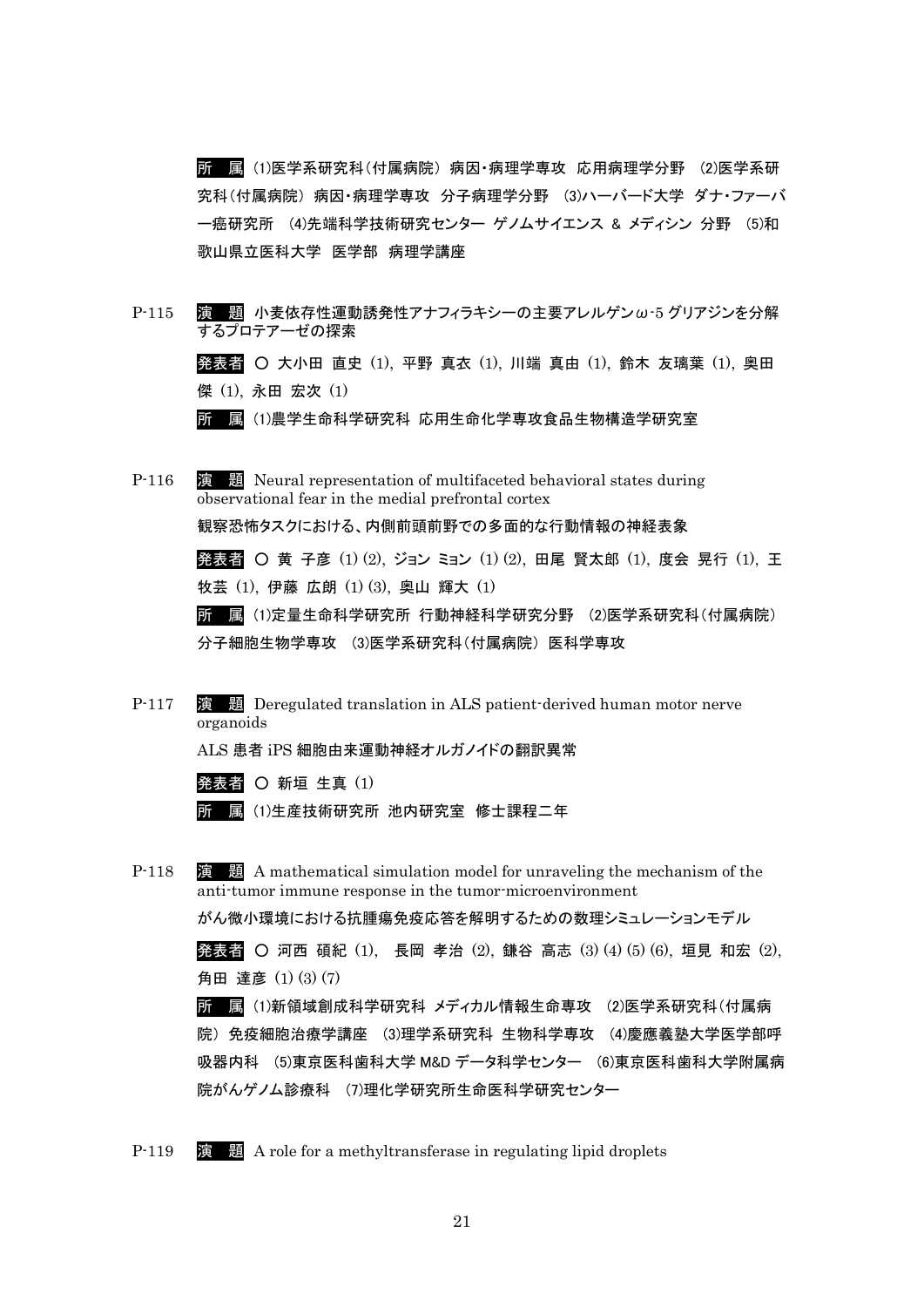メチル基転移酵素による脂肪滴制御

発表者 ○ 光冨 修平 (1) (2), 谷上 賢瑞 (1), 秋光 信佳 (1) 所 属 (1)アイソトープ総合センター 学内共同教育研究施設RI防護・環境保全部門 (2) 薬学系研究科 薬科学専攻

- P-120 演 題 Analysis of the isoform-specific Akt signaling regulation using mathematical model-aided optogenetics 数理モデルを用いた光制御によるアイソフォーム特異的な Akt シグナル伝達制御の解析 発表者 ○ 関根 由佳 (1), 河村 玄気 (1), 小澤 岳昌 (1) 所 属 (1)理学系研究科 化学専攻 P-121 演 題 ゲノム編集可能な環境微生物のハイスループットスクリーニング
- 発表者 〇 黄 宇翔 (1) 所 属 (1)理学系研究科 生物科学専攻
- P-122 演 題 Development of Split-Luciferase-Based Probes for Monitoring RNAs in Living Cells 生細胞内 RNA を可視化追跡する分割型ルシフェラーゼプローブの開発 発表者 ○ 江口 正敏 (1), 吉村 英哲 (1), 上田 善文 (1), 小澤 岳昌 (1) 所 属 (1)理学系研究科 化学専攻
- P-123 演 題 細胞小器官の多パラメータ粒子解析法の開発 発表者 ○ 栗川 義峻 (1) (2), 小山-本田 郁子 (1), 小池 誠一 (3), 田村 律人 (4), 水 島 昇 (1) 所 属 (1)医学系研究科(付属病院) 分子生物学 (2)医学系研究科(付属病院) MD 研 究者育成プログラム室 (3)富山大院生命融合 (4)欧州分子生物学研究所
- P-124 演 題 Bioactivity of 15-hydroxyeicosatrienoic acid detected in allergic rhinitis mouse model. 発表者 ○ 尾崎 乃理子 (1) (2), 堀上 大貴 (1), 橘 侑里 (1), 平山 和宏 (2), 村田 幸 久 (1) 所 属 (1)農学生命科学研究科 放射線動物科学研究室 (2)農学生命科学研究科 獣医 公衆衛生学研究室
- P-125 演 題 Binding manner of MvaT homologs in pCAR1-free and -harboring Pseudomonas putida KT2440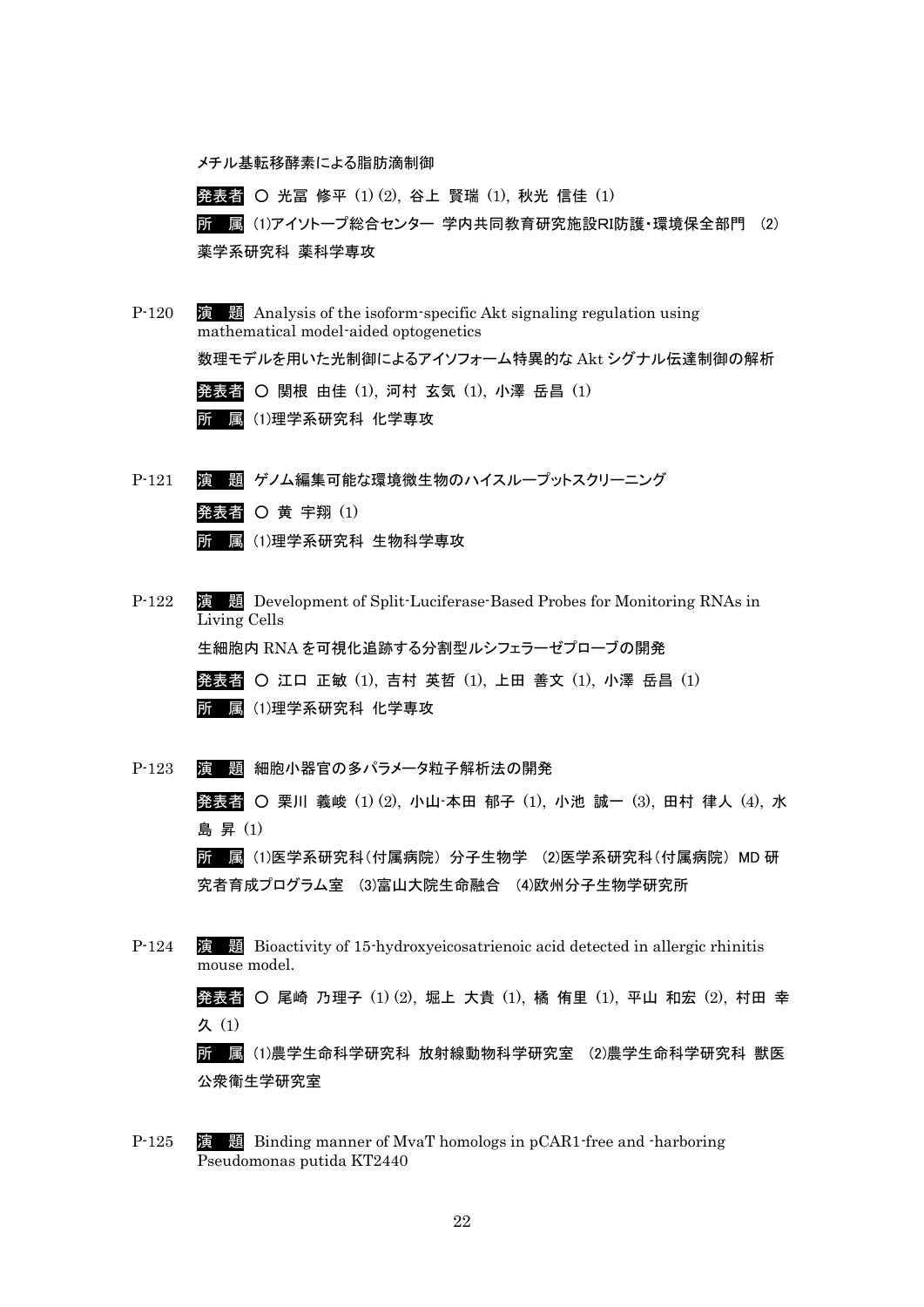発表者 ○ Yang Miaoyan (1), Suzuki-Minakuchi Chiho (1) (2), Suzuki Kenshi (3) (2), Vasileva Delyana (1), Nimura-Matsune Kaori (4), Matsutani Minenosuke (5), Watanabe Satoru (4), Okada Kazunori (1), Nojiri Hideaki (1) (2) 所 属 (1)農学生命科学研究科 AgTech (2)CRIIM (3)農学生命科学研究科 Dept. Biotechnol. (4)Dept. Biosci., Tokyo Univ. Agric. (5)NGRC, Tokyo Univ. Agric.

P-126 演 題 Investigation on the mechanism of action of NPD2560, a novel antifungal agent that acts on the fungal cell wall

真菌の細胞壁に作用する新規抗真菌薬 NPD2560 の作用メカニズム解析ならびに有用性 検証

発表者 〇 劉 薇 (1), 関口 宙暉 (1), 大矢 禎一 (1)

所 属 (1)新領域創成科学研究科 先端生命科学専攻 生命応答システム分野

P-127 **演 題** Spatial distribution of immune cells in lung adenocarcinoma and its relationship with immunotherapy response 肺腺がんにおける細胞の空間分布と免疫療法の奏効の関連探索

> 発表者 ○ 松尾 仁嗣 (1), 谷田部 恭 (2), 鎌谷 高志 (1) (3) (4) (5), 白石 航也 (6), 河野 隆志 (6), 角田 達彦 (1) (7) (8)

所 属 (1)理学系研究科 生物科学専攻 (2)国立がん研究センター中央病院病理診断科 (3)東京医科歯科大学 M&D データ科学センター (4)東京医科歯科大学附属病院がんゲノ ム診療科 (5)慶應義塾大学医学部呼吸器内科 (6)国立がん研究センター研究所ゲノム生 物学研究分野 (7)新領域創成科学研究科 メディカル情報生命専攻 (8)理化学研究所生 命医科学研究センター

P-128 演 題 In vivo imaging technique for simultaneous analysis of microglial dynamics and neuronal activity with a sub-second temporal resolution

> 発表者 ○ 丸岡 久人 (1), 亀井 亮佑 (1), 水谷 俊介 (1), 劉 慶瑞 (1), 岡部 繁男 (1)

所 属 (1)医学系研究科(付属病院) 分子細胞生物学専攻 神経細胞生物学分野

P-129 演 題 Identification and Mechanism Analysis of Polymethoxyflavonoids from Citrus Peels as SIRT1 Activators

SIRT1 活性化能を有する柑橘類果皮由来ポリメトキシフラボノイドの同定と作用機構解析

発表者 ○ 柯 融 (1), 奥田 傑 (1), 加藤 久典 (2), 永田 宏次 (1) 所 属 (1)農学生命科学研究科 応用生命化学専攻 食品生物構造学研究室 (2)農学生 命科学研究科 応用生命化学専攻 健康栄養機能学社会連携講座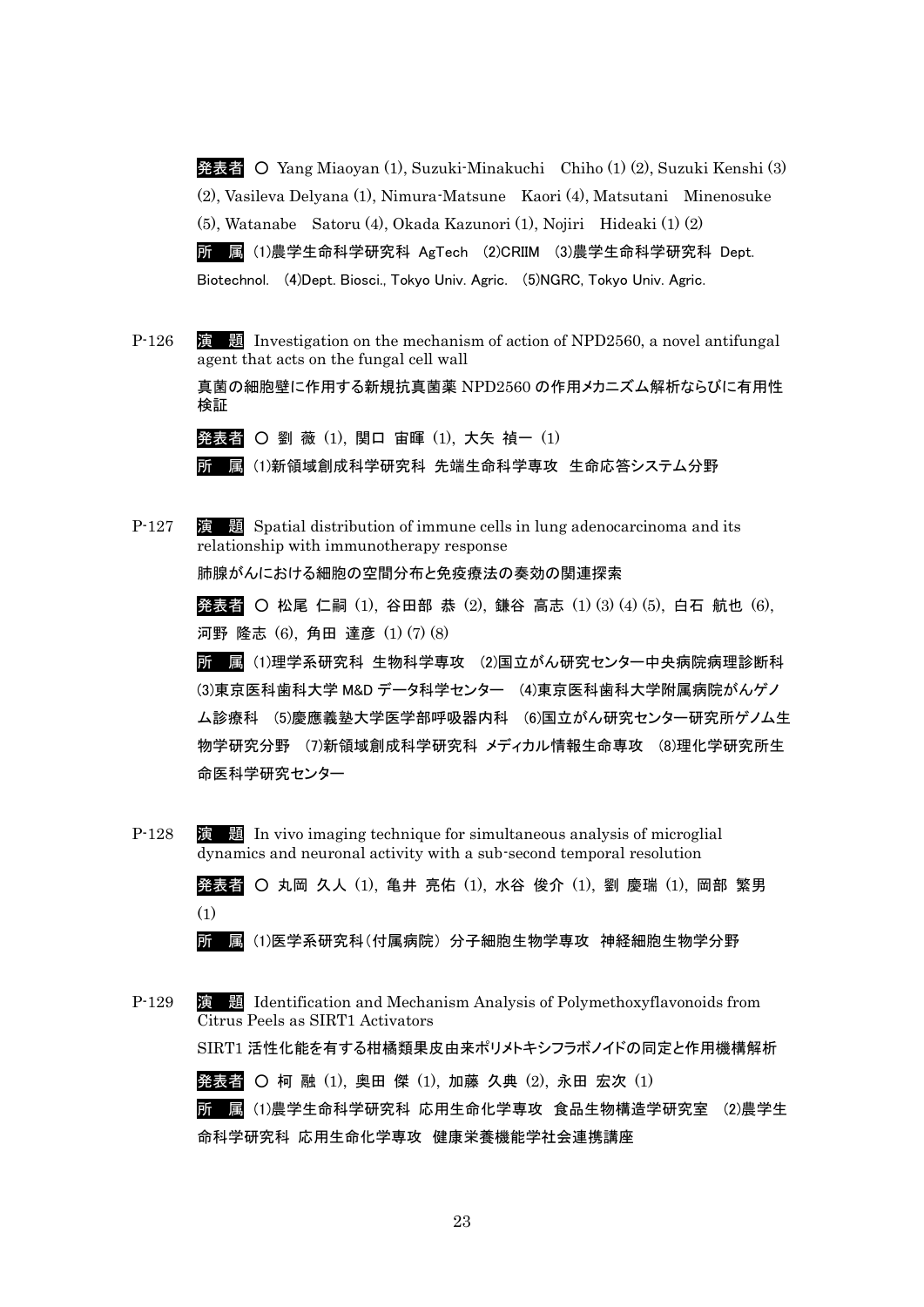| $P-130$ | <u>题</u> Multifarious translational regulation during replicative aging in yeast<br>演                                                                     |
|---------|-----------------------------------------------------------------------------------------------------------------------------------------------------------|
|         | 発表者 〇 趙 天宇 (1)                                                                                                                                            |
|         | (1)新領域創成科学研究科 先端生命科学専攻<br>Pπ<br>属                                                                                                                         |
|         |                                                                                                                                                           |
| $P-131$ | 題 メタノール資化酵母 K. pastoris ヌクレオソームの 転写解析および cryo・EM 構造<br>演<br>解析                                                                                            |
|         | 発表者 〇 福島 友太郎 (1)(2)                                                                                                                                       |
|         | (1)定量生命科学研究所 (2)理学系研究科<br>属<br>P'n                                                                                                                        |
|         |                                                                                                                                                           |
| $P-132$ | 題 Development of in vivo deep tissue optogenetic system for insulin signal<br>演<br>control                                                                |
|         | 発表者 O Dong Qi (1), Endo Mizuki (1), Ozawa Takeaki (1)                                                                                                     |
|         | (1)理学系研究科<br>属<br>Pπ                                                                                                                                      |
|         |                                                                                                                                                           |
| $P-133$ | 題 Regulation of glucose metabolism is mediated by arginine vasopressin and<br>演<br>glucagon-like peptide-1 in mice                                        |
|         | 発表者 〇 原田 一貴 (1), 坪井 貴司 (1)                                                                                                                                |
|         | ⑴総合文化研究科 広域科学専攻生命環境科学系<br>属<br>Pπ                                                                                                                         |
|         |                                                                                                                                                           |
| $P-134$ | 漬<br><b>Notable 3</b> Regulation of miRNA biogenesis by double-stranded RNA binding<br>proteins, TRBP and ADAR1                                           |
|         | 二本鎖 RNA 結合タンパク質、TRBP と ADAR1、による microRNA 生合成過程の制御                                                                                                        |
|         | <b>発表者 〇 吉田 豊珍 ⑴, 浅野 吉政 ⑴, 程 久美子 ⑴</b>                                                                                                                    |
|         | (1)理学系研究科 生物科学専攻<br>所<br>属                                                                                                                                |
|         |                                                                                                                                                           |
| $P-135$ | 抗体を用いたアフリカ豚熱ウイルス(ASFV)の解析                                                                                                                                 |
|         | 発表者 O 升谷 颯 (1)                                                                                                                                            |
|         | (1)農学生命科学研究科 応用生命化学専攻<br>厲                                                                                                                                |
|         |                                                                                                                                                           |
| $P-136$ | <b>Nechanism study of antimicrobial peptide synergistic effects at the</b><br>滇<br>molecular level by combining spectroscopy and electrochemical methods. |
|         | 発表者 〇 Hou Yuge (1)                                                                                                                                        |
|         | 圜 ⑴生産技術研究所 杉原研究室<br>Pπ                                                                                                                                    |
|         |                                                                                                                                                           |
| $P-137$ | <b>No. 25 Separates Cancer-associated Fibroblast-Derived Itaconate Orchestrates Pro-</b><br>演                                                             |

tumorigenic Immune Activation in Tumor Microenvironment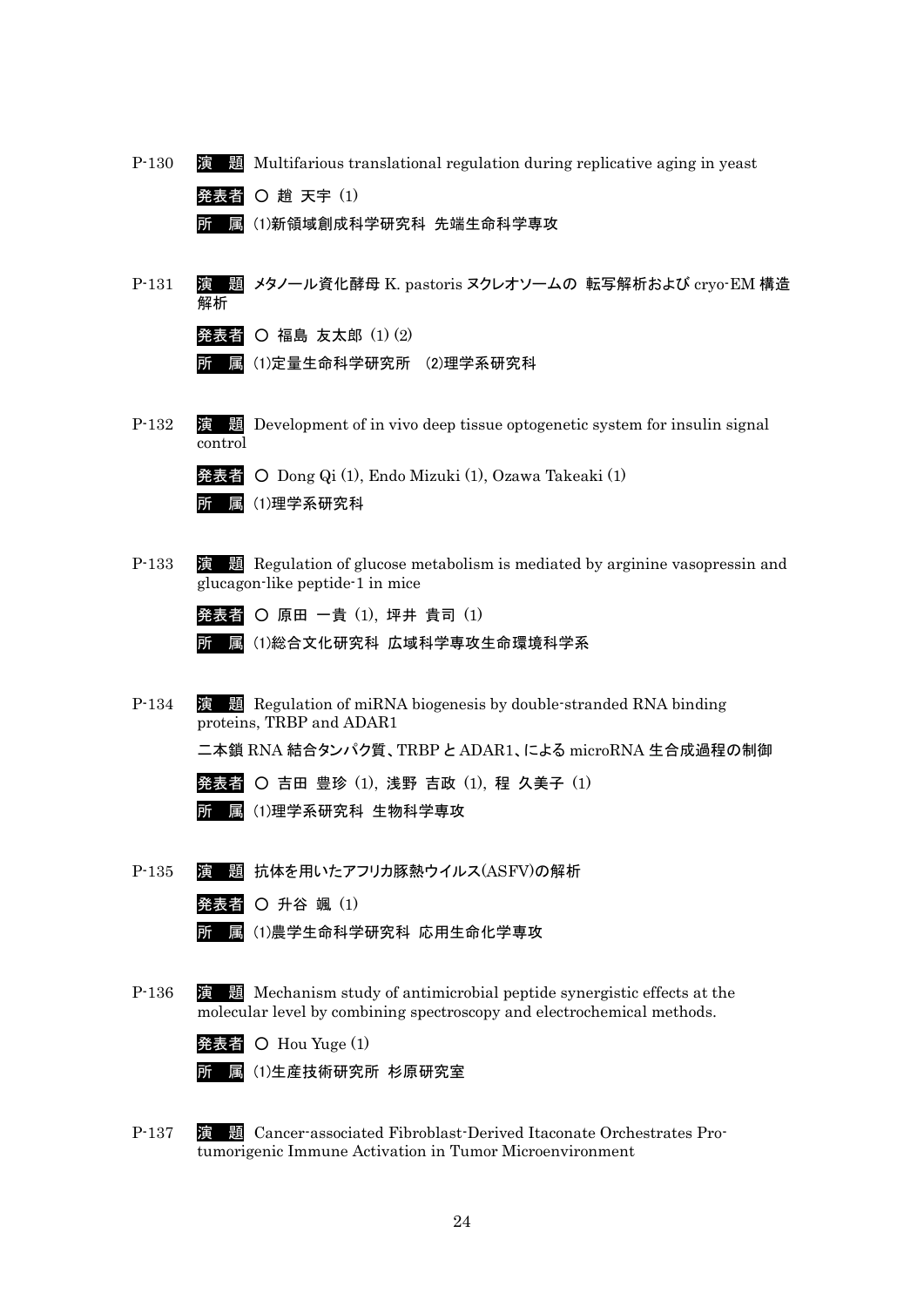発表者 〇 中原 龍一 (1) (2) 所 属 (1)先端科学技術研究センター ニュートリオミクス・腫瘍学研究室 (2)工学系研究 科 化学生命工学

- P-138 演 題 リン脂質代謝酵素 PNPLA6 の欠損は網膜変性をもたらす 発表者 ○ 小野 喬 (1) (2), 武富 芳隆 (1), 相原 一 (2), 村上 誠 (1) 所 属 (1)医学系研究科(付属病院) 疾患生命工学センター 健康環境医工学 (2)医学 系研究科(付属病院) 眼科学教室
- P-139 演 題 解剖学的相同変換に基づくヒトとチンパンジーの 3 次元脳形態分析 発表者 〇 天野 英輝 (1), 田邊 宏樹 (2), 荻原 直道 (1) 所 属 (1)理学系研究科 生物科学専攻 (2)名古屋大学大学院情報学研究科心理・認知 科学専攻
- P-140 演 題 Quantifying Intracellular Mobility Decreasing Rate related to Cell Fate 細胞運命に関わる細胞内運動低下率の定量化
	- 発表者 〇 太田 英暁 (1), 樋口 秀男 (1) 所 属 (1)理学系研究科 物理学専攻
- P-141 演 題 ショウジョウバエ幼虫における痛覚応答性の日内変動
	- 発表者 本吉 真菜 (1), 石井 健一 (1), 榎本 和生 (1)

所 属 (1)理学系研究科 生物科学専攻脳機能学研究室

P-142 演 題 デュシェンヌ型筋ジストロフィーラットを用いた細胞老化因子 p16 依存性の筋病態 発現機構の解明〜非分裂細胞における細胞老化因子発現の意義について〜

> 発表者 ○ 池田 優成 (1), 杉原 英俊 (1), 松脇 貴志 (1), 西原 眞杉 (1), 山内 啓太 郎 (1)

所 属 (1)農学生命科学研究科 獣医生理学教室

P-143 演 題 Proteolytic processing of autism spectrum disorder-associated transmembrane protein Lingo2

> 発表者 ○ SHUN Shiyori (1), Yoshida Fumiaki (1), Tomita Taisuke (1) 所 属 (1)薬学系研究科 薬科学専攻 機能病態学教室

P-144 演 題 中心小体 de novo 形成機構の解析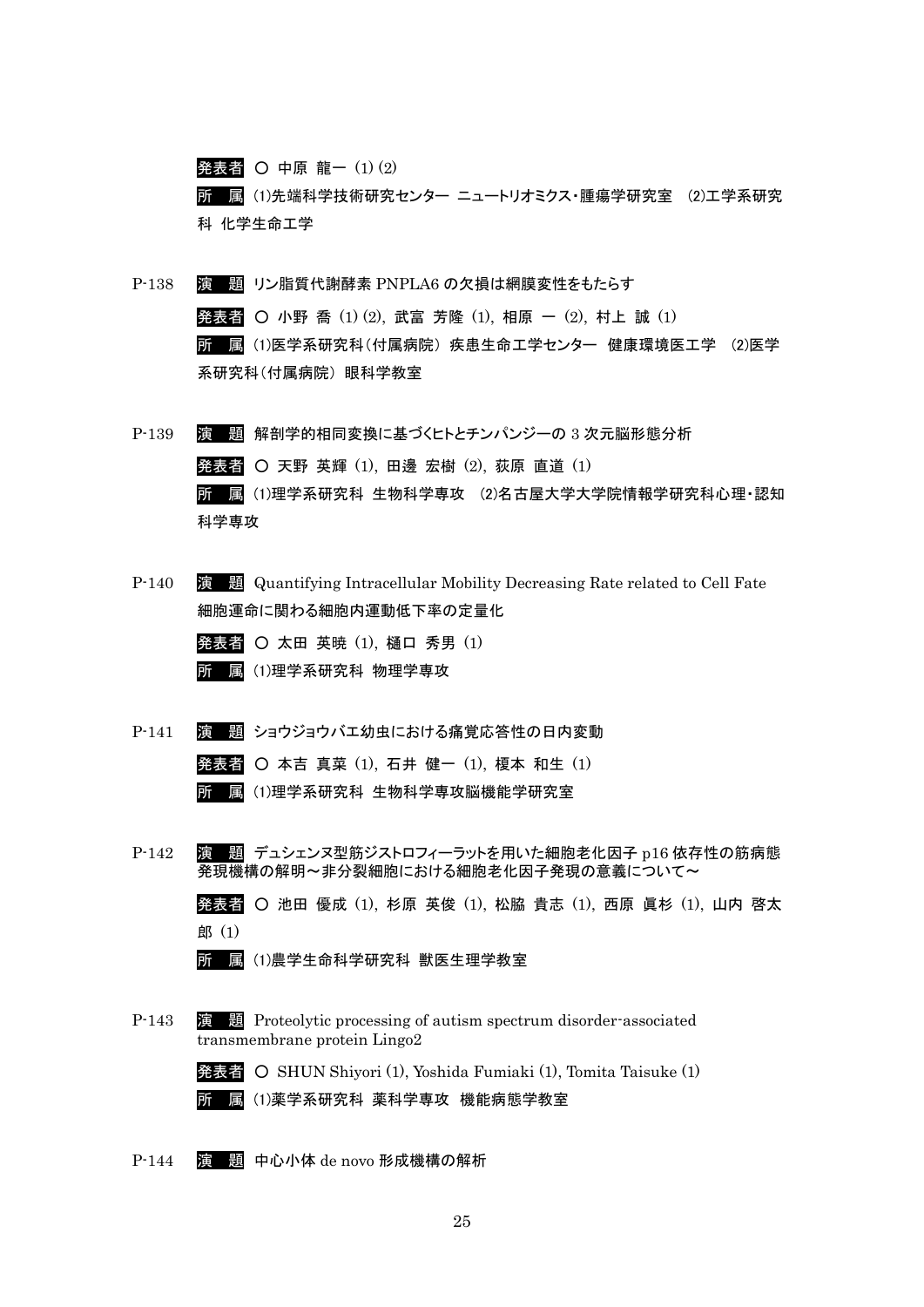発表者 ○ 工 風清 (1), 畠 星治 (1), 北川 大樹 (1) 所 属 (1)薬学系研究科 生理化学教室

P-145 演 題 細胞核抽出液を用いたヒストン H3 バリアントを含むクロマチンの構造解析 発表者 ○ 塩井 琢郎 (1) (2), 畠澤 卓 (1) (2), 大川 恭行 (3), 滝沢 由政 (1), 胡桃坂 仁志 (1) (2)

所 属 (1)定量生命科学研究所 (2)理学系研究科 (3)九州大学 生体防御医学研究所

P-146 演 題 低光毒性なライブセルイメージングを可能にする イメージングバッファーの最適化 とその定量的評価

発表者 ○ 原田 知季 (1), 畠 星治 (1), 北川 大樹 (1)

所 属 (1)薬学系研究科 生理化学教室

P-147 演 題 Printed 384-Well Microtiter Plate on Paper for Fluorescent Chemosensor Array in Food Analysis

> 発表者 ○ Lyu Xiaojun (1), 佐々木 由比 (1), 大代 晃平 (1), Tang Wei (1), Yuan Yousi (1), 南 豪 (1)

所 属 (1)生産技術研究所 物質·環境部門 南研究室

P-148 演 題 Analysis of purine metabolites in URAT1-highly expressing HEK293 cells 発表者 ○ 北山 沙笑 (1), 久保 裕亮 (1), 佐藤 奈々 (1), 永田 宏次 (1), 岡本 研 (1)

所 属 (1)農学生命科学研究科 応用生命化学専攻

P-149 履 題 老化細胞がもたらすデュシェンヌ型筋ジストロフィーの病態悪化機序の解明 ーラッ ト骨格筋移植モデルの有用性の検討ー

> 発表者 ○ 田中 倖恵 (1), 松脇 貴志 (1), 山内 啓太郎 (1) 所 属 (1)農学生命科学研究科 獣医生理学教室

P-150 演 題 Mutations equivalent to Drosophila mago nashi mutants imply reduction of proper Magoh protein incorporation into exon junction complex

> 発表者 ○ 押月 紗矢 (1), 松本 英里 (1), 田中 智 (1), 片岡 直行 (1) 所 属 (1)農学生命科学研究科 応用動物科学専攻 細胞生化学研究室

P-151 演 題 シグナル伝達因子 Wnt による巻貝の貝殻成長への影響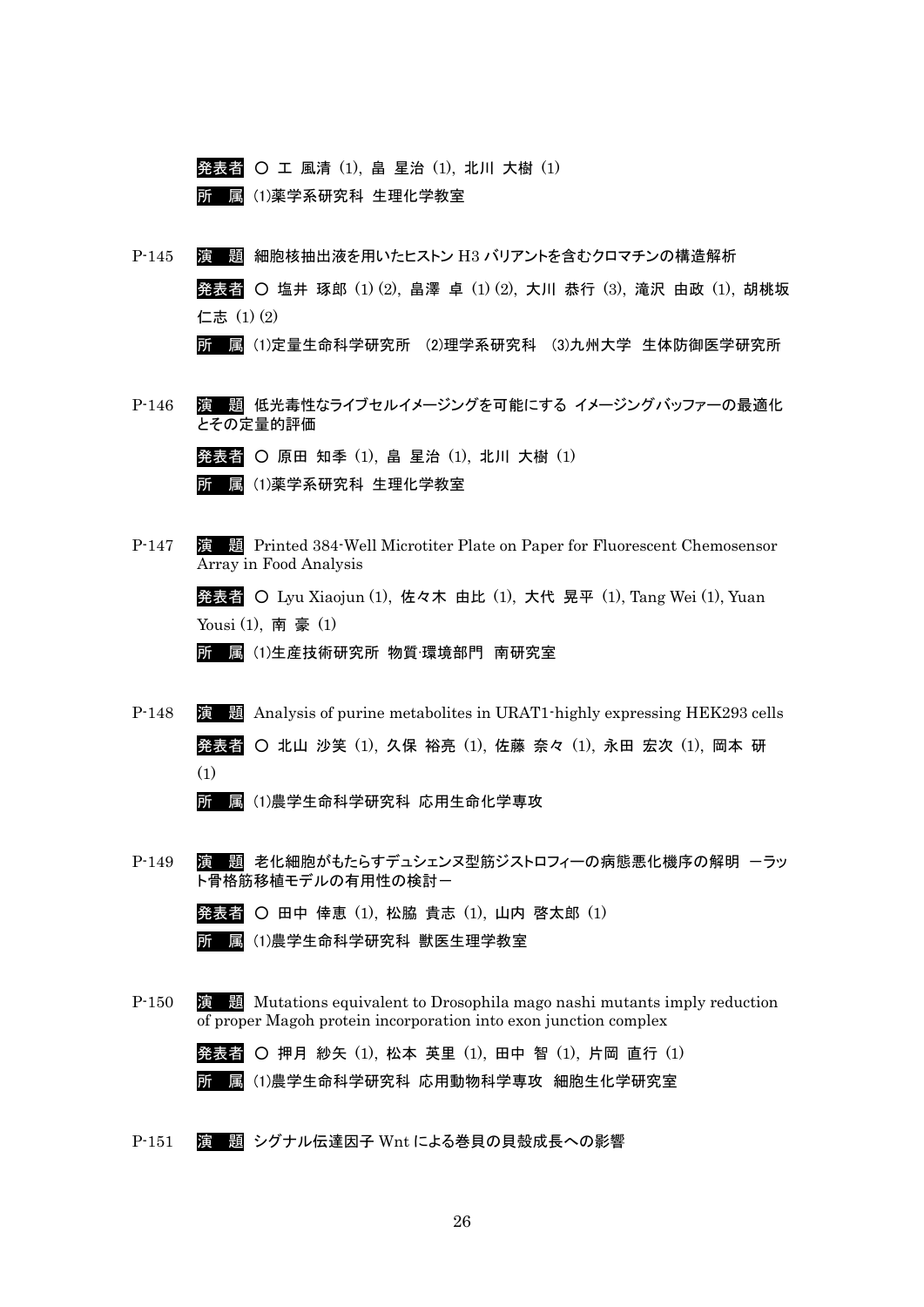発表者 ○ 太田 成昭 (1), 野下 浩司 (2), 木元 克典 (3), 清水 啓介 (4), 石川 彰人 (1), 遠藤 一佳 (1) 所 属 (1)理学系研究科 地球惑星科学専攻 (2)九州大学理学研究院 (3)JAMSTEC

(4)農学生命科学研究科

P-152 演 題 Spatiotemporal control of gene expression via transient clustering of transcription factors in Drosophila

発表者 ○ 川崎 洸司 (1), 深谷 雄志 (1) (2)

所 属 (1)定量生命科学研究所 遺伝子発現ダイナミクス研究分野 (2)総合文化研究科

P-153 演 題 Analysis of the structure of an extra chromosome in a patient with tetrasomy 21 using long-read-sequencing technology

> 発表者 ○ 吉田 くぐい (1), 池本 滉 (1), 中林 一彦 (2), 荒井 康裕 (3), 太田 秀臣 (3), 秦 健一郎 (2), 高野 貴子 (3) (4), 藤本 明洋 (1)

所 属 (1)医学系研究科(付属病院) 国際保健学専攻人類遺伝学教室 (2)成育医療セン ター (3)東部療育センター (4)東京家政大学

- P-154 演 題 Immune repertoire analysis of chronic rhinosinusitis 発表者 ○ 朝守 智明 (1), 加藤 洋人 (1), 太田 康 (2), 石川 俊平 (1) 所 属 (1)医学系研究科(付属病院) 衛生学 (2)東邦大学佐倉病院 耳鼻咽喉科
- P-155 演 題 Comprehensive analysis of microsatellites polymorphism in the human population

ヒト集団におけるマイクロサテライト領域多型の包括的研究

発表者 〇 郷地 麗央 (1)

所 属 (1)医学系研究科(付属病院) 国際保健学専攻人類遺伝学教室

P-156 演 題 Pathological Complete Remission of Relapsed Tumor by Photo-Activating Antibody–Mimetic Drug Conjugate Treatment

> 発表者 ○ 金子 雄大 (1) (2), 山次 健三 (3), 山下 雄史 (1), 高橋 和希 (3), 田中 十志也 (1), 安藝 翔 (1), 巽 俊文 (3), 川村 猛 (1) (4), 三浦 麻衣 (1), 石井 正純 (1), 大久保 敬 (5) (6), 大澤 毅 (1), 児玉 龍彦 (1), 石川 俊平 (7), 塚越 雅信 (8), マイケル チャンスラー (8), 杉山 暁 (1) (4), 金井 求 (3), 加藤 洋 (7)

> 所 属 (1)先端科学技術研究センター (2)株式会社医学生物学研究所 (3)薬学系研究 科 (4)アイソトープ総合センター (5)大阪大学 先導的学際研究機構 (6)大阪大学 高等 共創研究院 (7)医学系研究科(付属病院) (8)サヴィッド・セラピューティックス株式会社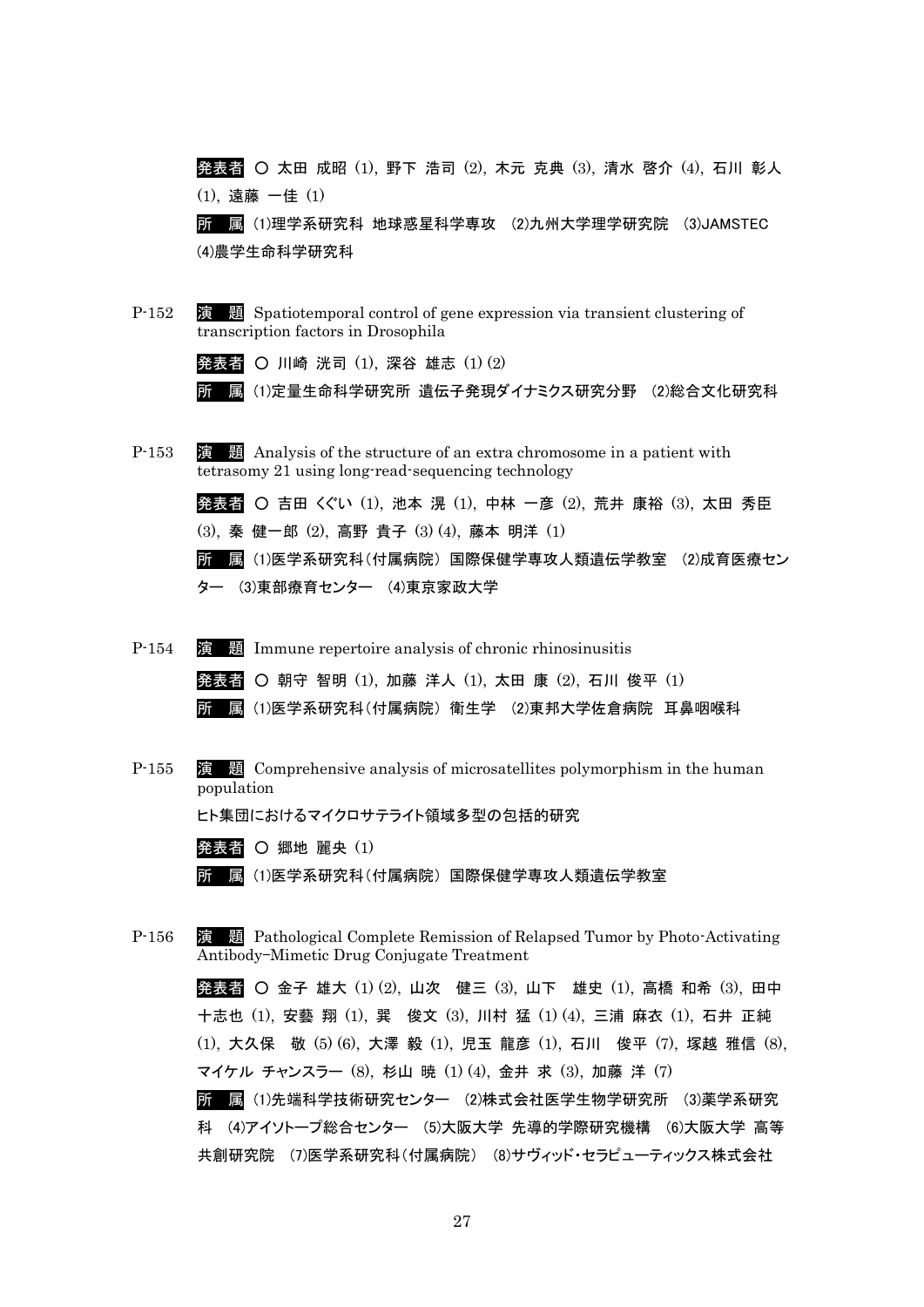P-157 演 題 意思決定時におけるマウス聴覚皮質での報酬バイアスおよび感覚的手がかりの確 からしさの表現

|  |  | <b>発表者 〇 石津 光太郎 ⑴, 西本 翔裕 ⑴, 船水 章大 ⑴</b> |  |  |  |  |
|--|--|-----------------------------------------|--|--|--|--|
|  |  | 所 属(1)定量生命科学研究所 神経計算研究分野                |  |  |  |  |

P-158 演 題 The relationships between gallbladder shape and hepatic damage in human biliary atresia and its mouse Sox17-haploinsufficient BA model

> 発表者 ○ 高見 尚平 (1) (2), 上村 麻美 (1), 宮崎 奈々恵 (1), 藤代 準 (2), 金井 克 晃 (1)

所 属 (1)農学生命科学研究科 獣医学部 獣医解剖 (2)医学系研究科(付属病院) 生 殖発達加齢 小児外科

P-159 演 題 歯周病菌 Porphyromonas gingivalis の増殖を抑制する香辛料成分の探索及び その作用機構の解析

発表者 ○ 髙林 里香 (1), 奥田 傑 (1), 永田 宏次 (1)

所 属 (1)農学生命科学研究科 応用生命化学専攻 食品生物構造学研究室

- P-160 演 題 ヤクアミド B 類縁体のライブラリー構築とスクリーニング法開発 発表者 ○ 三浦 健介 (1), 伊藤 寛晃 (1), 井上 将行 (1) 所 属 (1)薬学系研究科
- P-161 演 題 The epigenetic regulation of neocortical development and its dysregulation related to neurodevelopmental disorders

発表者 ○ 金 宥利 (1), 後藤 昂宏 (1), 川口 大地 (1), 後藤 由季子 (1) 所 属 (1)薬学系研究科 分子生物学教室

P-162 演 題 Molecular mechanism analysis for the inhibition of tooth surface adhesion of Streptococcus mutans by lactoferrin

ラクトフェリンによる虫歯菌の歯面付着阻害の分子機構解析

発表者 〇 張 長宇 (1), 胡 超越 (1), 福田 玖瑠未 (1), 陸 鵬 (1), 奥田 傑 (1), 伊 藤 英晃 (1), 岡本 研 (1), 朝倉 富子 (2), 永田 宏次 (1)

所 属 (1)農学生命科学研究科 食品生物構造学研究室 (2)農学生命科学研究科 味覚 サイエンス

P-163 演 題 Mechanisms defining embryonic origin of adult neural stem cells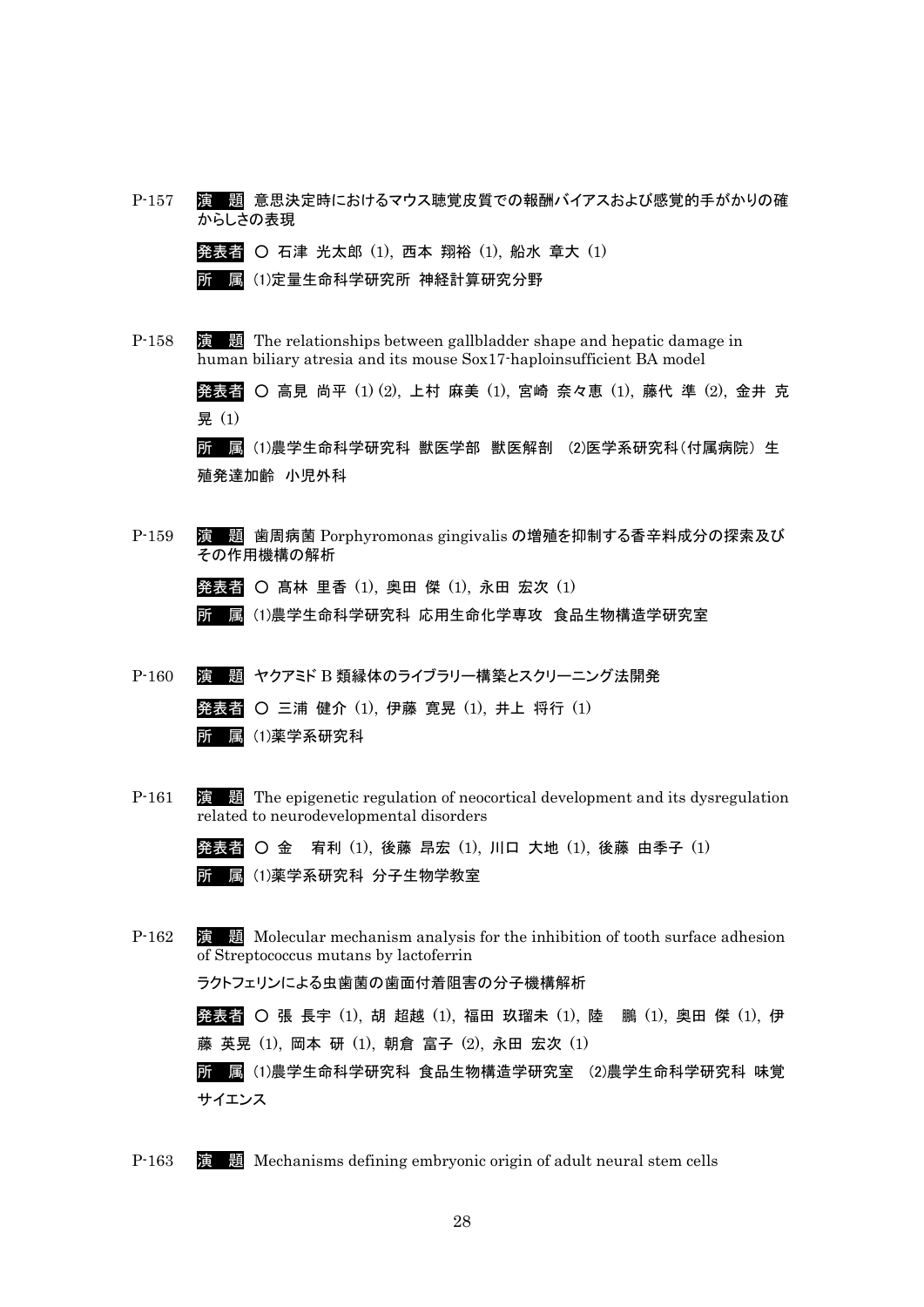

P-164 演 題 Development of novel cancer treatment targeting acidic pH responsive mitochondrial dynamics

発表者 〇 前田 啓介 (1) (2)

所 属 (1)先端科学技術研究センター ニュートリオミクス・腫瘍学分野 (2)工学系研究科 先端学際工学専攻

P-165 演 題 History of non-African populations inferred from introgressed archaic variants

|  |  |  | <b>発表者 〇 三輪 華子 (1), 大橋 順 (1)</b> |  |
|--|--|--|----------------------------------|--|
|  |  |  | 所 属 (1)理学系研究科 生物科学専攻             |  |

P-166 演 題 LTR 型トランスポゾン Springer のゲノム侵入による l(3)mbt 遺伝子の機能発現 への影響

> 発表者 ○ 盛藤 舞 (1), 山中 総一郎 (2), 山田 紘実 (2), 塩見 美喜子 (2) 所 属 (1)理学系研究科 生物科学専攻 (2)理学系研究科

P-167 演 題 カメムシの腸内で共生細菌の消化吸収を制御する Hox 遺伝子

発表者 ○ 大石 紗友美 (1) (2), 森山 実 (2), 水谷 雅希 (2), 深津 武馬 (1) (2) 所 属 (1)理学系研究科 東京大学大学院理学系研究科生物科学専攻 (2)産業技術総 合研究所・生物プロセス部門

P-168 演 題 Foxp3-transduced T cells acquire regulatory T cell-like epigenome, gene expression, and suppressive activity in vivo

> 発表者 ○ Wei Yuxi (1), Funatsu Shotaro (2), Murakami Ryuichi (1), Nakajima Akira (1), Hori Shohei (1)

- 所 属 (1)薬学系研究科 免疫・微生物学教室 (2)薬学系研究科
- $P-169$  演 題 アストロサイト由来新規アミロイドβ分解酵素 KLK7 の発現制御機構の解明 発表者 〇 宋 家禎 (1) 所 属 (1)薬学系研究科 機能病態学教室
- P-170 演 題 A taxonomic study of Spirogyra and related genera (Zygnematophyceae, Streptophyta) based on morphological comparison and molecular phylogenetic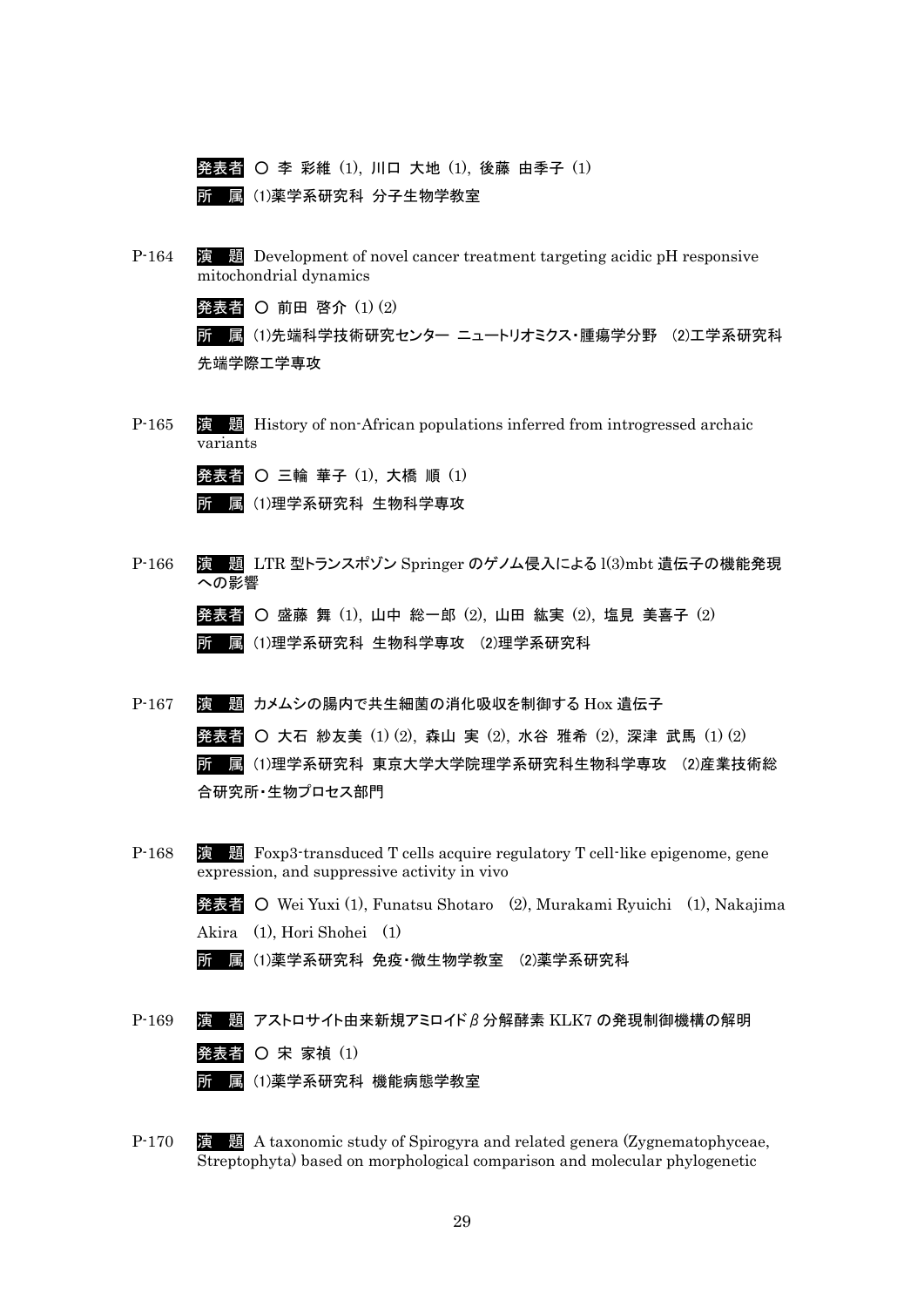analyses using cultured material

培養株を用いた形態比較と分子系統解析に基づくアオミドロ属及び近縁属(ストレプト植物 門・ホシミドロ藻綱)の分類学的研究

発表者 ○ 高野 智之 (1), 野崎 久義 (1) (2), 坂山 英俊 (3)

所 属 (1)理学系研究科 生物科学専攻 (2)国立環境研 (3)神戸大学大学院理学研究 科

P-171 演 題 The splicing factor DHX38/PRP16 is required for ovarian clear cell carcinoma tumorigenesis, as revealed by a CRISPR-Cas9 screen

CRISPR/Cas9 スクリーニングによる卵巣明細胞がんに対する新規治療標的分子の同定

発表者 〇 林 寛敦 (1), Cona Brandon (1), 中戸 隆一郎 (2), 秋山 徹 (1)

所 属 (1)定量生命科学研究所 分子情報研究分野 (2)定量生命科学研究所 大規模生 命情報解析研究分野

P-172 **演 題** Spatiotemporal dynamics of odor representations in the human brain revealed by EEG decoding

発表者 ○ 加藤 麦彦 (1), 東原 和成 (1), 岡本 雅子 (1)

所 属 (1)農学生命科学研究科 応用生命化学専攻生物化学研究室

P-173 演 題 Monoclonal Immunoglobulin A W27 binds to a novel candidate of bacterium associated with colitis in inflammatory bowel disease patients.

| <b>発表者 〇 高橋 慧崇 (1), 森田 直樹 (1), 新藏 礼子 (1)</b> |  |  |  |  |  |
|----------------------------------------------|--|--|--|--|--|
|                                              |  |  |  |  |  |

| 所 属(1)定量生命科学研究所 免疫·感染制御研究分野 |  |
|-----------------------------|--|
|-----------------------------|--|

P-174 演 題 Identification of a novel subtilisin-derived peptide with cytotoxic activity 細胞毒性を有するスブチリシン由来新規ペプチドの同定

発表者 ○ WEI SIBO (1), Li Li (1), 伊藤 英晃 (1), 永田 宏次 (1)

所 属 (1)農学生命科学研究科 応用生命化学専攻 食品生物構造学研究室

- P-175 演 題 Analysis of abnormal structure DNA in senescent cells 発表者 〇 坂本 光士郎 $(1)(2)$ 所 属 (1)定量生命科学研究所 ゲノム再生研究分野 (2)理学系研究科 生物科学専攻
- P-176 演 題 Structural and Functional Analysis of A Heterodimer Complex Aminotransferases Present in amcp-Containing Biosynthetic Gene Cluster Conserved in A Broad Range of Bacteria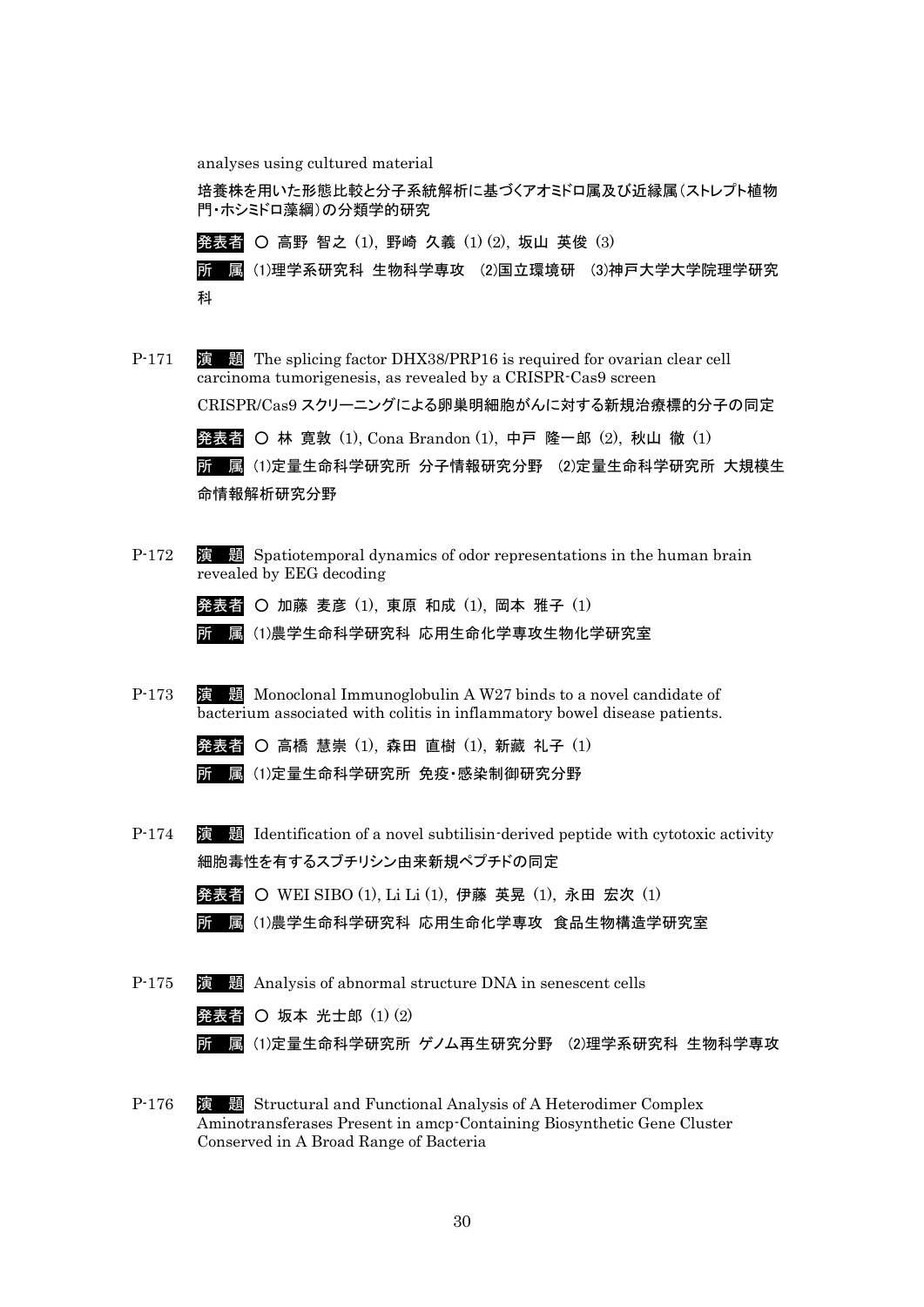発表者 ○ Pramono Heru (1) (2), Hirashima Yuki (1), Yoshida Ayako (1), Sone Yusuke (1), Kosono Saori (1), Nishiyama Makoto (1)

所 属 (1)Agro-Biotechnology Research Center, Laboratory of Cell Biotechnology, The University of Tokyo (2)農学生命科学研究科 Department of Biotechnology

- P-177 演 題 Analysis of neural activity underlying turning movement by trackingimaging of freely moving C. elegans. 自由行動中の線虫のトラッキングイメージングによるターン運動を生み出す神経活動の解析 発表者 ○ 田澤 右京 (1), 久世 晃暢 (2), 松本 朱加 (2), 豊島 有 (2), 飯野 雄一 (2) 所 属 (1)理学系研究科 理学部生物化学科 (2)理学系研究科 生物科学専攻
- P-178 演 題 低アミノ酸シグナルに応答して肝細胞で増加する IRS-2 は VEGF-D の分泌を促 進する 発表者 ○ 髙橋 彩夏 (1), 古田 遥佳 (1), 西 宏起 (1), Sheng Yina (1), 片岡 直行 (2), 伯野 史彦 (1), 高橋 伸一郎 (1)

所 属 (1)農学生命科学研究科 応用動物科学専攻 動物細胞制御学研究室 (2)農学生 命科学研究科 応用動物科学専攻 細胞生化学研究室

P-179 演 題 Multi-area two-photon calcium imaging reveals transition of distinct context-dependent ensembles from secondary to primary motor cortex

> 多領野2光子カルシウムイメージングによる高次運動野から一次運動野への文脈依存的な 集団神経活動の遷移過程の解明

- 発表者 寺田 晋一郎 (1), 松崎 政紀 (1) 所 属 (1)医学系研究科(付属病院)
- P-180 演 題 運動学習における霊長類大脳皮質背側部神経活動の安定性と変化

発表者 〇 蝦名 鉄平 (1), 松崎 政紀 (1)

所 属 (1)医学系研究科(付属病院) 細胞分子生理学

P-181 演 題 High-throughput parallel optofluidic 3D-imaging of adherent cells in adherent state

> 発表者 〇 山下 港 (1), 服部 一輝 (2), 陈 骁尧 (1), 鵜川 昌士 (2), 太田 禎生 (2) 所 属 (1)工学系研究科 先端学際工学専攻ロボティック生命光学分野 (2)先端科学技術 研究センター ロボティック生命光学分野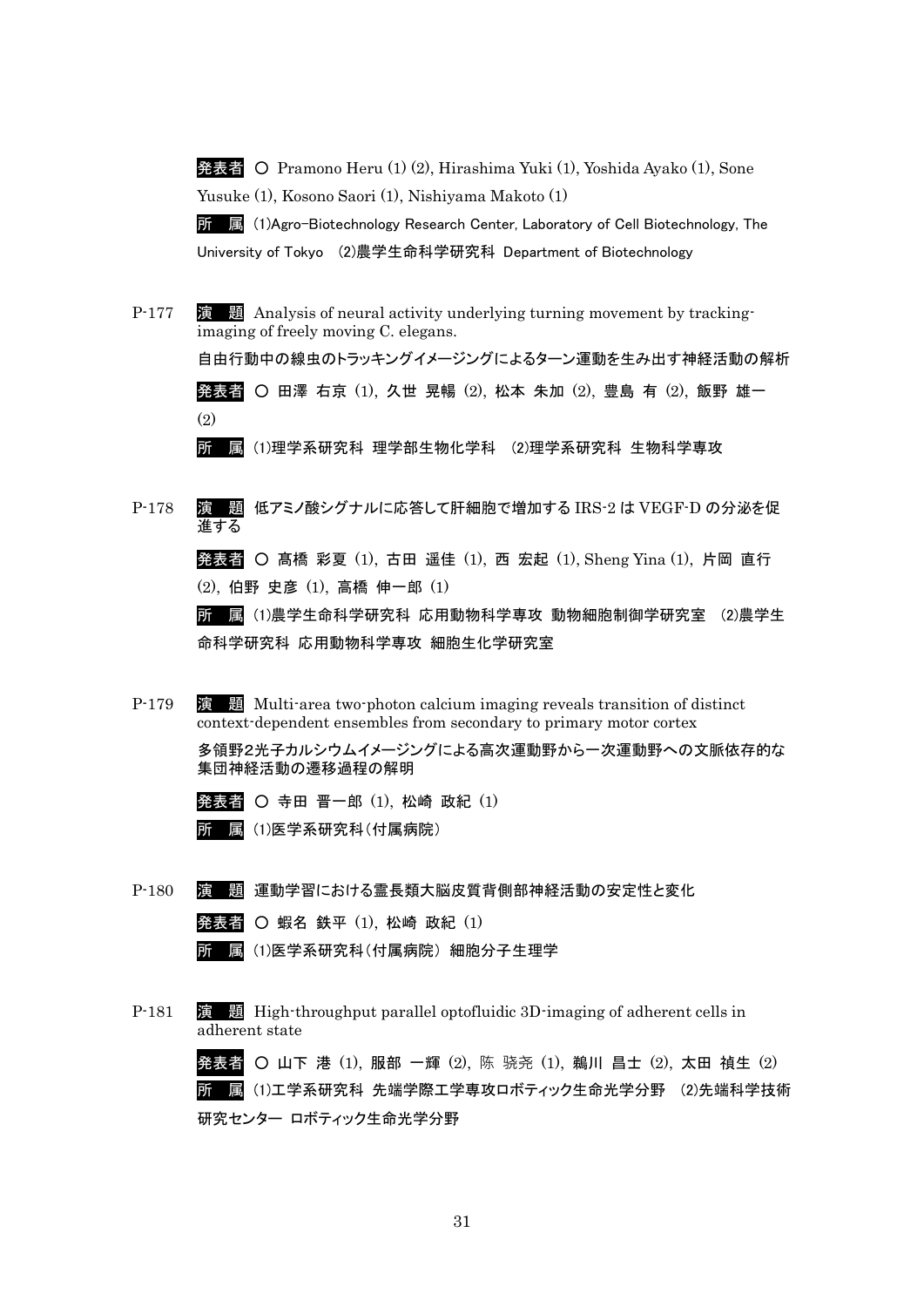| P-182 | 演 題 Functional analysis of the longevity gene SIRT1 in the intestine |  |  |  |  |
|-------|----------------------------------------------------------------------|--|--|--|--|
|       | 腸管における長寿遺伝子 SIRT の機能解析                                               |  |  |  |  |
|       | 発表者 〇 三浦 雅臣 (1), 五十嵐 正樹 (1), 中川 佳子 (1), 磯谷 亮輔 (1), 山内 敏              |  |  |  |  |
|       | 正 (1)                                                                |  |  |  |  |
|       | 扈(1)医学系研究科(付属病院)糖尿病·代謝内科<br>所                                        |  |  |  |  |
|       |                                                                      |  |  |  |  |

P-183 演 題 Distribution of marine plastics in the Kuroshio current system of western North Pacific region

発表者 ○ Gajahin Gamage Nadeeka Thushari (1) (2)

所 属 (1)農学生命科学研究科 Department of Aquatic Bioscience, The University of

Tokyo, Yayoi, Bunkyo-ku, Tokyo (2)Faculty of Animal Science & Export Agriculture, Uva Wellassa University, Sri Lanka

- P-184 演 題 MHC クラス II 分子は CD4 T 細胞非依存的に大腸 CD8 T 細胞の活性化を制御 する 発表者 ○ 千菊 智也 (1), 堀 昌平 (1), 瀬戸口 留可 (1) 所 属 (1)薬学系研究科 免疫・微生物学教室
- P-185 演 題 Studies on the biosynthesis of the phosphonothrixin produced by Saccharothrix sp. ST-888

発表者 ○ 朱 裕勛 (1), 葛山 智久 (1)

- 所 属 (1)農学生命科学研究科 応用生命工学専攻分子育種学研究室
- P-186 演 題 Pervasive role of cohesin binding in the dysregulation of cancer gene expression

発表者 ○ Wang Jiankang (1), Nakato Ryuichiro (1) 所 属 (1)定量生命科学研究所

P-187 演 題 感覚刺激と事前知識を統合する脳の知覚意思決定プロセスの検討

発表者 ○ 畑 覚真 (1) (2), 船水 章大 (1) (2)

所 属 (1)定量生命科学研究所 神経計算研究分野 (2)総合文化研究科 広域科学専攻 生命環境科学系

P-188 演 題 Targeted degradation of receptor tyrosine kinases by thrombin and bivalent DNA aptamer

発表者 〇 星山 純也 (1), 植木 亮介 (1), 山東 信介 (1)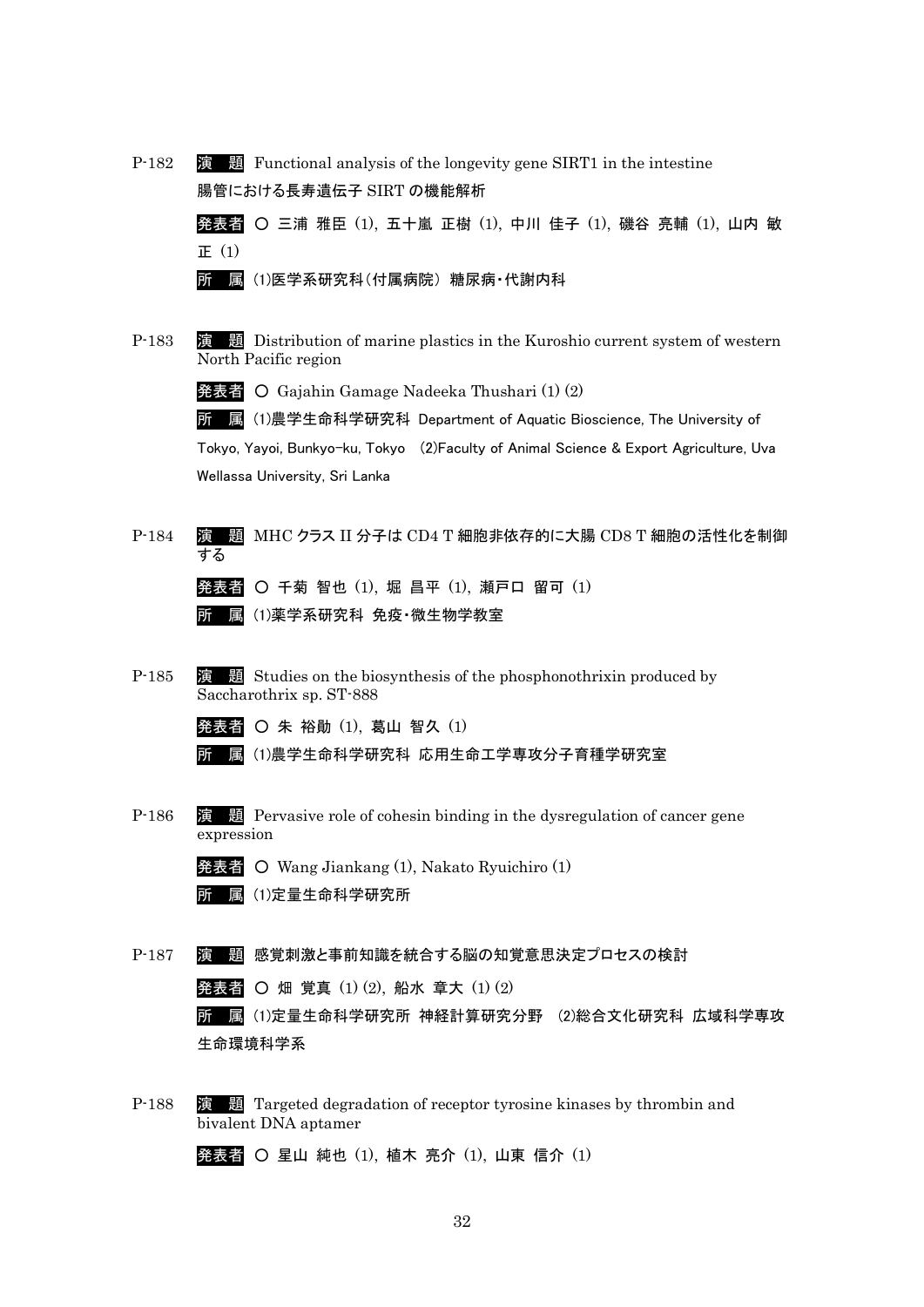所 属 (1)工学系研究科 化学生命工学専攻

- P-189 演 題 Local assembly using Nanopore long reads enables whole-genome analysis of human repetitive regions ナノポアデータを用いた局所アセンブリ法によってヒトゲノムの反復配列を全ゲノム解析する 発表者 ○ 池本 滉 (1), 藤本 明洋 (2) 所 属 (1)医学系研究科(付属病院) 人類遺伝学分野 修士2年 (2)医学系研究科(付属 病院) 人類遺伝学分野 教授
- P-190 演 題 H3N8 イヌインフルエンザウイルスのヒト細胞での継代でみられた変異の解析 発表者 〇 関根 渉 (1), 神木 春彦 (1), 松郷 宙倫 (1), 石田 大歩 (1), 大平 浩輔 (1), 黎 凱欣 (1), 片山 美沙 (1), 上間 亜希子 (1), 村上 晋 (1), 堀本 泰介 (1) 所 属 (1)農学生命科学研究科 獣医微生物学研究室
- P-191 演 題 Modeling mouse behavior during sound frequency discrimination task by reservoir computing

発表者 ○ 上岡 雄太郎 (1), Wang Shuo (1), 石津 光太郎 (1), 船水 章大 (1) 所 属 (1)定量生命科学研究所

P-192 演 題 SARS-CoV-2 Infection in Interleukin-1 Receptor Antagonist Deficient Mice 発表者 ○ ZHU LIJIA (1) (2), Uda Akihiko (3), Chi Hsi-Hua (4), Chung Soohyung (4), Chambers James Kenn (5), Uchida Kazuyuki (5), Chen Wang (1) (6), Eerdunfu Eerdunfu (1), Kuywa Shigeru (7) (8), Maeda Ken (9), Iwakura Yoichiro (10), Kakuta Shigeru (7) (11)

所 属 (1)農学生命科学研究科 Laboratory of Biomedical Science (2)農学生命科学研 究科 Department of Animal Resources Sciences (3), Department of Veterinary Science, National Institute of Infectious Diseases (4)Center for Animal Disease Models, Research Institute for Biomedical Sciences, Tokyo University of Sc (5)農学生命科学研究科 Laboratory of Veterinary Pathology (6)農学生命科学研究科 Department of Animal Resource Sciences (7)農学生命科学研究科 Laboratory of Biomedical Science, Graduate School of Agricultural and Life Sciences, The University (8)農学生命科学研究科 Center for Food Safety (9)Department of Veterinary Science, National Institute of Infectious Diseases (10)農学生命科学研究科 Center for Animal Disease Models, Research Institute for Biomedical Sciences, Tokyo University of Sc (11)農学生命科学研究科 Collaborative Research Institute for Innovative Microbiology, The University of Tokyo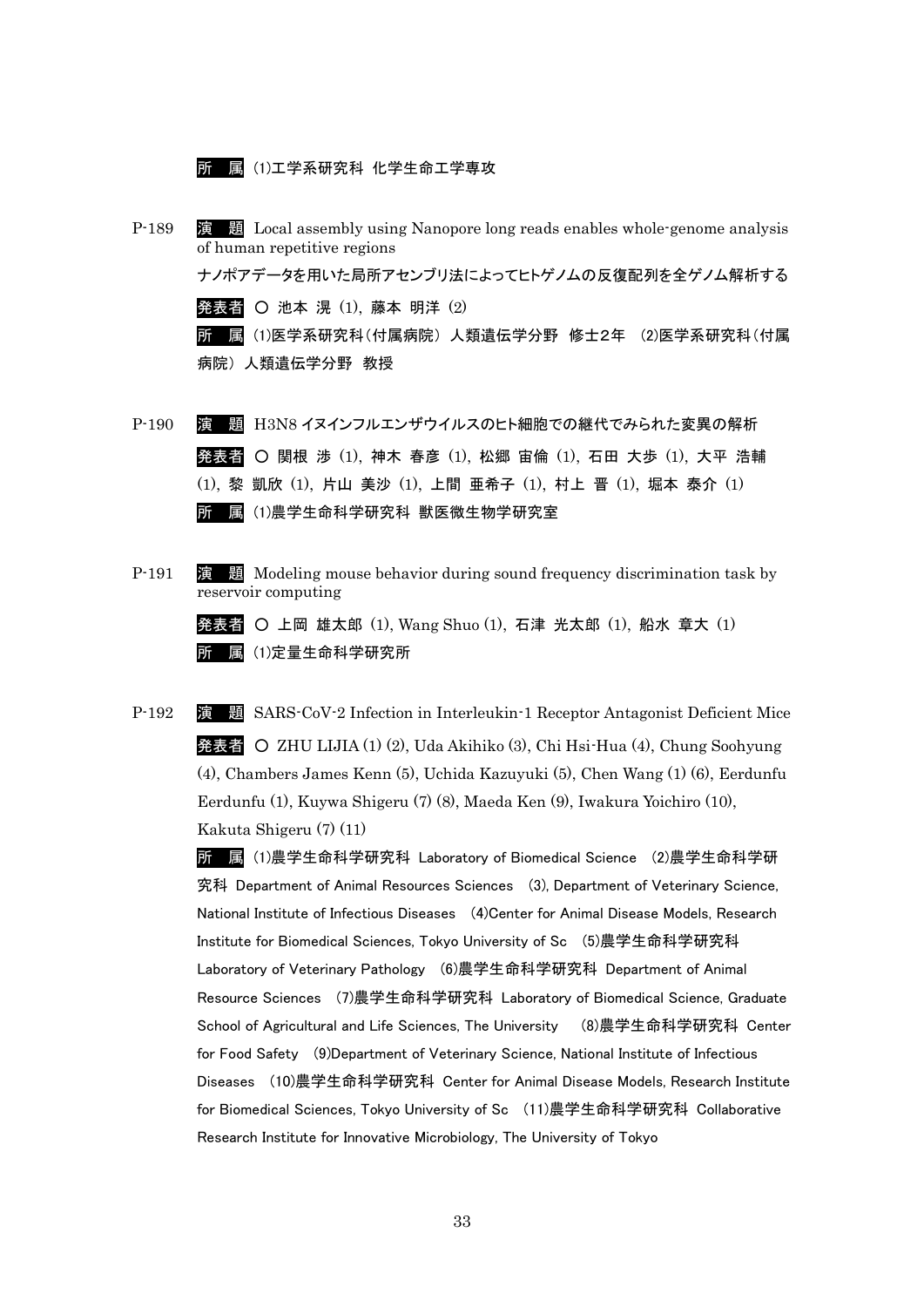P-193 演 題 Phylogenetic Inference and motif evolutionary modeling of folktales using evolutionary biology methods

進化生物学的手法による民話の系統推定および内容変異モデルの作成

| 発表者 〇 久保 京介 (1) |
|-----------------|
|-----------------|

所 属 (1)理学系研究科 生物科学専攻

P-194 演 題 Microbial ecology in deep underground environments inferred based on metaproteomic analysis

発表者 〇 増田 直旺 (1), 石川 彰人 (2), 鈴木 庸平 (2), 遠藤 一佳 (2)

- 所 属 (1)理学系研究科 生物科学専攻 (2)理学系研究科 地球惑星科学専攻
- P-195 演 題 Transcriptional Changes between Black and Gray Hair at Single-Cell Resolution

シングルセルレベルにおける黒髪と白髪の発現変動解析

発表者 ○ 渡邉 紘介 (1), 藤木 克則 (1), 須谷 尚史 (1), 白髭 克彦 (1) 所 属 (1)定量生命科学研究所 ゲノム情報解析研究分野

- P-196 演 題 酵母 Saccharomyces cerevisiae の細胞膜におけるステロールの役割の解析 発表者 ○ 東 慶紀 (1), 岩間 亮 (1) (2), 堀内 裕之 (1) (2), 福田 良一 (1) (2) 所 属 (1)農学生命科学研究科 応用生命工学専攻 (2)東京大学微生物科学イノベーシ ョン連携研究機構
- P-197 演 題 A dynamic shift in circuit activation underlies the establishment of remote memory persistence during early brain development

発表者 ○ 山下 りえ (1), 金 亮 (1), 近藤 勇人 (1), 井ノ口 霞 (1), 尾藤 晴彦 (1) 所 属 (1)医学系研究科(付属病院) 神経生化学教室

P-198 演 題 Biosynthesis of the Nonproteinogenic Amino Acid Cispentacin

| 発表者 〇 日比 玄紀 (1), 葛山 智久 (1) |  |  |  |  |  |  |  |
|----------------------------|--|--|--|--|--|--|--|
|----------------------------|--|--|--|--|--|--|--|

- 所 属 (1)農学生命科学研究科 応用生命工学専攻 分子育種学研究室
- P-199 演 題 インスリン受容体基質(IRS)-1 レベルの差異で 引き起こされる細胞競合が筋分化 に果たす役割

発表者 ○ 沖野 良輔 (1), 臼井 杏美 (1), 伯野 史彦 (1), 高橋 伸一郎 (1) 所 属 (1)農学生命科学研究科 応用動物科学専攻 動物細胞制御学研究室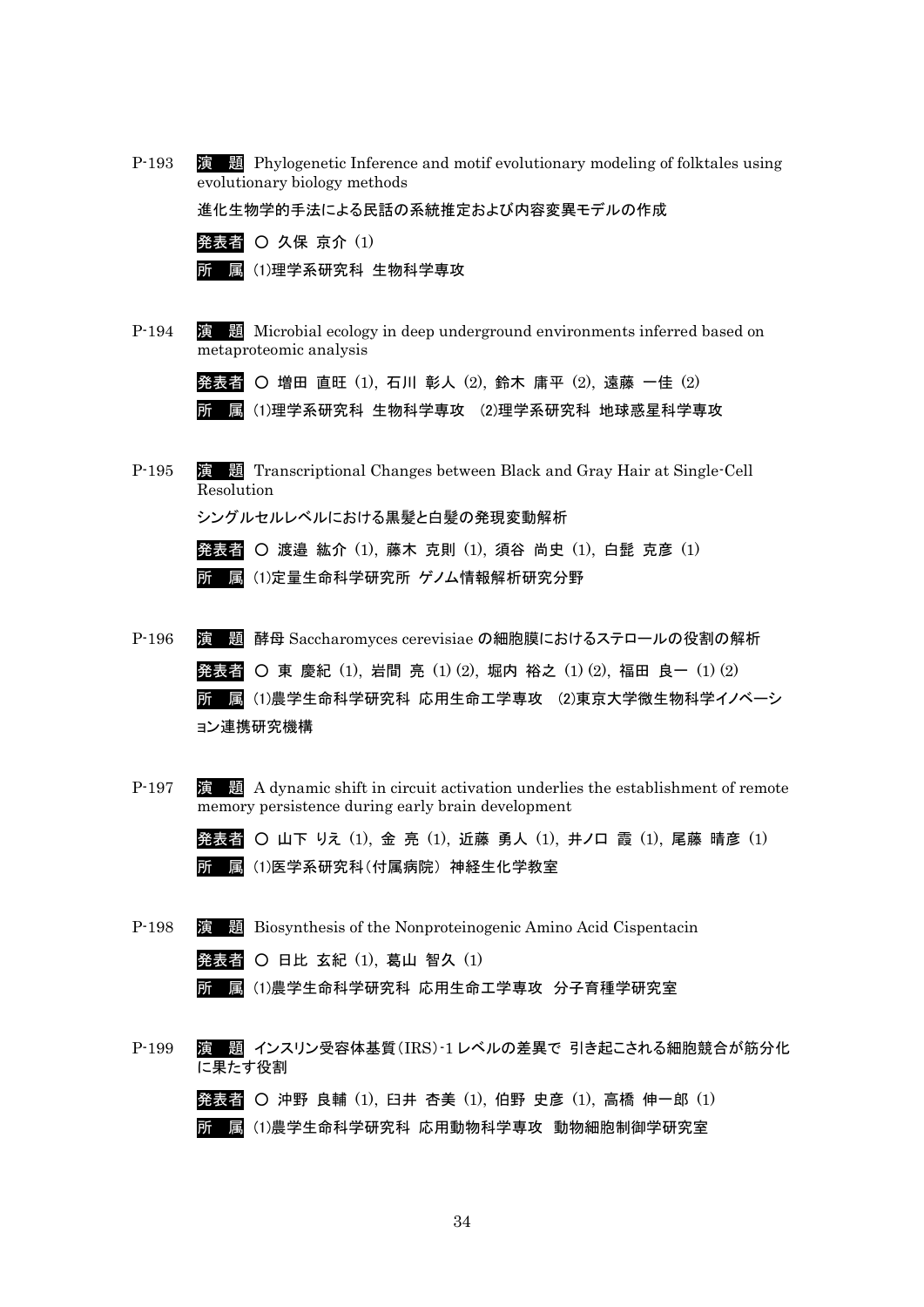| $P-200$ | 演 題 Polysaccharide degradation potential of a novel Verrucomicrobia<br>bacterium isolated from seafoam                         |
|---------|--------------------------------------------------------------------------------------------------------------------------------|
|         | 発表者 〇 Huang Can (1) (2), 高見 英人 (1), 濱崎 恒二 (1)                                                                                  |
|         | (1)大気海洋研究所 海洋生態系科学部門 微生物グループ (2)新領域創成科学<br>所<br>属                                                                              |
|         | 研究科 先端生命科学専攻 先端海洋生命科学分野                                                                                                        |
| $P-201$ | 演 題 Dietary lysine restriction induces lipid accumulation in skeletal muscle of<br>rats through an increase in serum threonine |
|         | 発表者 〇 合田 祐貴 (1)                                                                                                                |
|         | (1)農学生命科学研究科 応用動物科学<br>屭                                                                                                       |
| $P-202$ | 題 Microplastic Uptake of Javanese Medaka Larvae in Freshwater and<br>演<br>Seawater                                             |
|         | 発表者 O Pratiwi Hilda Mardiana (1), Takagi Toshiyuki (2), Rusni Suhaila (2),                                                     |
|         | Inoue Koji $(1)$ $(2)$                                                                                                         |
|         | (1)新領域創成科学研究科 (2)大気海洋研究所<br>所<br>屭                                                                                             |
| $P-203$ | 転写因子 Foxp3 と BATF による制御性 T 細胞の増殖・活性化制御機構の解明<br>題<br>演                                                                          |
|         | 発表者 ○ 劉 哲男 (1), 原 邦穂 (1), 村上 龍一 (1), 堀 昌平 (1)                                                                                  |
|         | 圜(1)薬学系研究科 免疫·微生物学教室<br>所                                                                                                      |
| $P-204$ | 題 コユビミドリイシに由来する新規抗菌ペプチドの機能解析<br>澑                                                                                              |
|         | <b>発表者 〇 青山 華子 (1)(2), 高木 俊幸 (1), 福丸 璃子 (3), 岡井 公彦 (3), 井上 広</b><br>滋(1)                                                       |
|         | 所 属 (1)大気海洋研究所 海洋生命科学部門 分子海洋生物学分野 (2)新領域創成科                                                                                    |
|         | 学研究科 自然環境学専攻 海洋生命環境学分野 (3)東京海洋大学                                                                                               |
| $P-205$ | 演 題 An Iminoboronate-attached Dendrimer with a Detectability for<br>Saccharides Toward Nucleic acid Delivery                   |
|         | 核酸送達を指向した糖類認識能を有するイミノボロネート修飾デンドリマー                                                                                             |
|         | 発表者 〇 松本 彬 (1), 南 豪 (1)                                                                                                        |
|         | <u>屬</u> (1)生産技術研究所 物質 環境系部門 南研究室<br>所                                                                                         |
| $P-206$ | 演 題 Highly Sensitive Oxytocin Detection in Human Saliva by an Extended<br>Gate-Type Organic Transistor Sensor                  |
|         | 延長ゲート有機トランジスタ型センサによるヒト唾液中オキシトシンの高感度検出                                                                                          |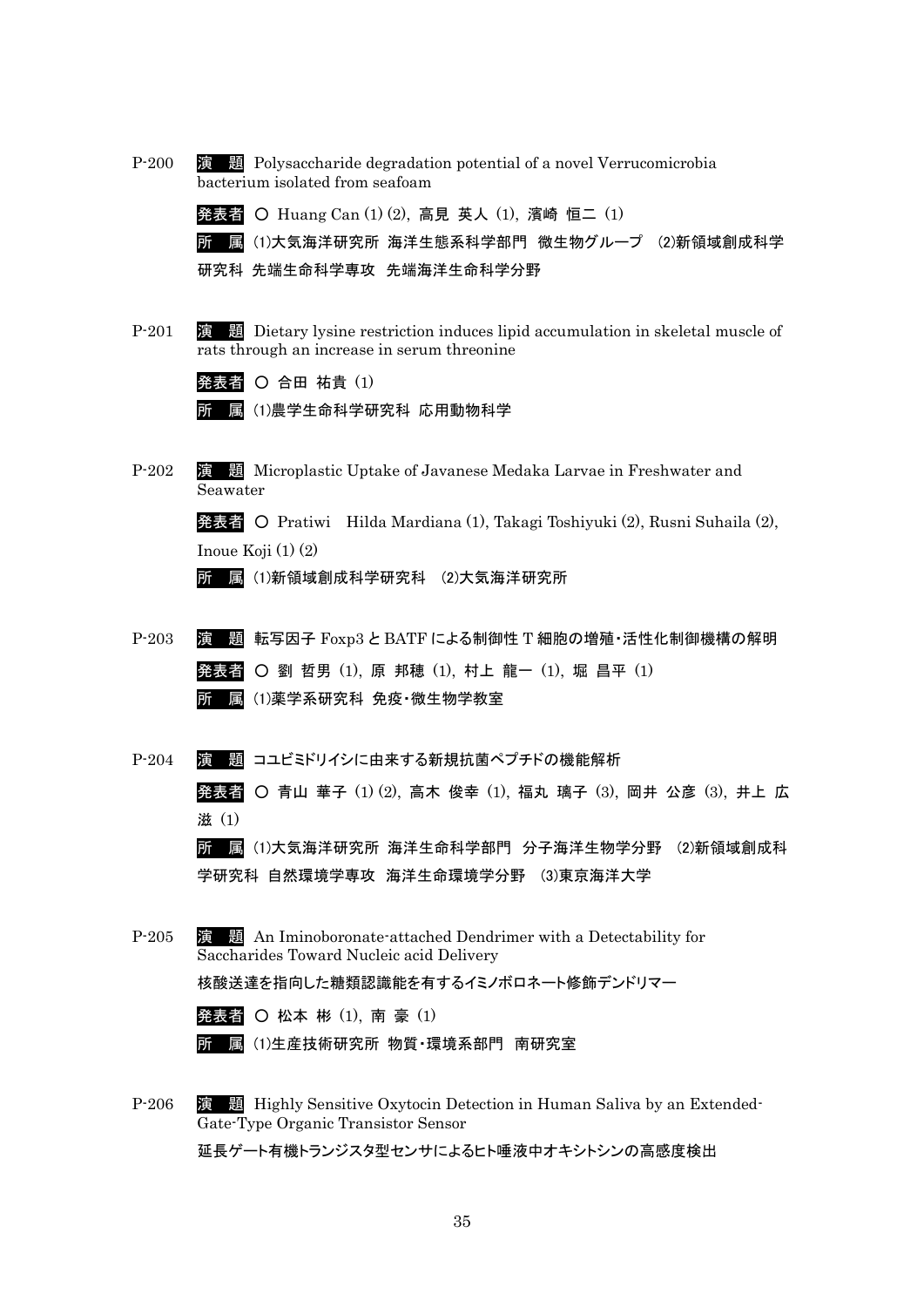

- P-209 演 題 Droplet array-based platform for quantitative analysis of extracellular vesicle secretion from mammalian cells and bacteria
	- 発表者 許 斌 (1), 服部 一輝 (1), 太田 禎生 (1)
	- 所 属 (1)先端科学技術研究センター ロボティック生命光学分野
- P-210 演 題 Development of Synthetic Humanized Single-Domain Antibody Libraries Based on Physicochemical Analyses 物性機能解析に基づくヒト化単ドメイン抗体人工合成ライブラリ構築

発表者 ○ 木下 清晶 (1), 中木戸 誠 (1) (2), 黒田 大祐 (1) (2) (3), Caaveiro Jose (4), 津本 浩平 (1) (2) (5)

所 属 (1)工学系研究科 バイオエンジニアリング専攻 (2)工学系研究科 化学生命工学 専攻 (3)国立感染症研究所 (4)九州大学大学院薬学研究院 (5)医科学研究所

P-211 演 題 ヒト大脳皮質の進化をもたらした新規誕生遺伝子の探索

|  | 発表者 〇 天野 麟太郎 (1), 鈴木 郁夫 (1), 榎本 和生 (1) |  |  |  |  |
|--|----------------------------------------|--|--|--|--|
|  |                                        |  |  |  |  |

- 所 属 (1)理学系研究科 生物科学専攻榎本研究室
- P-212 演 題 大臼歯形態の 3D 復元による咬耗量の評価
	- 発表者 中村 凱 (1), 近藤 修 (1)
		- 所 属 (1)理学系研究科 生物科学専攻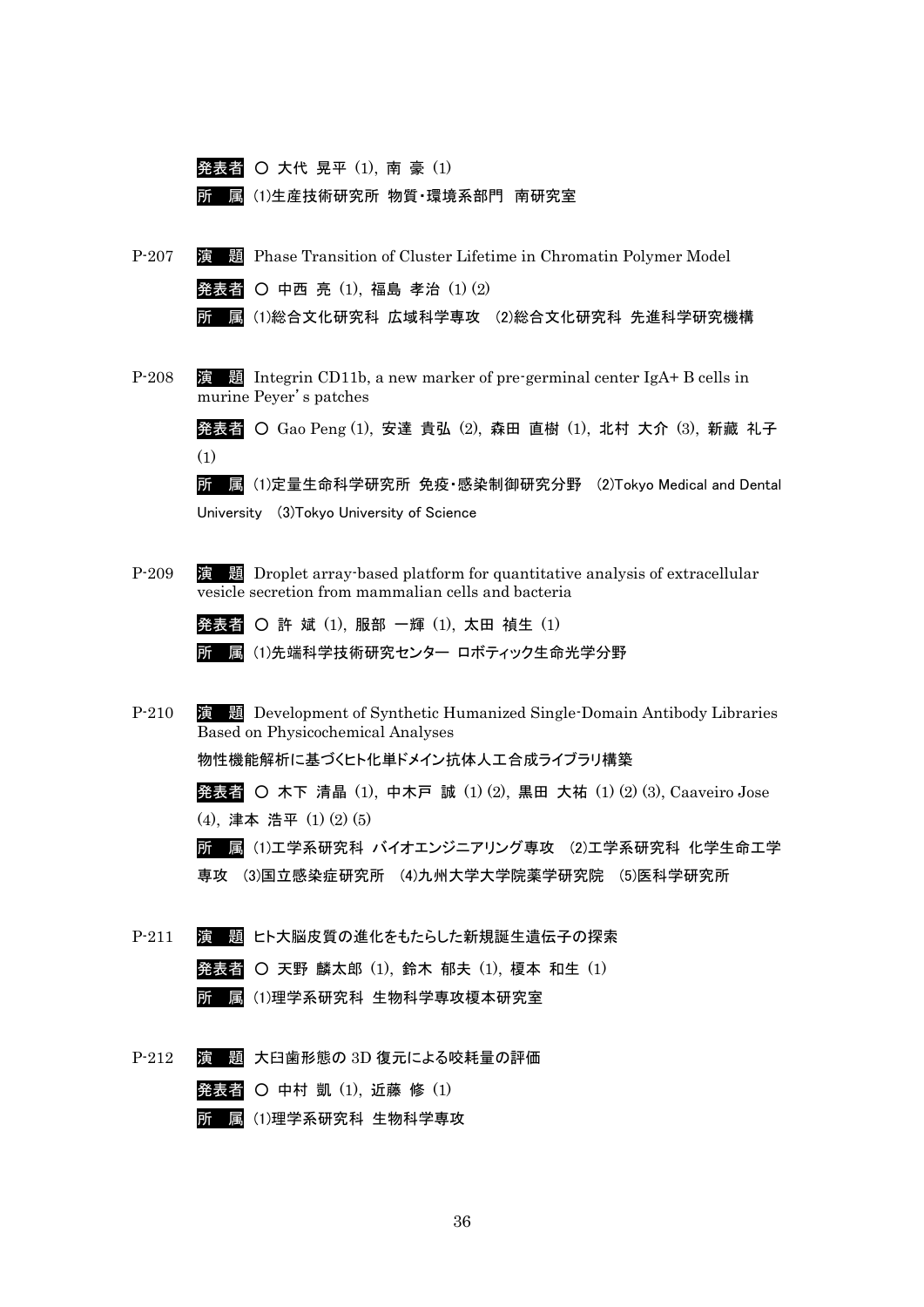P-213 演 題 Linear and nonlinear analysis of EEG of the Cdkl5 kinase-dead knock-in mice, the genetic model for the epilepsy and neurodevelopmental disorder

| 発表者 O 井原 拓斗 (1) |                                     |
|-----------------|-------------------------------------|
|                 | 所■ 鳳 (1)医学系研究科(付属病院) 国際保健学専攻発達医科学教室 |

P-214 演 題 Which species changed more in the phenotype from the common ancestor? - Introducing "transcriptomic derivedness index"

発表者 ○ Leong Jason Cheok Kuan (1), Li Yongxin (2), Uesaka Masahiro (3), Uchida Yui (3) (4), Omori Akihito (5), Hao Meng (2), Wan Wenting (2), Dong Yang (2), Ren Yandong (2), Zhang Si (6), Zeng Tao (6), Wang Fayou (6), Chen Luonan (6) (7), Wessel Gary (8), Livingston Brian T. (9), Bradham Cynthia (10), Wang Wen (2) (11), Irie Naoki (1) (4)

所 属 (1)理学系研究科 生物科学専攻・動物発生学研究室 (2)State Key Laboratory of Genetic Resources and Evolution, Chinese Academy of Sciences, China (3)RIKEN Center for Biosystems Dynamics Research, Japan (4)Universal Biology Institute, The University of Tokyo, Japan (5)Sado Island Center for Ecological Sustainability, Niigata University, Japan (6)Shanghai Institute of Biochemistry and Cell Biology, China (7)Key Laboratory of Systems Biology, Chinese Academy of Sciences, China (8)Providence Institute of Molecular Oogenesis, Brown University, United States (9)Department of Biological Sciences, California State University, United States (10)Department of Biology, Boston University, United States (11)School of Ecology and Environment, Northwestern Polytechnical University, Xi'an, China

- P-215 演 題 転写高活性な遺伝子領域に見られる転写抑制的ヒストン修飾に関する研究 発表者 〇 星野 新 (1) 所 属 (1)理学系研究科 生物科学専攻
- P-216 演 題 Spatiotemporal transcriptome analysis reveals critical roles of mechanosensing genes within the border zone in remodeling following myocardial infarction.

発表者 ○ 初瀬 慧 (1), 山田 臣太郎 (1), 候 聡志 (1), 野村 征太郎 (1), 小室 一成 (1)

- 所 属 (1)医学系研究科(付属病院)
- P-217 演 題 Generation and evaluation of knock-in mice systemically expressing autophagic flux reporter

オートファジー活性レポーター発現 KI マウスの作製と評価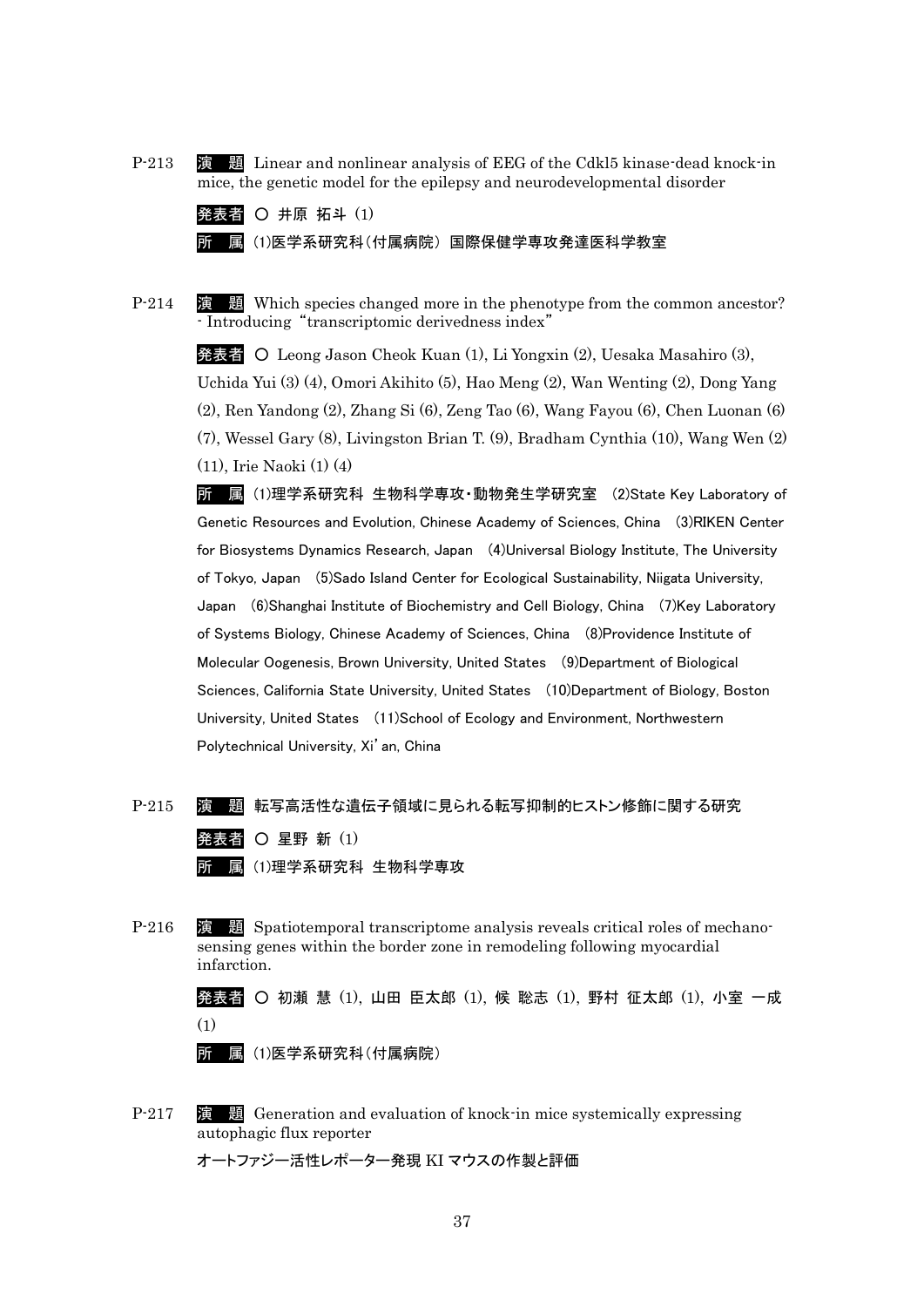発表者 ○ 神田 侑季 (1), 江口 智也 (1), 森下 英晃 (1) (2), 濱 祐太郎 (1) (3), 阿部 学 (4), 崎村 建司 (4), 水島 水昇 (1)

所 属 (1)医学系研究科(付属病院) 分子生物学 (2)順天堂大学 医学部生理学第二講 座 (3)北海道大学 遺伝子病制御研究所 生命分子機構分野 (4)新潟大学 脳研究所 モデル動物開発分野

- P-218 演 題 制御性 T 細胞への分化ポテンシャルは CD4+ T 細胞の分化・成熟に伴い低下す る 発表者 ○ 大野 真衣 (1), 中島 啓 (1), 堀 昌平 (1) 所 属 (1)薬学系研究科 免疫・微生物学教室
- P-219 演 題 進化発生学的および古生物学的アプローチによる鳥類の翼の筋の進化過程解明 発表者 ○ 宇野 友里花 (1), 平沢 達矢 (1) 所 属 (1)理学系研究科 地球惑星科学専攻
- P-220 演 題 メダカ脳下垂体の物理刺激センサーによる HPA 系を介した新規ストレス応答メカ ニズム 発表者 ○ 山川 真奈 (1) (2), 神田 真司 (2) 所 属 (1)理学系研究科 生物科学専攻 (2)大気海洋研究所 海洋生命科学部門 生理 学分野
- P-221 演 題 アルツハイマー病におけるミクログリア由来 Apolipoprotein E の発現分泌制御機 構に関する研究
	- 発表者 宗藤 大樹 (1)
	- 所 属 (1)薬学系研究科 機能病態学教室
- P-222 演 題 Genome structure underlies tissue-specific expression of lincRNAs 発表者 〇 半場 悠 (1)
	- 所 属 (1)理学系研究科 生物化学専攻角田研究室
- P-223 演 題 Essential amino acids are required for growth hormone to exhibit adequate activity

必須アミノ酸は成長ホルモン感受性の維持に必要である

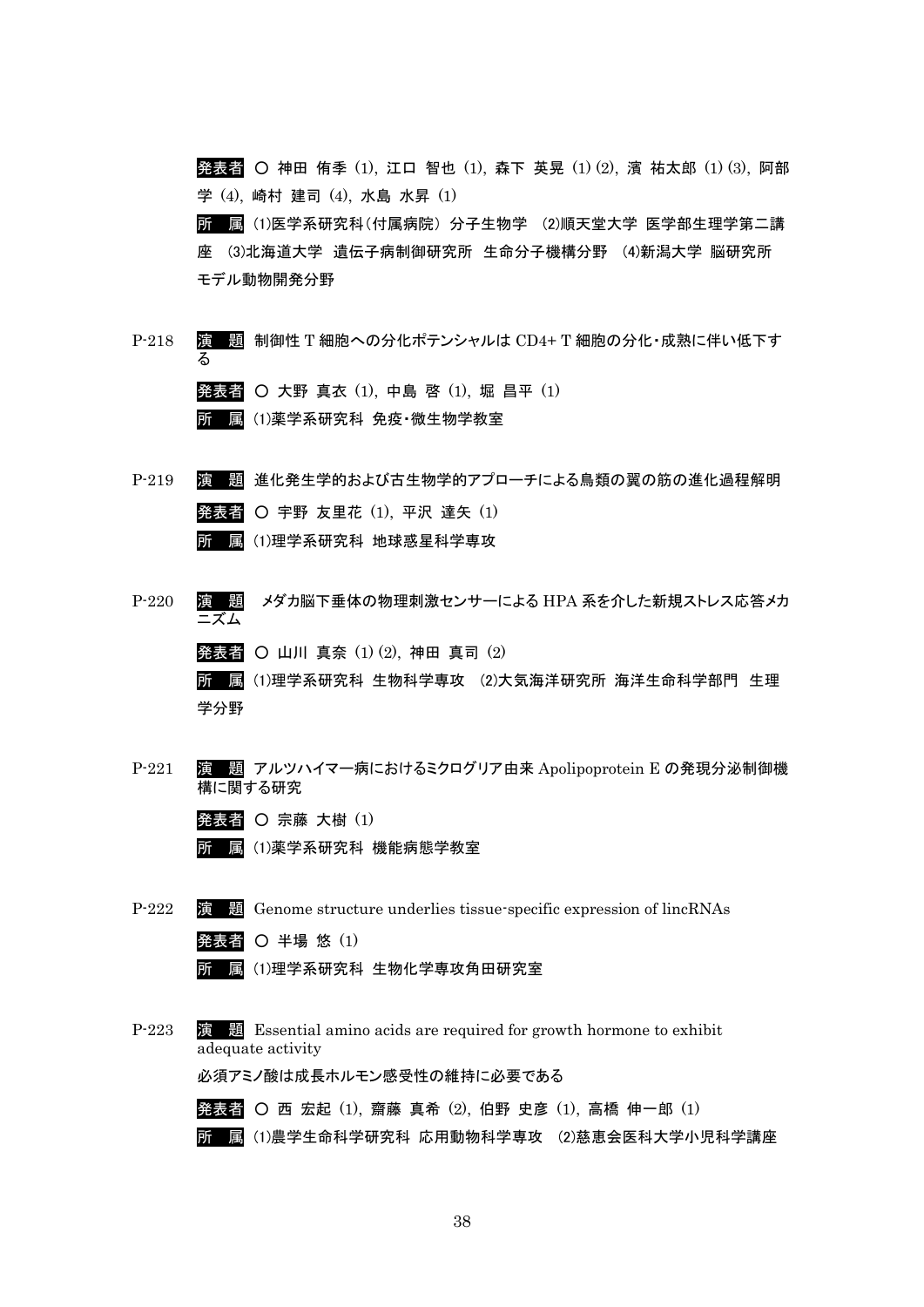- P-224 演 題 メダカ脳下垂体 MSH 産生細胞は外部の光を直接受容して細胞内 Ca2+濃度を上 昇させる 発表者 ○ 横田 克己 (1) (2), 福田 彩華 (1) (2), 神田 真司 (1) 所 属 (1)大気海洋研究所 海洋生命科学部門生理学分野 (2)理学系研究科 生物科学 専攻
- P-225 演 題 The Comprehensive Analysis of Structural Variant (SV) Profile in Mycobacterium tuberculosis (MTB) Genome and Their Association with Patient/Pathogen Phenotypes

発表者 ○ Worakitchanon Wittawin (1)

所 属 (1)医学系研究科(付属病院) Department of Human Genetics, School of International Health

- P-226 演 題 高嗜好性餌を期待して起こる摂食抑制に関する認知制御プロセスの解明 発表者 ○ 鶴山 和人 (1), 喜田 聡 (1), 福山 雄大 (1) 所 属 (1)農学生命科学研究科 栄養化学研究室
- P-227 演題 THE ROLE OF GLYCAN RECOGNITION MOLECULE GALECTIN-4 IN DEVELOPMENT OF GASTRIC ADENOCARCINOMA 胃腺癌発症における糖鎖認識分子ガレクチン-4 の役割

発表者 ○ TIAN YIRAN (1) (2), Desamero Mark Joseph M (1) (3), Kakuta Shigeru (1) (4), Chambers James K (5), Uchida Kazuyuki (5), Nio-Kobayashi Junko (6), Nakayama Jun (7), Ogawa Shuhei (8), Iwakura Yoichiro (8), Nakayama Hiroyuki (5), Kyuwa Shigeru (1) (9)

所 属 (1)農学生命科学研究科 Laboratory of Biomedical Science (2)農学生命科学研 究科 Department of Animal Resource Sciences (3)Department of Basic Veterinary Sciences, College of Veterinary Medicine,University of the Philippine (4)Collaborative Research Institute for Innovative Microbiology,The University of Tokyo (5)農学生命科学 研究科 Laboratory of Veterinary Pathology (6)Department of Histocytology, Division of Anatomy, Graduate School of Medicine, Hokkaido University (7)Laboratory of Molecular Pathology, Shinshu University School of Medicine (8)Center for Human Disease Models, Institute for Life Science and Medical Bioscience, Tokyo University (9)農学生命科学研究 科 Center for Food Safety

P-228 演 題 Generation of Genome Modified Model Mice Based on Improved-Genome Editing via Oviductal Nucleic Acids Delivery Technique

発表者 ○ WU YINGA (1) (2), Sekiguchi Marie (1), Tanaka Reika (3), Nakadaira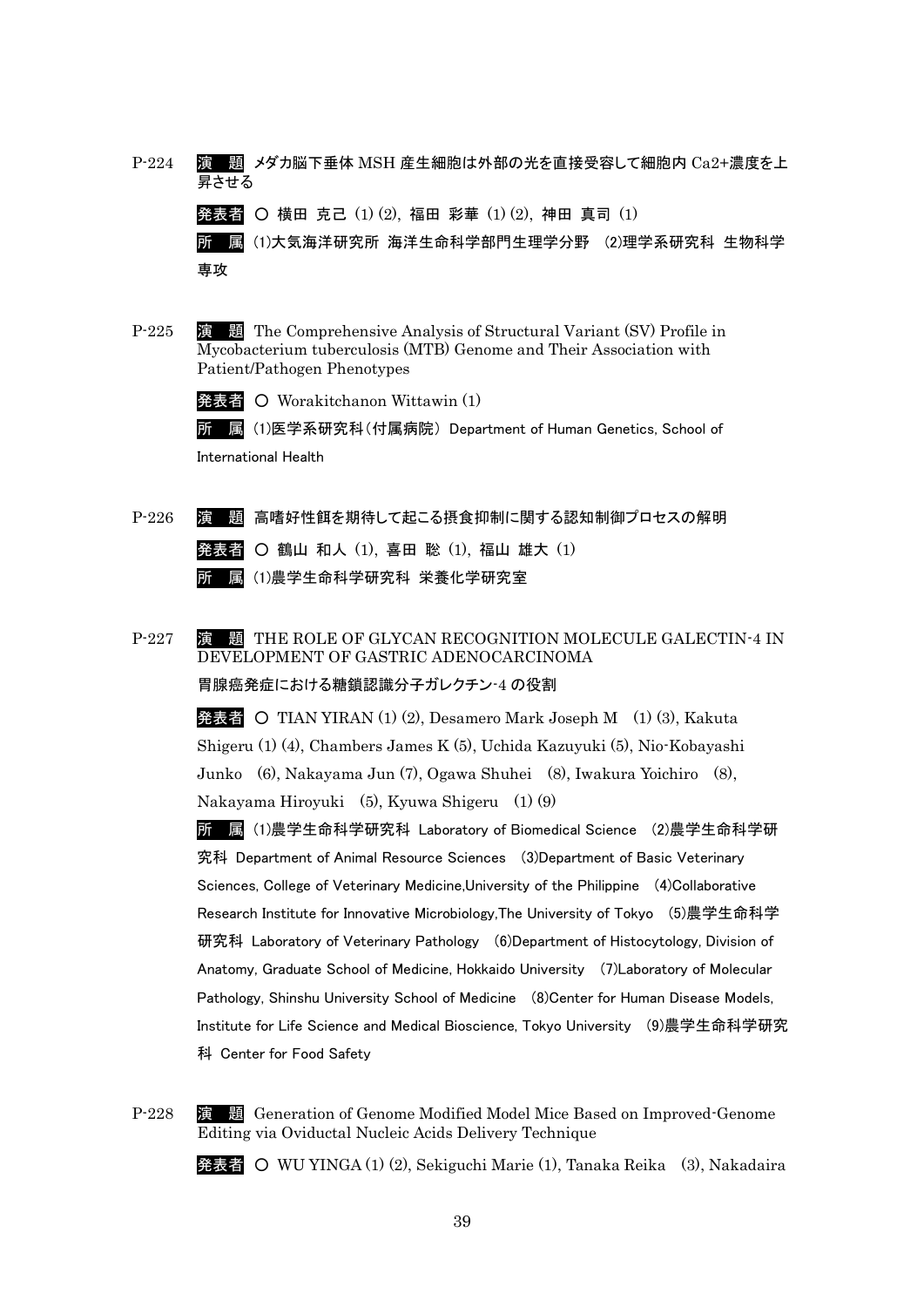Yoko (4), Magata Fumie (4), Matsuda Fuko (4), Tomiyasu Hirotaka (5), Fukui Ryutaro (3), Miyake Kensuke (3), Eerdunfu Eerdunfu (1), Kyuwa Shigeru (1) (6), Ohtsuka Masato (7), Kakuta Shigeru (1) (8)

所 属 (1)農学生命科学研究科 Laboratory of Biomedical Science (2)農学生命科学研 究科 Department of Animal Resource Sciences (3)医科学研究所 Division of Innate Immunity,Department of Microbiology and Immunology (4)農学生命科学研究科 Laboratory of Theriogenology (5)農学生命科学研究科 Laboratory of Veterinary Internal Medicine (6)農学生命科学研究科 Center for Food Safety (7)Division of Basic Medical Science and Molecular Medicine, School of Medicine, Tokai University (8)Collaborative Research Institute for Innovative Microbiology

P-229 演 題 ARViS: a bleed-free multi-site automated injection robot for accurate, fast, and dense delivery of virus to mouse and marmoset brains

発表者 ○ 野村 晋ノ介 (1), 寺田 晋一郎 (1), 松崎 政紀 (1) 所 属 (1)医学系研究科(付属病院) 機能生物学専攻 生理学講座 細胞分子生理学教 室

- P-230 演 題 Cryo-EM structure of a class B GPCR 発表者 〇 小林 和弘 (1), 濡木 理 (1) 所 属 (1)理学系研究科 生物科学専攻
- P-231 演 題 Cryo-EM structural analysis of a P4-ATPase lipid flippase リン脂質輸送体 P4-ATPase のクライオ電子顕微鏡 を用いた構造解析 発表者 ○ 平泉 将浩 (1), 西澤 知宏 (2), 濡木 理 (3)

所 属 (1)工学系研究科 化学生命工学専攻 (2)横浜市立大学大学院生命医科学研究

- 科 (3)理学系研究科 生物科学専攻
- P-232 演 題 Elucidation of mechanisms for determination of metabolic fate of brown adipocytes by paternal cold exposure

父性寒冷刺激による仔の褐色脂肪細胞の運命決定機構の解明

発表者 〇 魏 宇辰 (1)

所 属 (1)先端科学技術研究センター 代謝医学分野 酒井研究室

P-233 演 題 Paternal cold exposure induces beigeing of white adipose tissue in offspring mice

父性寒冷刺激は白色脂肪組織のベージュ化を誘導する